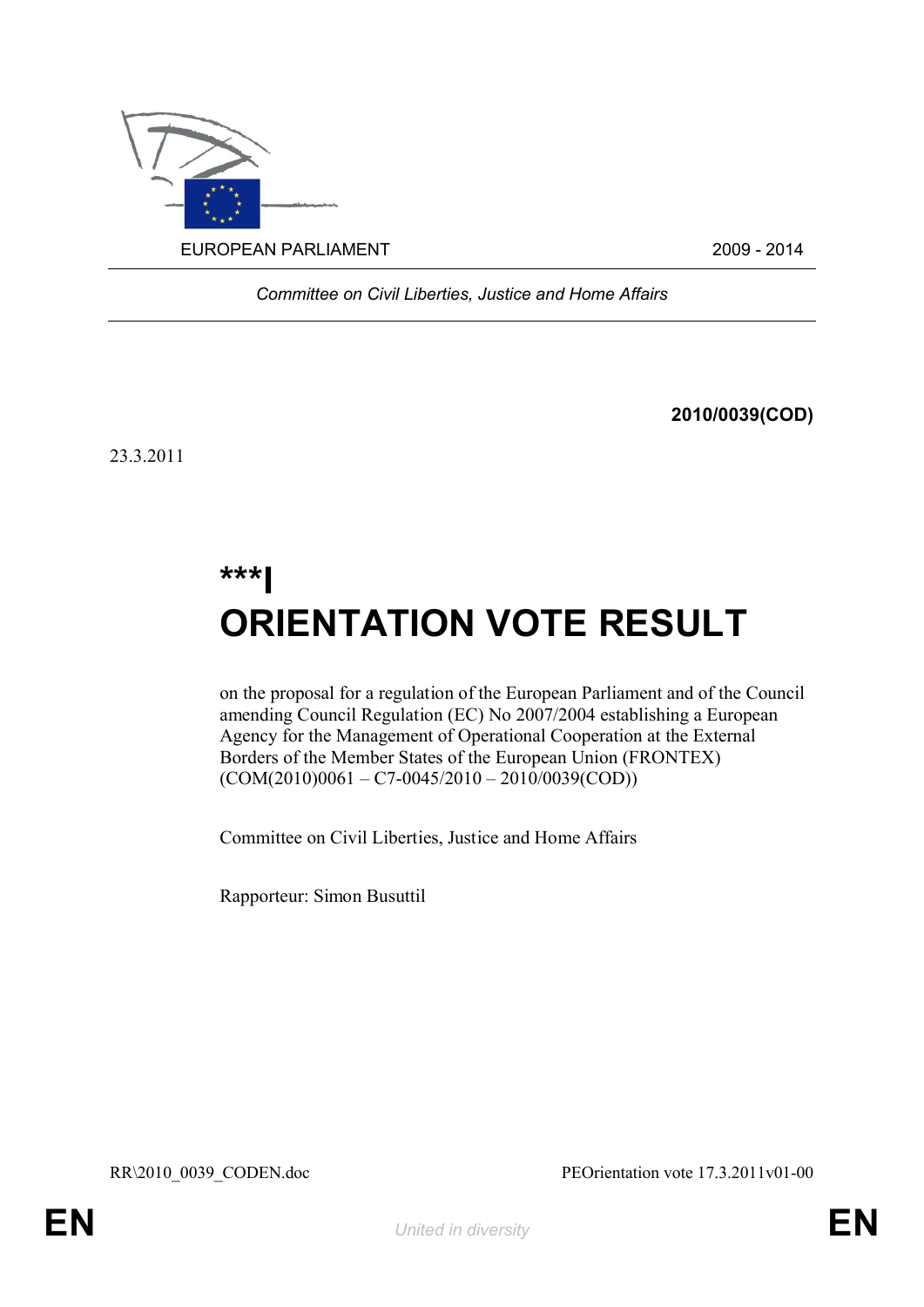## *Symbols for procedures*

- Consultation procedure
- Consent procedure
- \*\*\*I Ordinary legislative procedure (first reading)<br>\*\*\*II Ordinary legislative procedure (second reading)
- \*\*\*II Ordinary legislative procedure (second reading)<br>\*\*\*III Ordinary legislative procedure (third reading)
- Ordinary legislative procedure (third reading)

(The type of procedure depends on the legal basis proposed by the draft act.)

## *Amendments to a draft act*

In amendments by Parliament, amendments to draft acts are highlighted in *bold italics*. Highlighting in *normal italics* is an indication for the relevant departments showing parts of the draft act which may require correction when the final text is prepared – for instance, obvious errors or omissions in a language version. Suggested corrections of this kind are subject to the agreement of the departments concerned.

The heading for any amendment to an existing act that the draft act seeks to amend includes a third line identifying the existing act and a fourth line identifying the provision in that act that Parliament wishes to amend. Passages in an existing act that Parliament wishes to amend, but that the draft act has left unchanged, are highlighted in **bold**. Any deletions that Parliament wishes to make in such passages are indicated thus: **[...]**.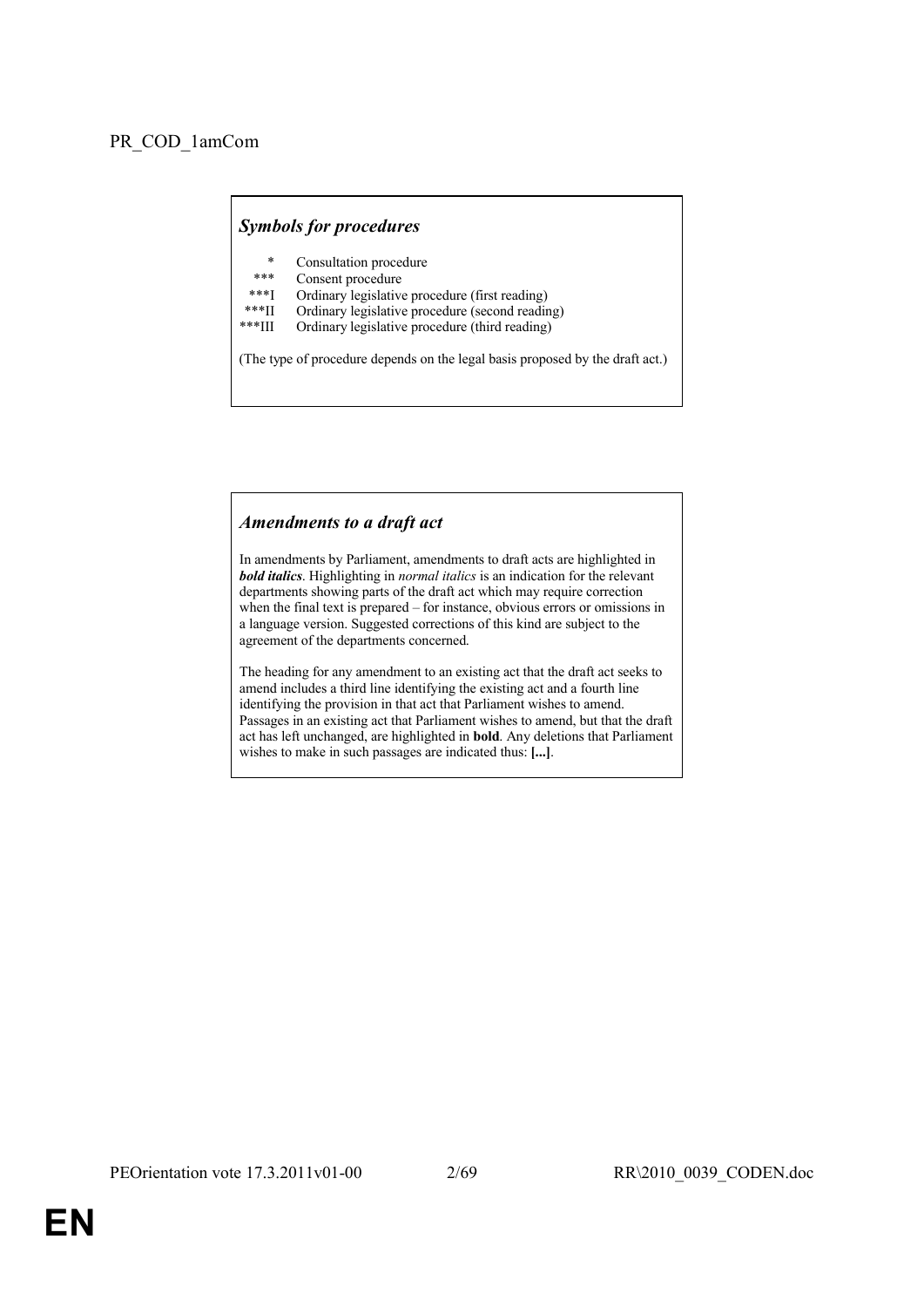## **CONTENTS**

| Page |
|------|
|      |
| -66  |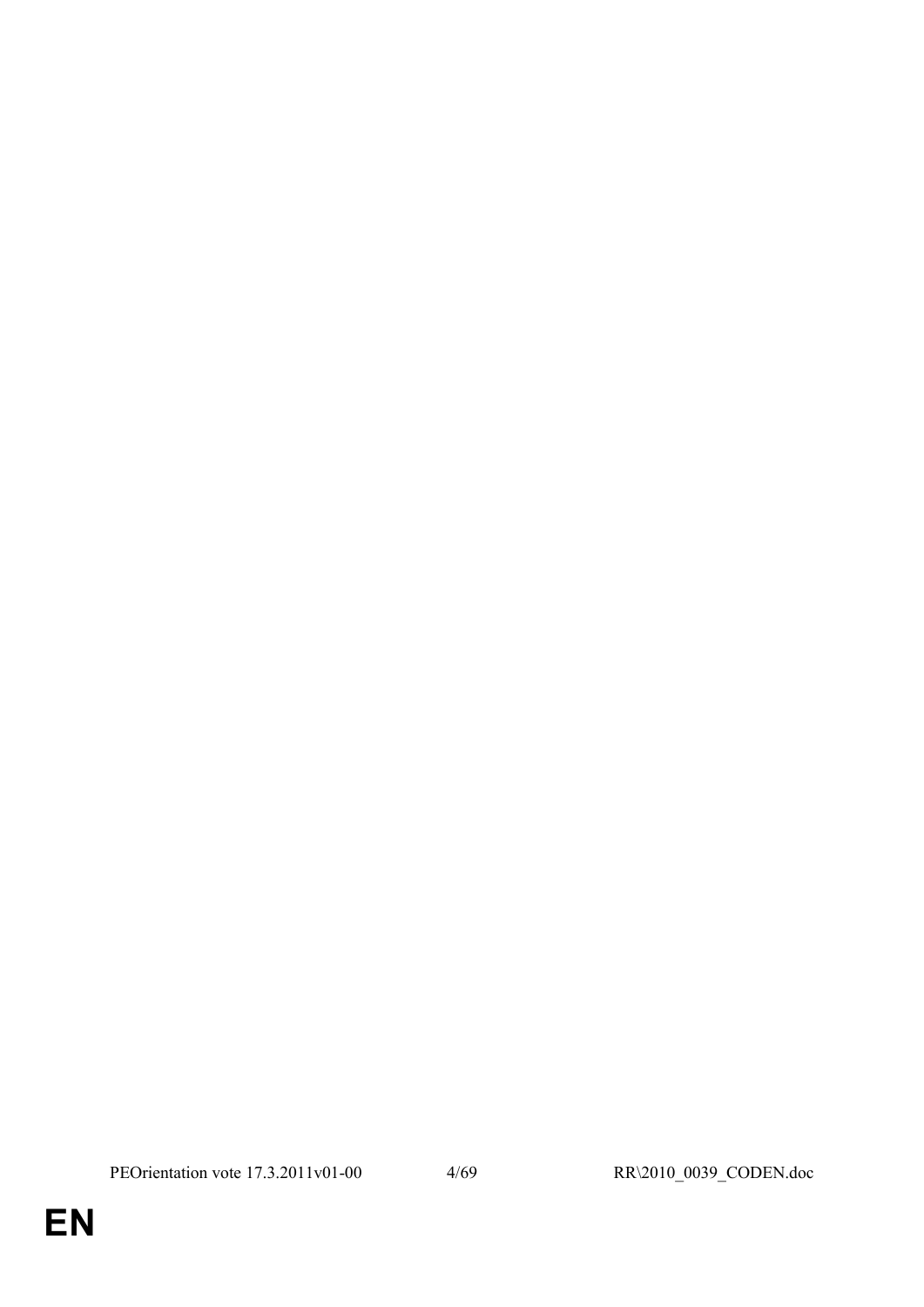## **DRAFT EUROPEAN PARLIAMENT LEGISLATIVE RESOLUTION**

**on the proposal for a regulation of the European Parliament and of the Council amending Council Regulation (EC) No 2007/2004 establishing a European Agency for the Management of Operational Cooperation at the External Borders of the Member States of the European Union (FRONTEX) (COM(2010)0061 – C7-0045/2010 – 2010/0039(COD))**

## **(Ordinary legislative procedure: first reading)**

## *The European Parliament*,

- having regard to the Commission proposal to Parliament and the Council (COM(2010)0061),
- having regard to Article 294(2) and Articles 74 and 77(1)(b) and (c) of the Treaty on the Functioning of the European Union, pursuant to which the Commission submitted the proposal to Parliament (C7-0045/2010),
- having regard to Article 294(3) of the Treaty on the Functioning of the European Union,
- having regard to the reasoned opinion sent to its President by a national parliament on the compliance of the draft act with the principle of subsidiarity,
- having regard to the opinion of the European Economic and Social Committee of 15 July  $2010^1$ ,
- having regard to Rule 55 of its Rules of Procedure,
- having regard to the report of the Committee on Civil Liberties, Justice and Home Affairs and the opinion of the Committee on Foreign Affairs (A7-0000/2011),
- 1. Adopts its position at first reading hereinafter set out;
- 2. Calls on the Commission to refer the matter to Parliament again if it intends to amend its proposal substantially or replace it with another text;
- 3. Instructs its President to forward its position to the Council, the Commission and the national parliaments.

## **Amendment 1**

## **Draft legislative resolution Paragraph 3**

 1 Not yet published in the Official Journal.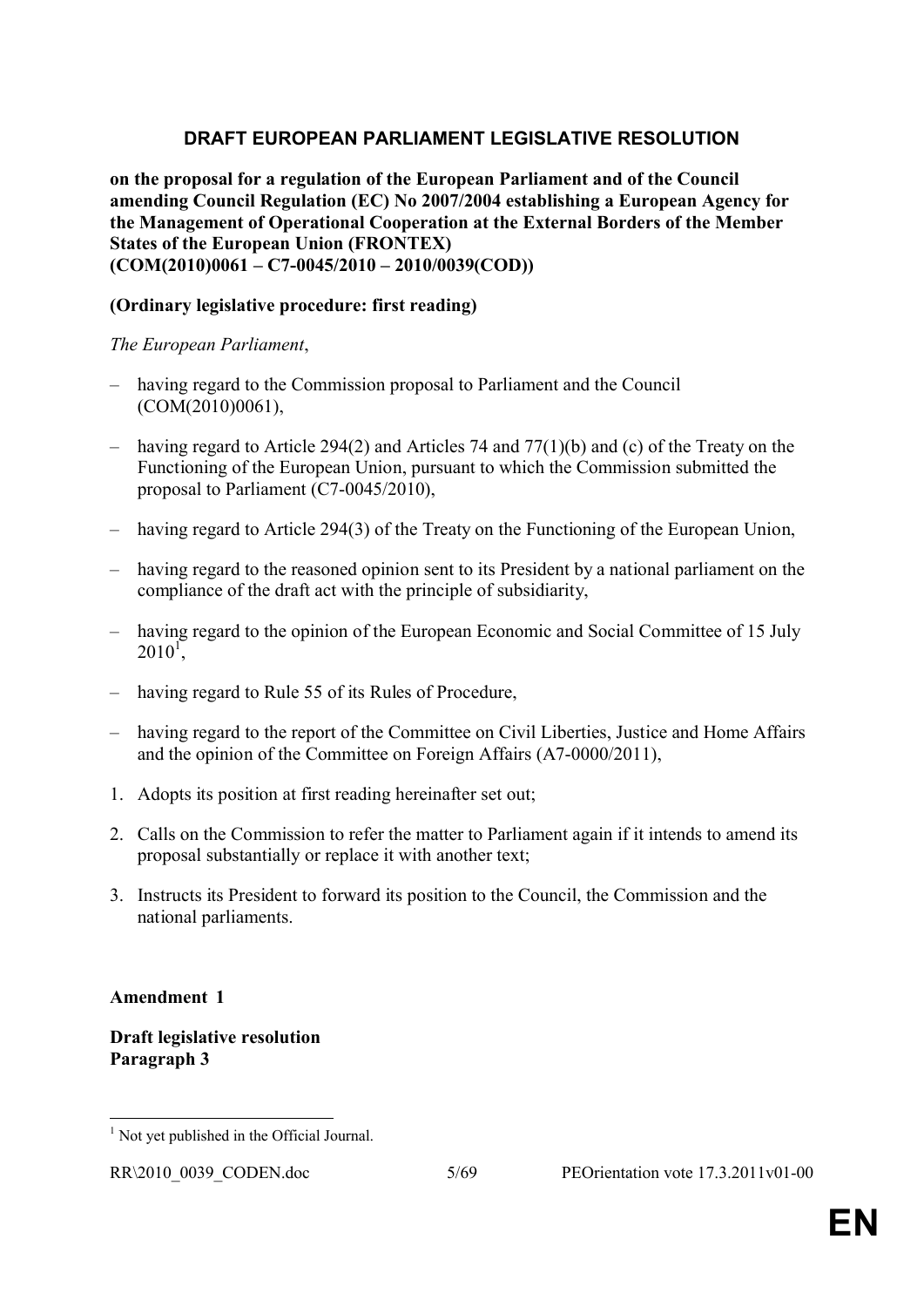## *Draft legislative resolution Amendment*

3. Instructs its President to forward its position to the Council, the Commission and the national parliaments.

3. Instructs its President to forward its position to the Council, the Commission*, the European Data Protection Supervisor* and the national parliaments.

## **Amendment 2**

## **Proposal for a regulation – amending act Recital 1**

## *Text proposed by the Commission Amendment*

(1) The development of a forward-looking and comprehensive European migration policy, based on solidarity and responsibility, remains a key policy objective for the European Union.

(1) The development of a forward-looking and comprehensive European migration policy, based on *human rights,* solidarity and responsibility, *especially for those Member States facing specific or disproportionate pressures,* remains a key policy objective for the European Union.

## *Justification*

*The Agency should be mandated to pay special attention to Member States which are facing specific and disproportionate burdens on their national asylum systems.*

## **Amendment 3**

## **Proposal for a regulation – amending act Recital 7**

## *Text proposed by the Commission Amendment*

(7) Efficient management of the external borders through checks and surveillance contributes to *combat illegal* immigration and trafficking in human beings and to *reduce* the *threats* to the internal security, public policy, public health and international relations of the Member **States**.

(7) Efficient management of the external borders through checks and surveillance contributes to *combating irregular* immigration and trafficking in human beings and to *reducing* the *challenges* to the internal security, public policy, public health and international relations of the Member States.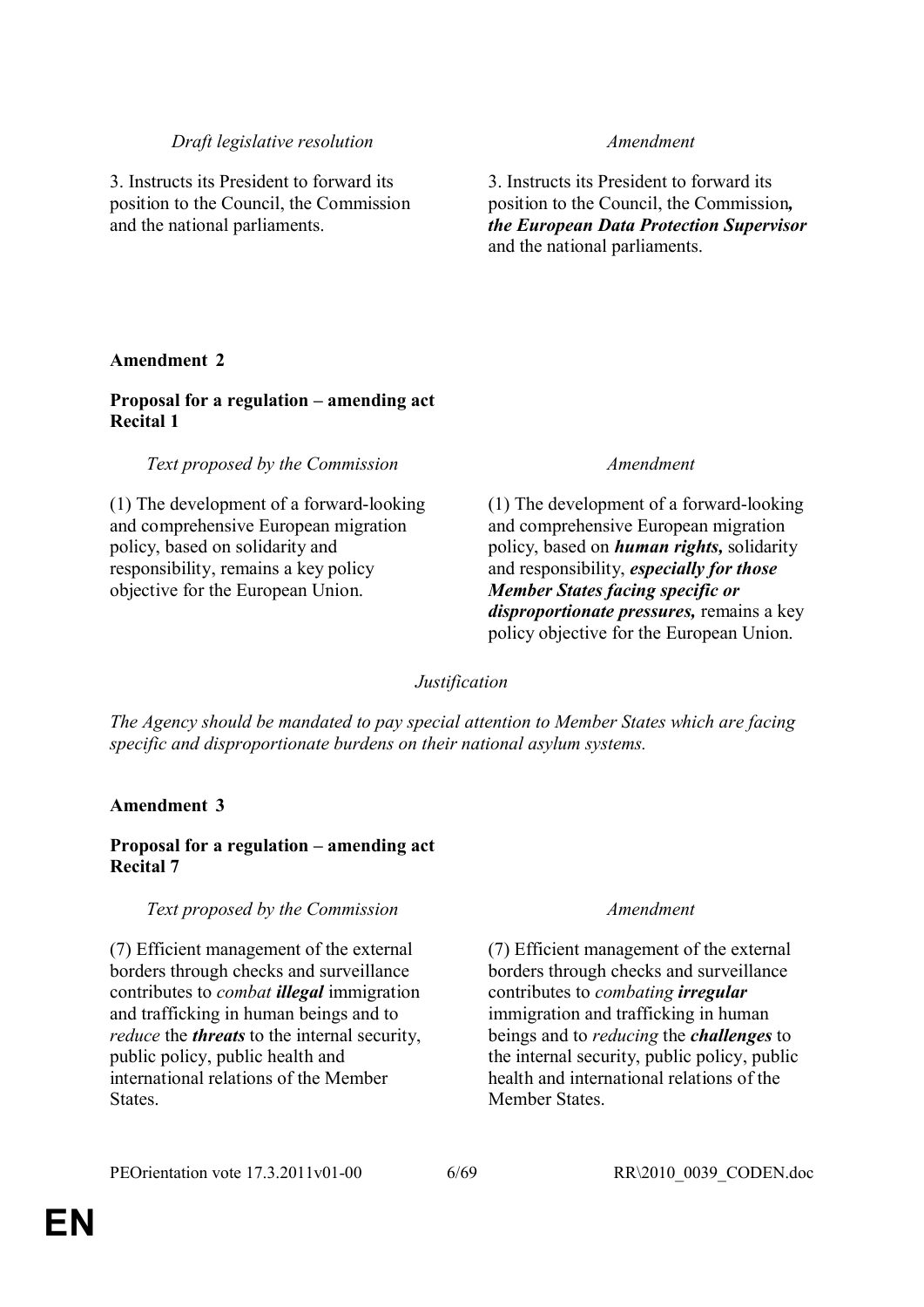*(This amendment applies throughout the text. Adopting it will necessitate corresponding changes throughout.)*

## **Amendment 4**

## **Proposal for a regulation – amending act Recital 14**

## *Text proposed by the Commission Amendment*

(14) To ensure effective operations, Member States should make an appropriate number of skilled border guards available to participate in joint operations and pilot projects. *Teams of border guards* for deployment by the Agency should therefore be set up

(14) To ensure effective operations, Member States should make an appropriate number of skilled border guards available to participate in joint operations*, rapid border intervention missions* and pilot projects. *An EU Border Guard System* for deployment by the Agency should therefore be set up.

## **Amendment 5**

## **Proposal for a regulation – amending act Recital 15**

## *Text proposed by the Commission Amendment*

(15) The Agency should be able to contribute to those teams with border guards seconded by Member States to the Agency on a semi-permanent basis, which shall be subject, in the exercise of their tasks and powers, to the same legal framework as the guest officers contributed directly to the Teams by Member States. The Agency should adapt its internal rules on seconded national experts to allow for direct instructions by the host state to the border guards during joint operations and pilot projects.

(15) The Agency should be able to contribute to those teams with border guards seconded by Member States to the Agency on a semi-permanent basis, which shall be subject, in the exercise of their tasks and powers, to the same legal framework as the guest officers contributed directly to the Teams by Member States. The Agency should adapt its internal rules on seconded national experts to allow for direct instructions by the host state to the border guards during joint operations*, rapid border intervention missions* and pilot projects.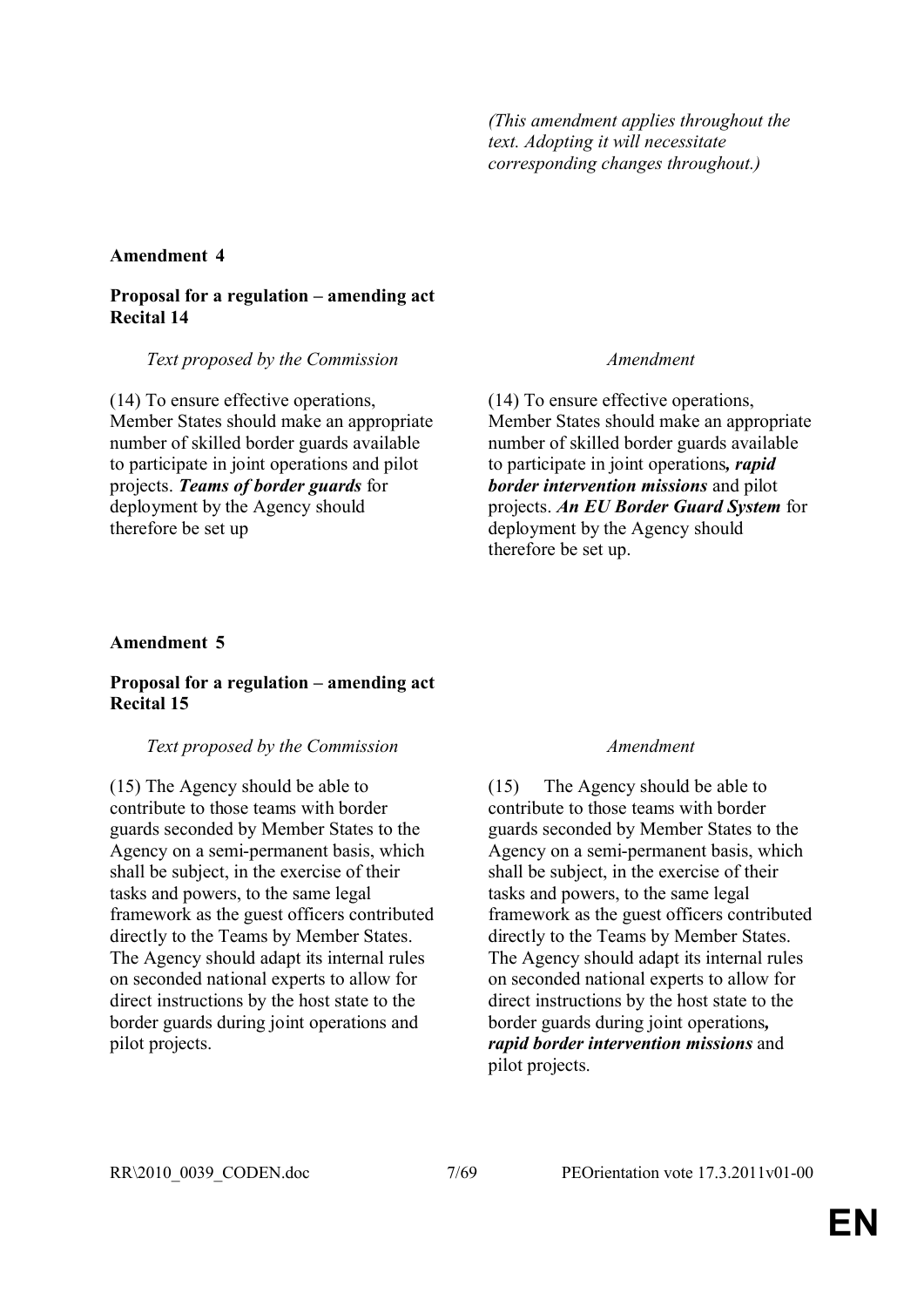## **Proposal for a regulation – amending act Recital 19**

## *Text proposed by the Commission Amendment*

(19) The Agency should provide training, including on fundamental rights, at European level for national instructors of border guards and additional training and seminars related to control and surveillance at the external borders and removal of third-country nationals illegally present in the Member States for officers of the competent national services. The Agency may organise training activities in cooperation with Member States on their territory. Member States should integrate the results of the Agency's work in this perspective in the national training programs of their border guards.

(19) The Agency should provide training, including on fundamental rights, *international protection and asylum procedures,* at European level for national instructors of border guards and additional training and seminars related to control and surveillance at the external borders and removal of third-country nationals illegally present in the Member States for officers of the competent national services. The Agency may organise training activities in cooperation with Member States on their territory. Member States should integrate the results of the Agency's work in this perspective in the national training programs of their border guards.

## **Amendment 7**

## **Proposal for a regulation – amending act Recital 21**

## *Text proposed by the Commission Amendment*

(21) In most Member States, the operational aspects of return of thirdcountry nationals illegally present in the Member States fall within the competencies of the authorities responsible for controlling the external borders. As there is a clear added value in performing these tasks at Union level, the Agency should, in full compliance with the Union's return policy, accordingly provide the necessary assistance and coordination for organising joint return operations of Member States and identify best practices on the acquisition of travel documents and define a Code of Conduct to be followed

(21) In most Member States, the operational aspects of return of thirdcountry nationals illegally present in the Member States fall within the competencies of the authorities responsible for controlling the external borders. As there is a clear added value in performing these tasks at Union level, the Agency should, in full compliance with the Union's return policy, accordingly provide the necessary assistance and coordination for organising joint return operations of Member States and identify best practices on the acquisition of travel documents and define a Code of Conduct to be followed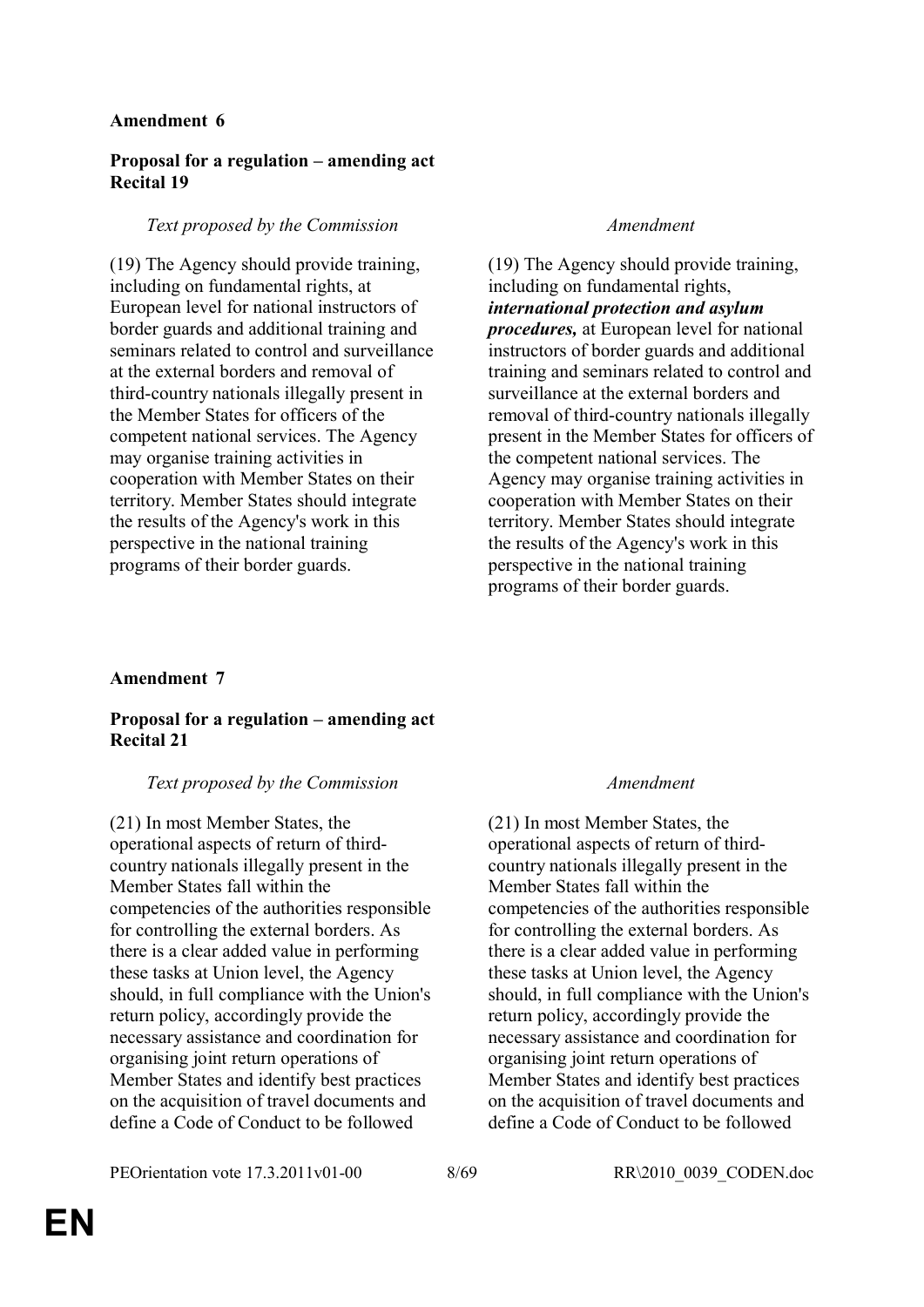during the removal of third-country nationals illegally present in the territories of the Member States. No Union financial means should be made available for activities and operations that are not carried out in conformity with the Charter of Fundamental Rights.

during the removal of third-country nationals illegally present in the territories of the Member States. *The joint return operations should always be monitored by an independent body.* No Union financial means should be made available for activities and operations that are not carried out in conformity with the Charter of Fundamental Rights.

## **Amendment 8**

## **Proposal for a regulation – amending act Recital 22**

## *Text proposed by the Commission Amendment*

(22) For the purpose of fulfilling its mission and to the extent required for the accomplishment of its tasks, the Agency may cooperate with Europol, the European Asylum Support Office, the Fundamental Rights Agency and other European Union *Agencies* and bodies, the competent authorities of third countries and the international organisations competent in matters covered by Regulation (EC) No 2007/2004 in the framework of working arrangements concluded in accordance with the relevant provisions of the Treaty. The Agency should facilitate the operational cooperation between Member States and third countries in the framework of the external relations policy of the European Union.

(22) For the purpose of fulfilling its mission and to the extent required for the accomplishment of its tasks, the Agency may cooperate with Europol, the European Asylum Support Office, the Fundamental Rights Agency and other European Union *agencies* and bodies, the competent authorities of third countries and the international *and other* organisations competent in matters covered by Regulation (EC) No 2007/2004 in the framework of working arrangements concluded in accordance with the relevant provisions of the Treaty. The Agency should facilitate the operational cooperation between Member States and third countries in the framework of the external relations policy of the European Union.

## *Justification*

*The Agency should be allowed to work with a wider variety of cooperation partners so as to enable it to benefit from the expertise and know-how of a greater number of organisations.*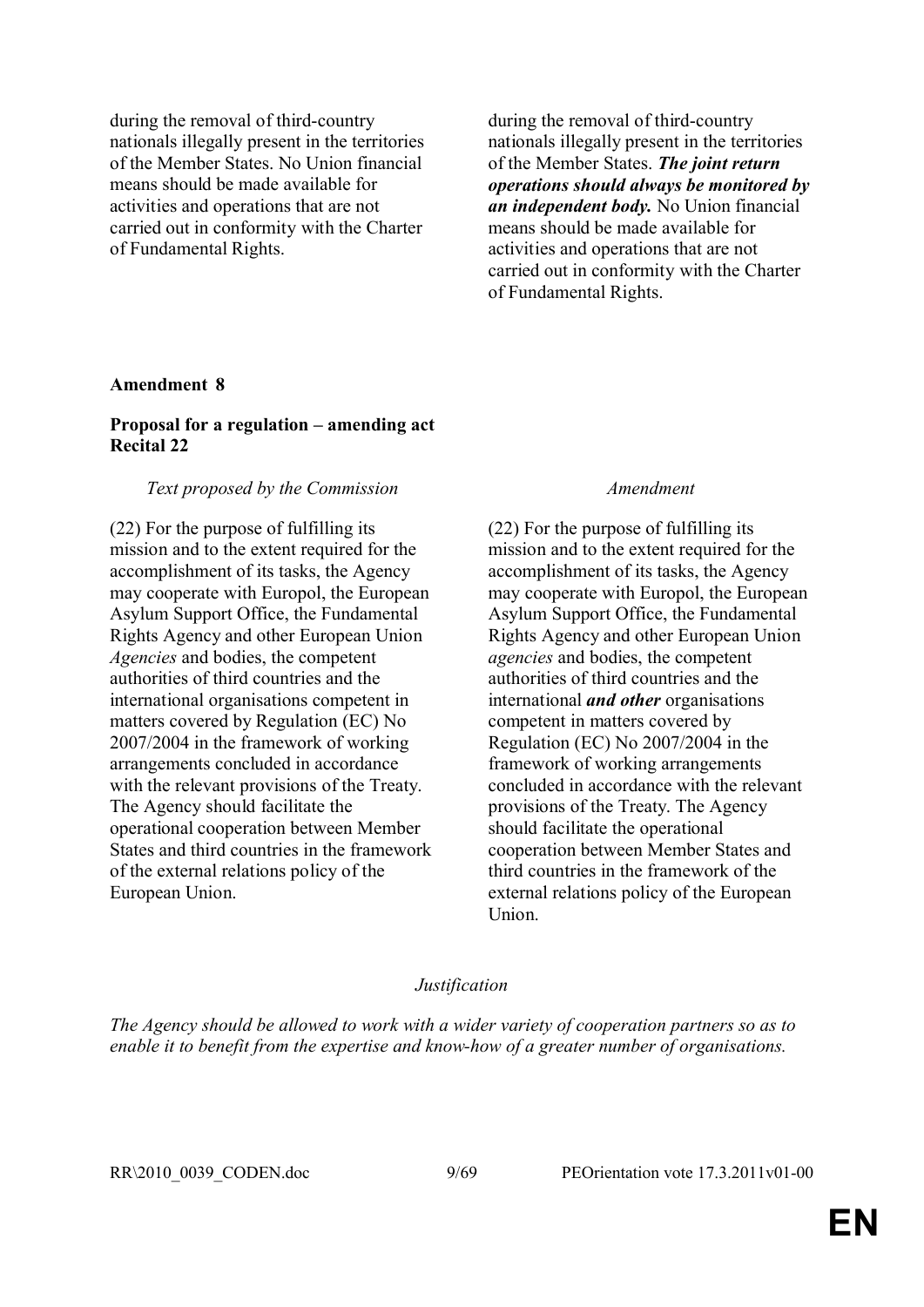## **Proposal for a regulation – amending act Recital 23**

## *Text proposed by the Commission Amendment*

(23) Cooperation with third countries regarding matters covered by Regulation (EC) No 2007/2004 is increasingly important. To establish a solid cooperation model with relevant third countries the Agency should have the possibility to launch and finance projects of technical assistance and to deploy liaison officers in third countries. The Agency should have the possibility to invite representatives of third countries to participate in its activities, after having provided the necessary training. Establishing cooperation with third countries is relevant also with regards to promoting the European standards of border management, including the respect of fundamental rights and human dignity.

(23) Cooperation with third countries regarding matters covered by Regulation (EC) No 2007/2004 is increasingly important. To establish a solid cooperation model with relevant third countries the Agency should have the possibility to launch and finance projects of technical assistance and to deploy liaison officers in third countries. The Agency should *also*  have the possibility to invite representatives of third countries to participate in its activities, after having provided the necessary training. Establishing cooperation with third countries is relevant also with regards to promoting the European standards of border management, including the respect of fundamental rights and human dignity.

## **Amendment 10**

## **Proposal for a regulation – amending act Recital 27**

## *Text proposed by the Commission Amendment*

(27) When ensuring the operational management of IT systems, the Agency should follow European and international standards taking into account the highest professional requirements.

(27) When ensuring the operational management of IT systems, the Agency should follow European and international standards*, including on data protection,* taking into account the highest professional requirements.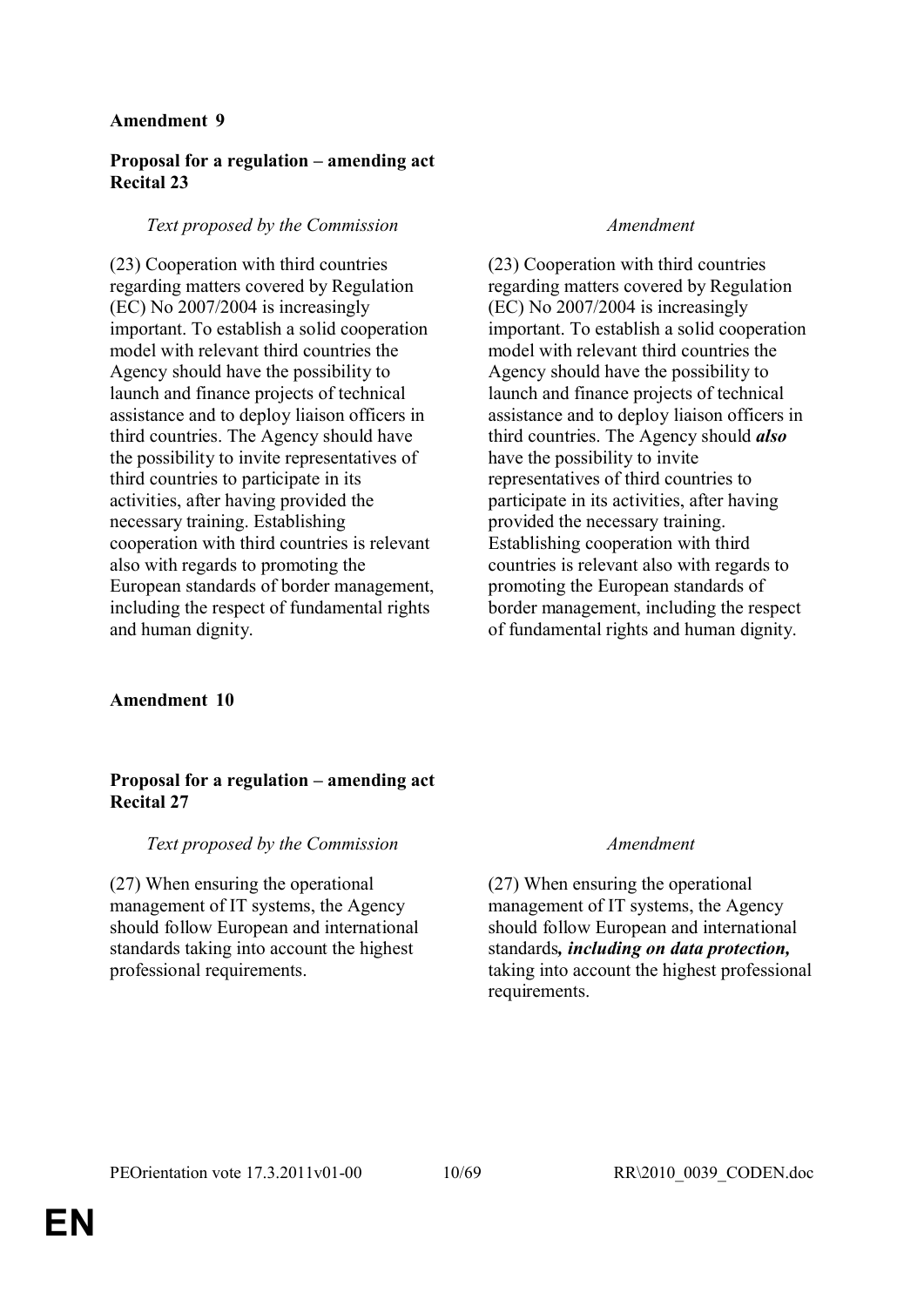**Proposal for a regulation – amending act Article 1 - point 1** Regulation (EC) No 2007/2004 Article 1 – paragraph 2

## *Text proposed by the Commission Amendment*

2. While considering that the responsibility for the control and surveillance of external borders lies with the Member States, the Agency shall facilitate and render more effective the application of existing and future European Union measures relating to the management of external borders, in particular the Schengen Borders Code, *and in accordance with relevant Union law, International law, obligations related to access to international protection, and fundamental rights*. It shall do so by ensuring the coordination of Member States' actions in the implementation of those measures, thereby contributing to an efficient, high and uniform level of control on persons and surveillance of the external borders of the Member States.

2. While considering that the responsibility for the control and surveillance of external borders lies with the Member States, the Agency, *as a body of the Union as defined in Article 15 and in accordance with Article 19 of this Regulation,* shall facilitate and render more effective the application of existing and future European Union measures relating to the management of external borders, in particular the Schengen Borders Code. It shall do so by ensuring the coordination of Member States' actions in the implementation of those measures, thereby contributing to an efficient, high and uniform level of control on persons and surveillance of the external borders of the Member States.

*The Agency shall fulfil its tasks in full compliance with the relevant Union law, including the Charter of Fundamental Rights of the European Union, international law, including the Convention Relating to the Status of Refugees of 28 July 1951 ("the Geneva Convention"), obligations related to access to international protection, in particular the principle of nonrefoulement, and fundamental rights and taking into account the reports and opinions of the Advisory Board on Fundamental Rights referred to in Article 26a.*

**Amendment 12**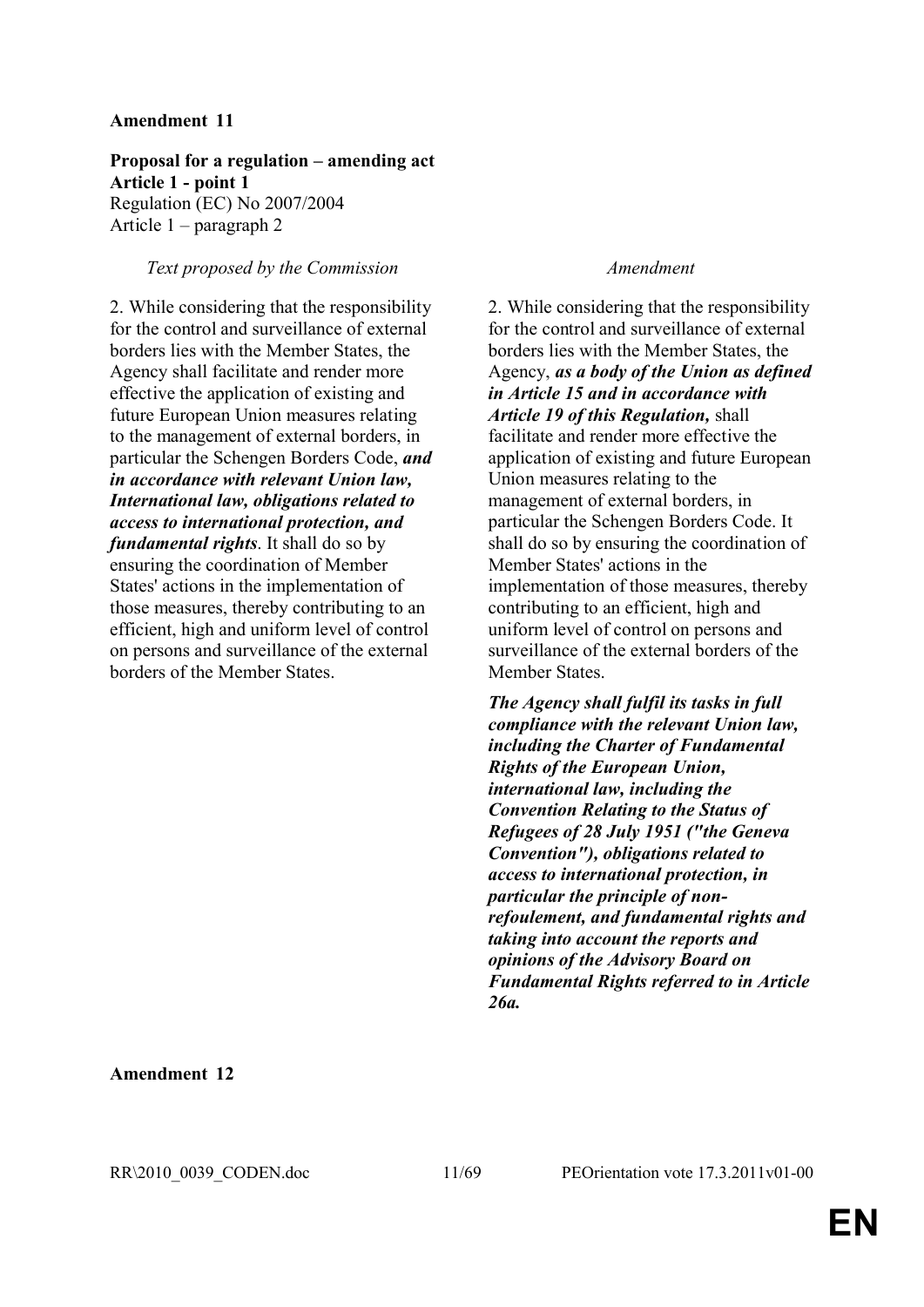## **Proposal for a regulation – amending act Article 1 – point 1 a (new)** Regulation (EC) No 2007/2004 Article 1 – paragraph 3

*Text proposed by the Commission Amendment*

## *(1a.) In Article 1 paragraph 3 is replaced by the following:*

**"3. The Agency shall also provide the Commission and the Member States with the necessary technical support and expertise in the management of the external borders and promote solidarity between Member States***, especially those facing specific and disproportionate pressures.* **The** *monitoring of the work of the Agency shall take account, inter alia, of this specific assessment element."*

## *Justification*

*It is essential that the process of monitoring the work of the Agency should take account of the effective capacity in readiness in the event of an emergency and/or in circumstances which require responses without delay to preserve the dignity of the person.*

## **Amendment 13**

**Proposal for a regulation – amending act Article 1 – point 2 – point a** Regulation (EC) No 2007/2004 Article 1a – point 2

*Text proposed by the Commission Amendment*

2. "host Member State" means a Member State on the territory of which*, or adjacent to,* a deployment of a *Rapid Border Intervention Team* or a joint operation or a pilot project takes place;

2. "host Member State" means a Member State on the territory *or from the territory* of which a deployment of a *rapid border intervention mission* or a joint operation or a pilot project takes place;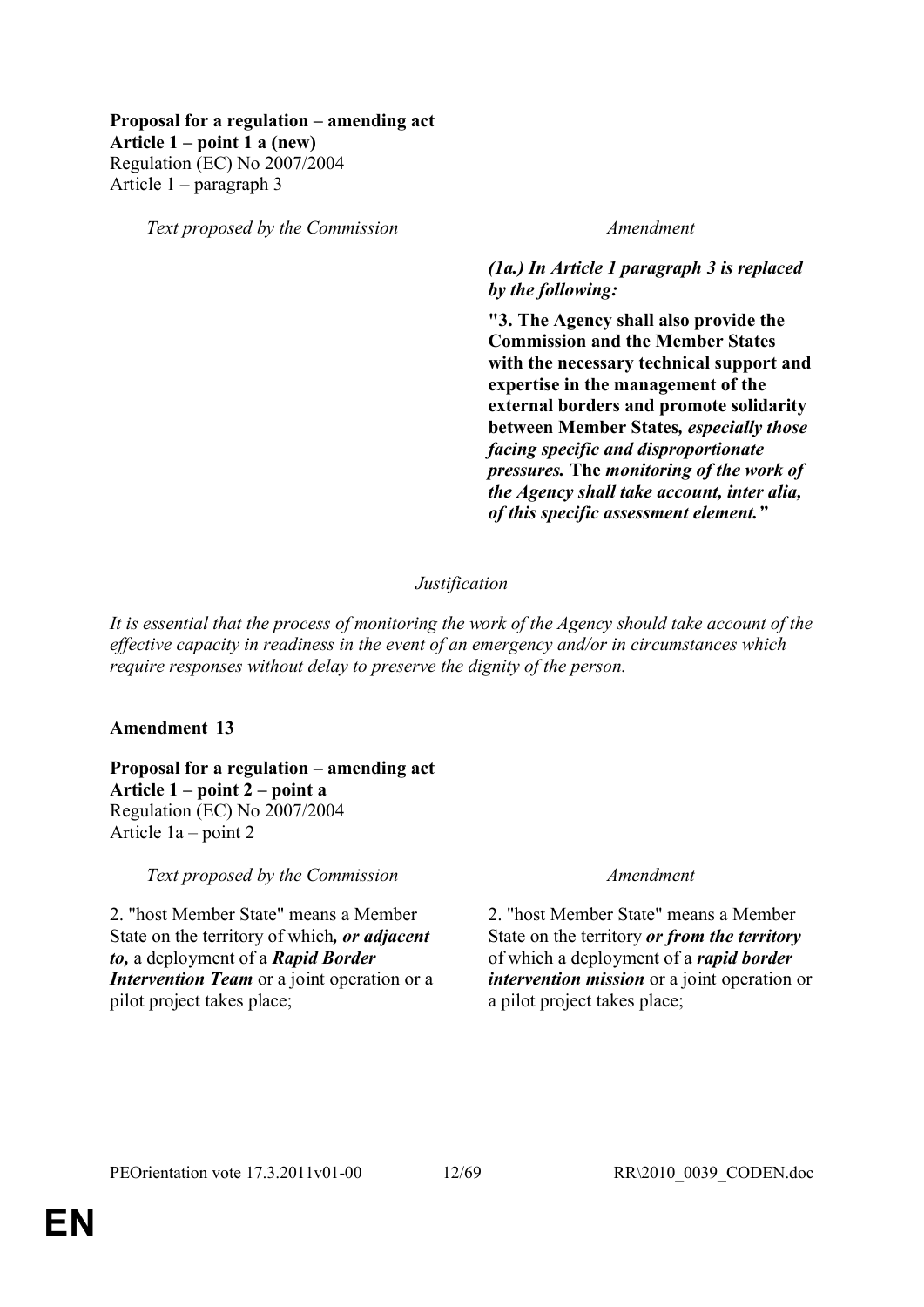**Proposal for a regulation – amending act Article 1 – point 2 – point b** Regulation (EC) No 2007/2004 Article 1 a – point 4

*Text proposed by the Commission Amendment*

4. "members of the teams" means border guards of Member States serving with *the Rapid Border Intervention Team or the Frontex Joint Support Team* other than those of the host Member State;

4. "members of the teams" means border guards of Member States serving with *the EU Border Guard System* other than those of the host Member State;

## *Justification*

*Frontex Joint Support Teams and Rapid Border Intervention teams should be merged into a EU Border Guard System which will consist of a pool of national border guards that can be tapped by the Agency for the purposes of its joint operations, rapid border intervention missions and pilot projects. This will streamline the provisions of the regulation, avoid duplication and confusion of roles and give a clearer European identity to the Agency's missions.*

**Amendment 15**

**Proposal for a regulation – amending act Article 1 – point 2 – point b a (new)** Regulation (EC) No 2007/2004 Article 1 a – point 5

*Text proposed by the Commission Amendment*

*(ba) point 5 is replaced by the following:*

*"***5. "requesting Member State" means a Member State whose competent authorities request the Agency to deploy the** *EU Border Guard System* **on its territory;***"*

*Justification*

*see justification for AM 14*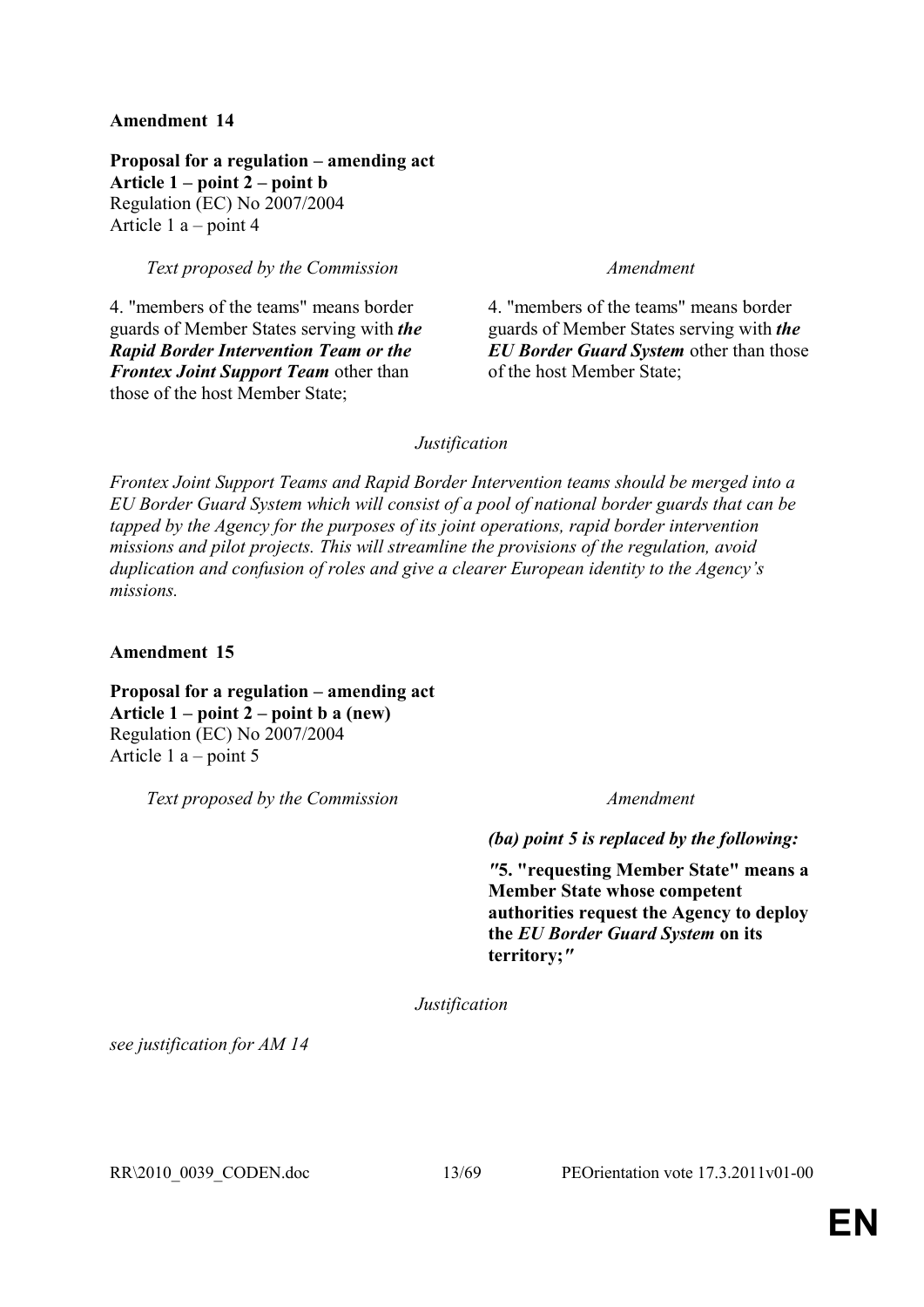**Proposal for a regulation – amending act Article 1 – point 2 – point c** Regulation (EC) No 2007/2004 Article 1 a – point 7

*Text proposed by the Commission Amendment*

7. "technical equipment" means any kind of technical equipment deployed during joint operations, pilot projects, *Rapid Border Intervention Teams*, return operations or technical assistance projects.

7. "technical equipment" means any kind of technical equipment deployed during joint operations, pilot projects, *rapid border intervention missions*, return operations or technical assistance projects.

*Justification*

*see justification for AM 14*

**Amendment 17**

**Proposal for a regulation – amending act Article 1 – point 3 – point a – point i**  Regulation (EC) No 2007/2004 Article 2 – paragraph 1 – point c

*Text proposed by the Commission Amendment*

(c) carry out risk analyses, including the evaluation of the capacity of Member States to *face threats* and *pressure* at the external borders;

(c) carry out risk analyses *as defined in Article 4*, including the evaluation of the capacity of Member States to *manage control* and *surveillance* at the external borders;

## **Amendment 18**

**Proposal for a regulation – amending act Article 1 – point 3 – point a – point i a (new)**  Regulation (EC) No 2007/2004 Article  $2$  – paragraph  $1$  – point d a (new)

*Text proposed by the Commission Amendment*

## *(ia) the following point is added:*

PEOrientation vote 17.3.2011v01-00 14/69 RR\2010\_0039\_CODEN.doc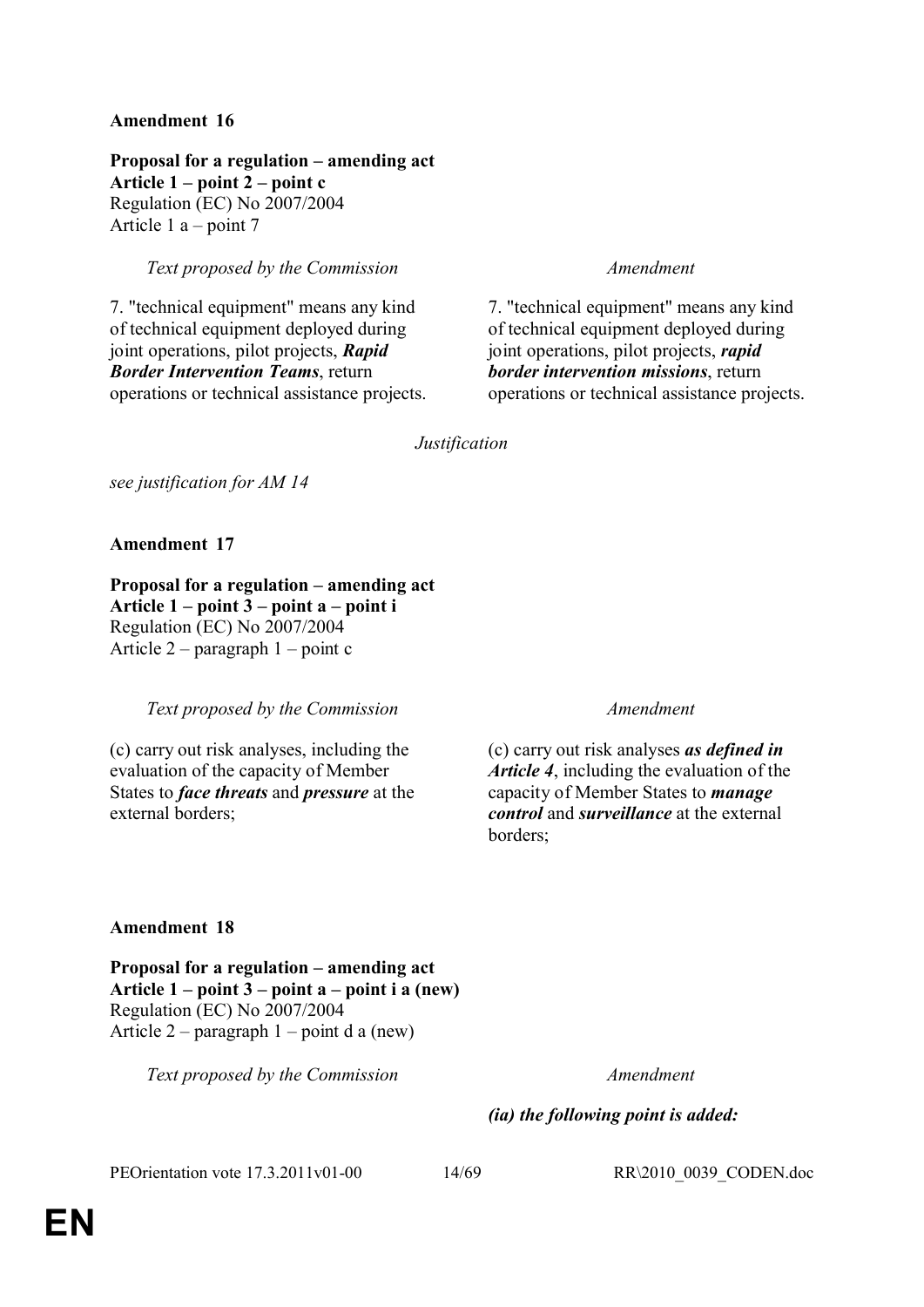*"(da) assist Member States in circumstances requiring increased technical and operational assistance at the external borders, namely for humanitarian emergencies and rescue at sea;"*

**Amendment 19**

**Proposal for a regulation – amending act Article 1 – point 3 – point a – point i b (new)** Regulation (EC) No 2007/2004 Article 2 – paragraph 1 – point e

*Text proposed by the Commission Amendment*

*(ib) point (e) is replaced by the following:*

*"***(e) assist Member States in circumstances requiring increased technical and operational assistance at external borders,** *especially those Member States facing specific and disproportionate pressures;"*

*Justification*

*The Agency should be mandated to pay special attention to Member States which are facing specific and disproportionate burdens.*

**Amendment 20**

**Proposal for a regulation – amending act Article 1 – point 3 – point a – point ii a (new)** Regulation (EC) No 2007/2004 Article 2 – paragraph 1 – point g

*Text proposed by the Commission Amendment*

*(iia) point (g) is replaced by the following:*

*"***(g) deploy** *border guards from the EU Border Guard System* **to Member States** *in joint operations or in rapid border intervention missions* **in accordance with Regulation (EC) No 863/2007 of the** 

RR\2010\_0039\_CODEN.doc 15/69 PEOrientation vote 17.3.2011v01-00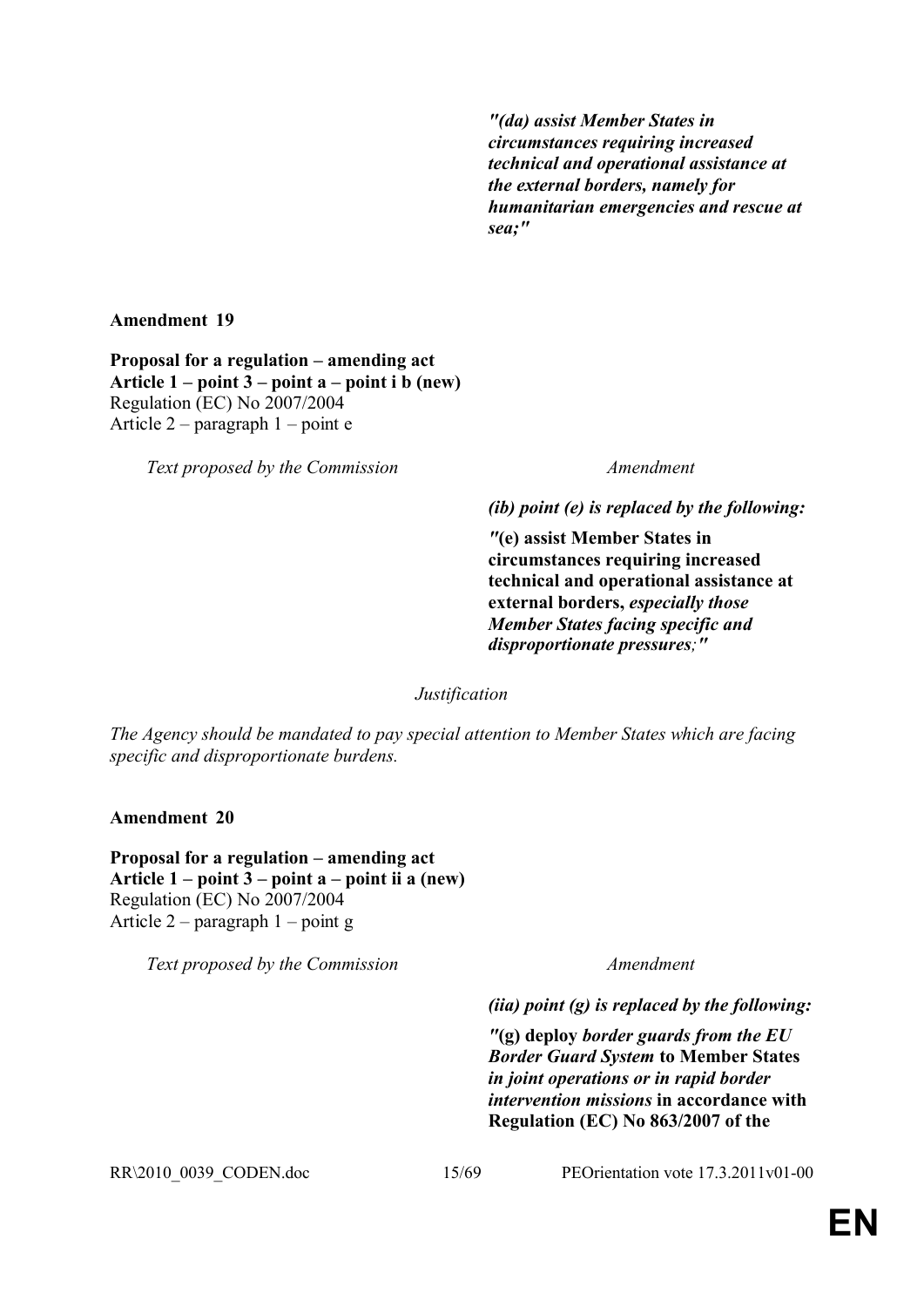**European Parliament and of the Council of 11 July 2007 establishing a mechanism for the creation of Rapid Border Intervention Teams and amending Council Regulation (EC) No 2007/2004 as regards that mechanism and regulating the tasks and powers of guest officers<sup>1</sup> .**

**1 OJ L 199, 31.7.2007, p. 30.***"*

**\_\_\_\_\_\_\_\_\_\_\_**

*Justification*

*see justification for AM 14*

## **Amendment 21**

**Proposal for a regulation – amending act Article 1 – point 3 – point a – point iii**  Regulation (EC) No 2007/2004 Article 2 – paragraph 1 – point h

*Text proposed by the Commission Amendment*

(h) develop and operate information systems that enable swift and reliable exchanges of information regarding emerging risks at the external borders, including the Information and Coordination Network established by Council Decision 2005/267/EC;

(h) develop and operate *in accordance with Regulation (EC) No 45/2001*  information systems that enable swift and reliable exchanges of information regarding emerging risks at the external borders, including the Information and Coordination Network established by Council Decision 2005/267/EC;

## **Amendment 22**

**Proposal for a regulation – amending act Article 1 – point 3 – point b** Regulation (EC) No 2007/2004 Article 2 – paragraph 1 a (new)

*Text proposed by the Commission Amendment*

*(b) the following paragraph 1a is inserted: deleted*

PEOrientation vote 17.3.2011v01-00 16/69 RR\2010\_0039\_CODEN.doc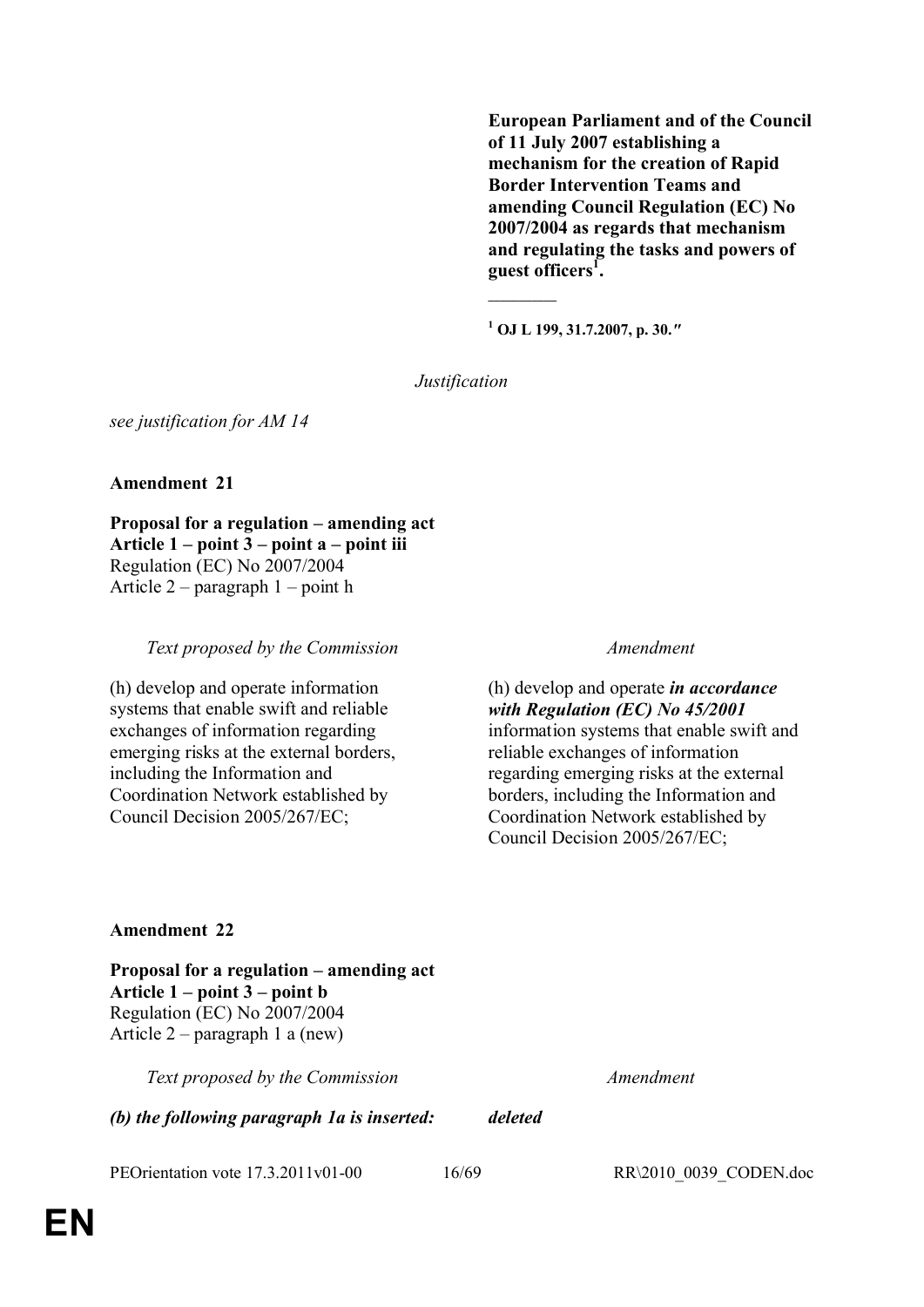*"All border guards and other personnel of the Member States, as well as the staff of the Agency shall, prior to their participation in operational activities organised by the Agency, have received training in relevant EU and international law, including fundamental rights and access to international protection."*

*Justification*

*This paragraph is being moved to Article 5 for the purposes of legal consistency (AM 66).*

**Amendment 23**

## **Proposal for a regulation – amending act Article 1 – point 3 – point b a (new)** Regulation (EC) No 2007/2004 Article 2 – paragraph 1 b (new)

*Text proposed by the Commission Amendment*

*(ba) The following paragraph is inserted:*

*"1b. In accordance with Union and international law, no person shall be disembarked in, or otherwise handed over to the authorities of, a country in contravention of the principle of nonrefoulement, or from which there is a risk of expulsion or return to another country in contravention of that principle. The special needs of children, victims of trafficking, persons in need of medical assistance, persons in need of international protection and other vulnerable persons shall be addressed in accordance with Union and international law."*

## **Amendment 24**

**Proposal for a regulation – amending act Article 1 – point 3 a (new)** Regulation (EC) No 2007/2004 Article 2 a (new)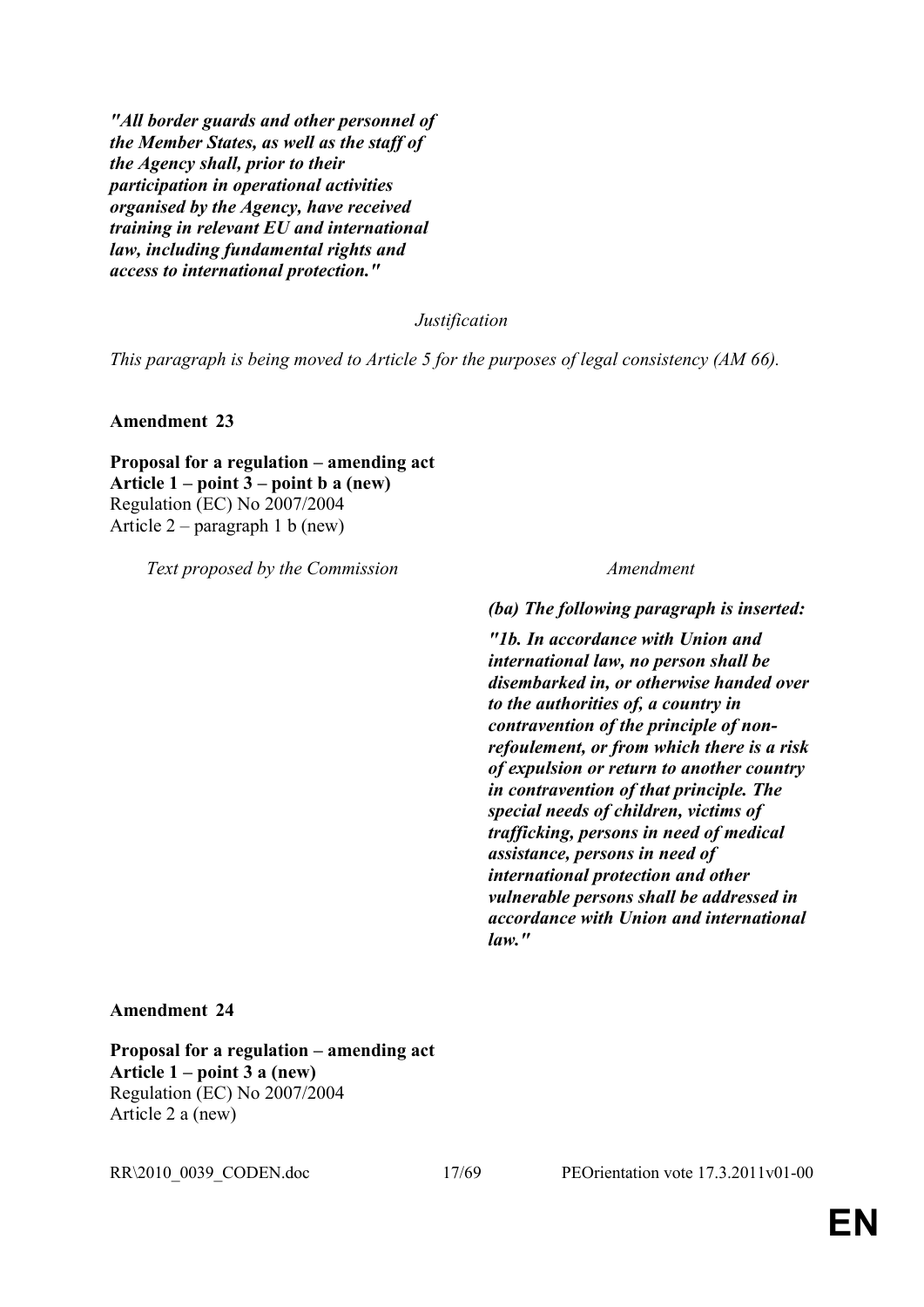*(3a) The following article is inserted:*

## *"Article 2a*

## *Code of Conduct*

*The Agency shall draw up a Code of Conduct applicable to all operations managed jointly and/or coordinated by the Agency, Rapid Border Intervention Team deployments and to pilot projects carried out in cooperation with Member States. The Code shall lay down procedures intended to guarantee respect for fundamental rights, with particualr focus on unaccompanied minors and vulnerable persons, as well as practical measures to be taken for the purpose of identifying persons seeking protection and directing them to appropriate facilities.*

*The Code of Conduct shall be developed in cooperation with other competent EU or international bodies and organisations, namely the Fundamental Rights Agency, the European Asylum Support Office, the United Nations High Commissioner for Refugees and the International Organisation for Migration."*

## **Amendment 25**

**Proposal for a regulation – amending act Article 1 – point 4** Regulation (EC) No 2007/2004 Article 3 – title

*Text proposed by the Commission Amendment*

Joint operations and pilot projects at the external borders

Joint operations*, rapid border intervention missions* and pilot projects at external borders

*Justification*

*see justification for AM 14*

PEOrientation vote 17.3.2011v01-00 18/69 RR\2010\_0039\_CODEN.doc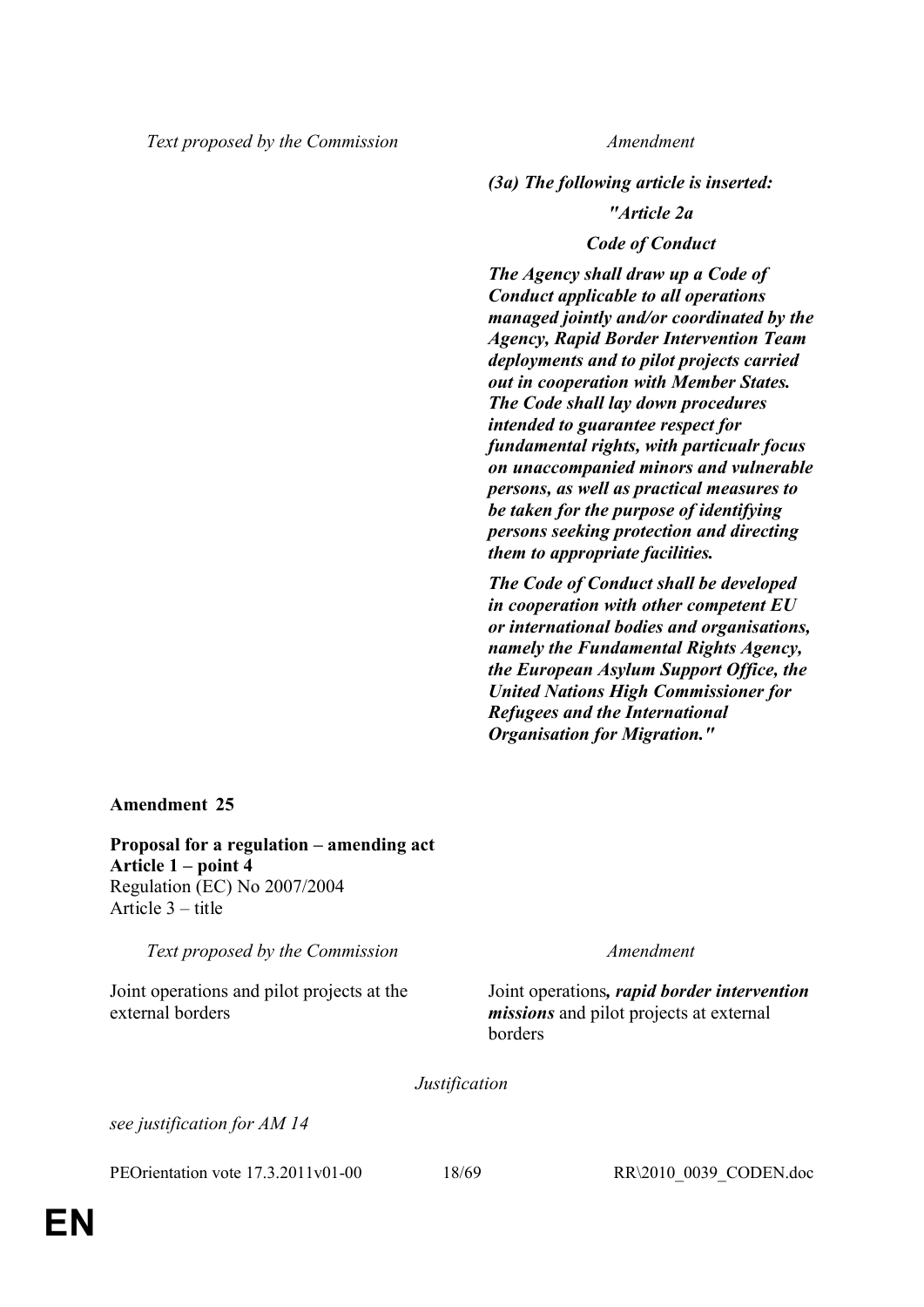**Proposal for a regulation – amending act Article 1 – point 4** Regulation (EC) No 2007/2004 Article 3 – paragraph -1 (new)

*Text proposed by the Commission Amendment*

*(-1) The Agency shall constitute a pool of border guards called the EU Border Guard System in accordance with Article 3b for possible deployment during joint operations, rapid border intervention missions and pilot projects referred to in paragraph 1. It shall also decide on the deployment of human resources and technical equipment in accordance with Articles 3a and 7.*

*(Former Article 1 – point 4 – point 2 (Article 3 – paragraph 2) with additions "and rapid border intervention missions" and "also" )*

## *Justification*

*Article 3 paragraph 2 (see AM 33) is being moved to the beginning of Article 3 for the purposes of legal consistency and was amended to reflect the amendment on the EU Border Guard System (see AM 14).*

## **Amendment 27**

**Proposal for a regulation – amending act Article 1 – point 4** Regulation (EC) No 2007/2004 Article 3 – paragraph 1 – subparagraph 1

*Text proposed by the Commission Amendment*

1. The Agency shall evaluate, approve and coordinate proposals for joint operations and pilot projects made by Member States, including the requests of Member States related to circumstances requiring increased technical and operational assistance.

1. The Agency shall evaluate, approve and coordinate proposals for joint operations**,** *rapid border intervention missions* and pilot projects made by Member States, including the requests of Member States related to circumstances requiring increased technical and operational assistance*, especially in cases of specific*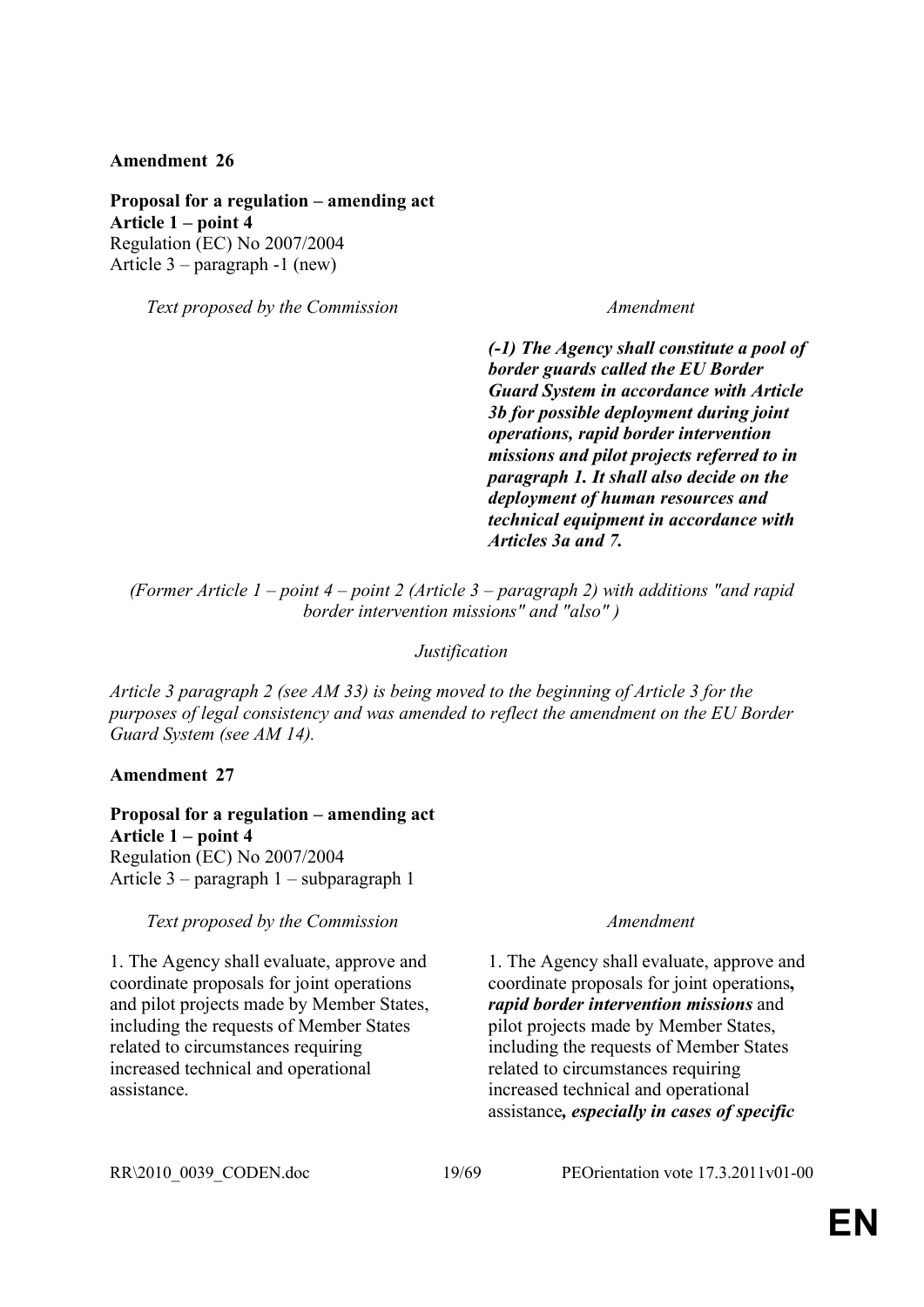*Justification*

*see justifications for AM 14 and AM 19*

**Amendment 28**

**Proposal for a regulation – amending act Article 1 – point 4** Regulation (EC) No 2007/2004 Article 3 – paragraph 1 – subparagraph 2

*Text proposed by the Commission Amendment*

The Agency may itself initiate joint operations and pilot projects in cooperation with Member States.

The Agency may itself initiate *and* 

*conduct* joint operations**,** *rapid border intervention missions* and pilot projects in cooperation with Member States.

*Justification*

*see justification for AM 14*

**Amendment 29**

**Proposal for a regulation – amending act Article 1 – point 4** Regulation (EC) No 2007/2004 Article 3 – paragraph 1 – subparagraph 2 a (new)

PEOrientation vote 17.3.2011v01-00 20/69 RR\2010\_0039\_CODEN.doc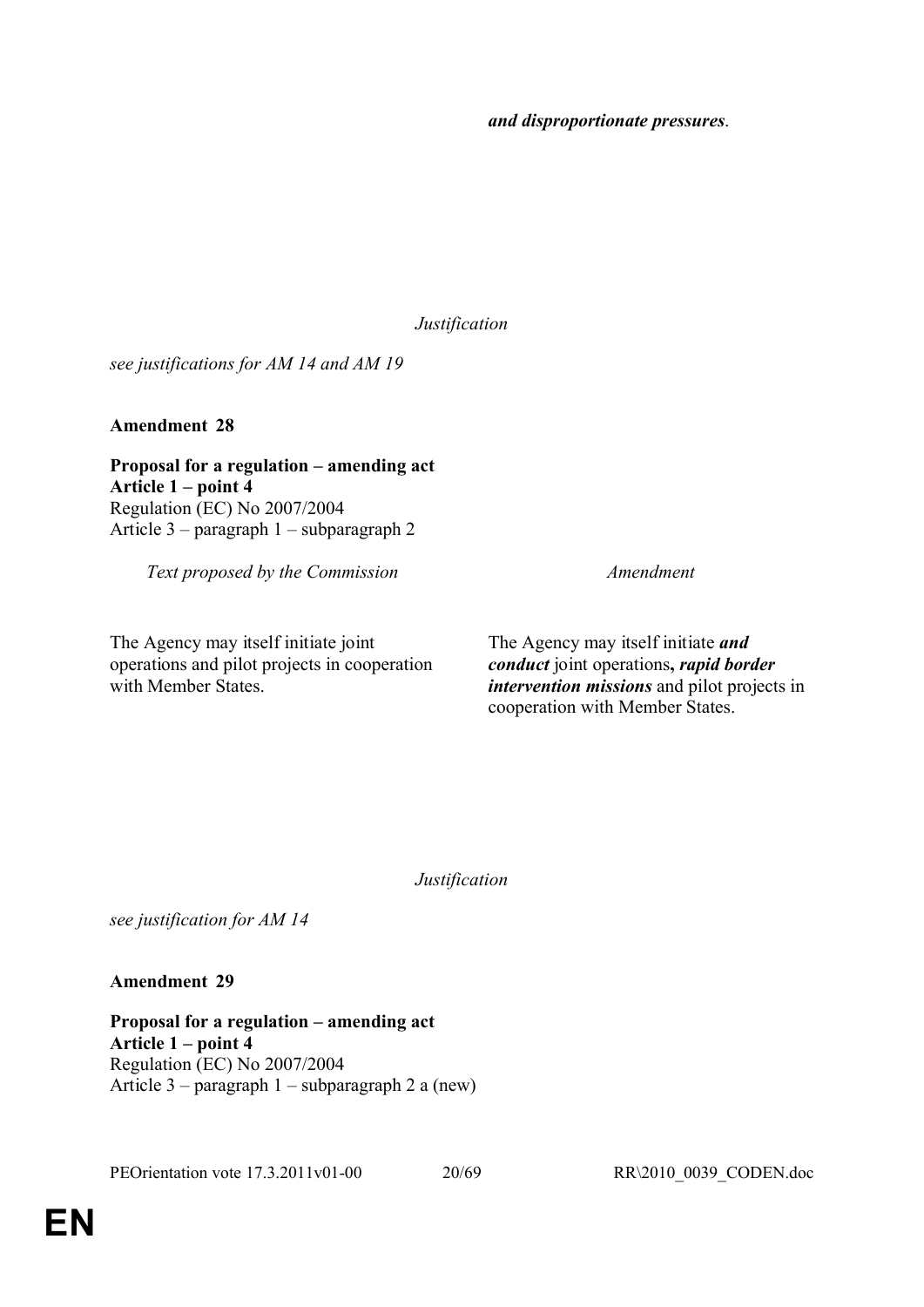*The Agency may itself, and in agreement with the host Member State(s) concerned, launch initiatives for joint operations, pilot projects and rapid border intervention missions in cooperation with Member States.*

## **Amendment 30**

**Proposal for a regulation – amending act Article 1 – point 4** Regulation (EC) No 2007/2004 Article 3 – paragraph 1 – subparagraph 3

*Text proposed by the Commission Amendment*

It may also decide to put its technical equipment at the disposal of Member States participating in the joint operations or pilot projects.

It may also decide to put its technical equipment at the disposal of Member States participating in the joint operations**,** *rapid border intervention missions* or pilot projects.

*Justification*

*see justification for AM 14*

**Amendment 31**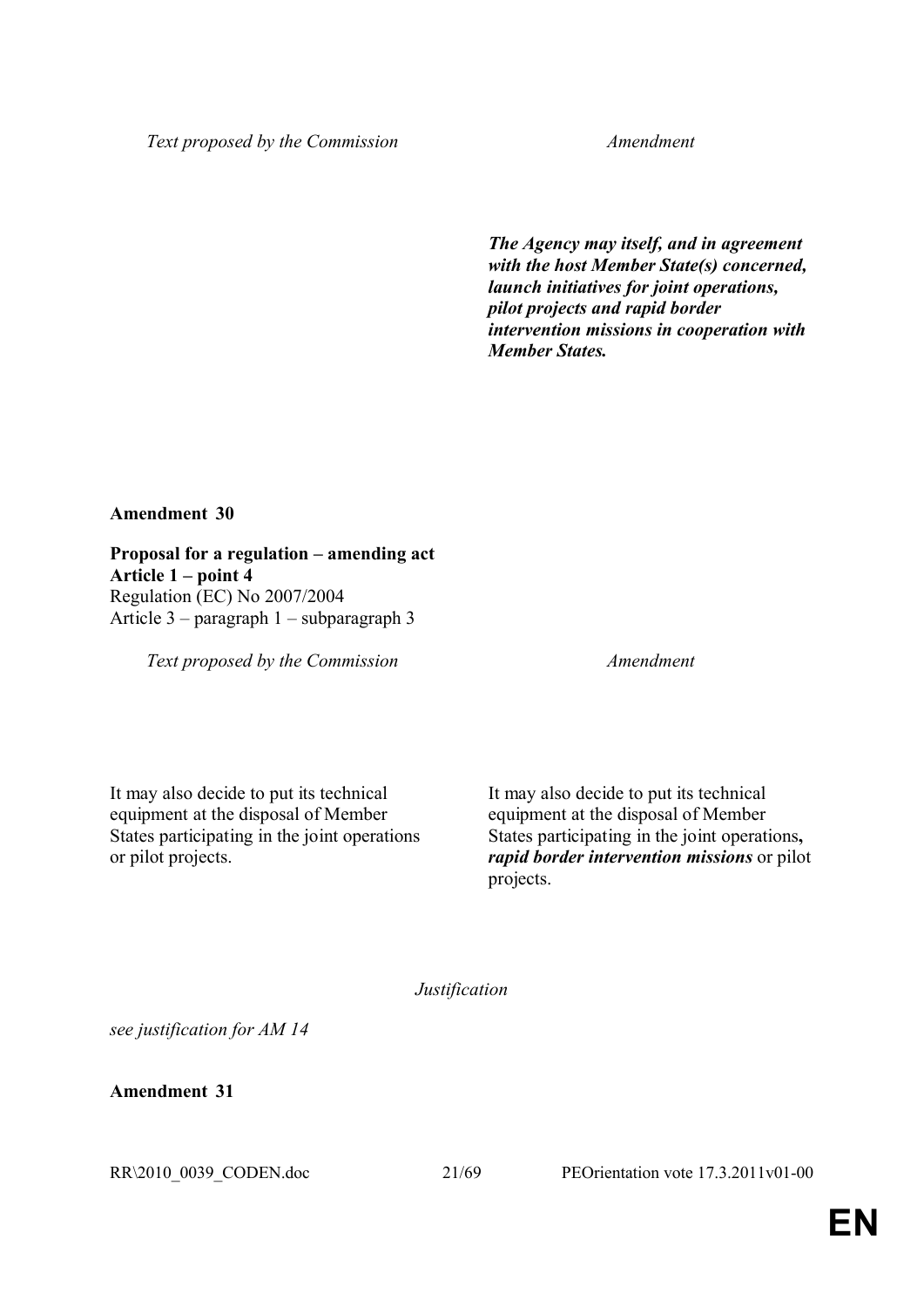## **Proposal for a regulation – amending act**

**Article 1 – point 4**  Regulation (EC) No 2007/2004 Article 3 – paragraph 1 – subparagraph 5

## *Text proposed by the Commission Amendment*

The Agency may also terminate joint operations and pilot projects if the conditions to conduct these initiatives are no longer fulfilled.

The Agency may also terminate joint operations*, rapid border intervention missions* and pilot projects if the conditions to conduct these initiatives are no longer fulfilled.

## **Amendment 32**

**Proposal for a regulation – amending act Article 1 – point 4**  Regulation (EC) No 2007/2004 Article 3 – paragraph 1 – subparagraph 5 a (new)

*Text proposed by the Commission Amendment*

*The Agency shall suspend joint operations, rapid border intervention missions and pilot projects where fundamental rights or international protection obligations have been violated.* 

## **Amendment 33**

**Proposal for a regulation – amending act Article 1 – point 4** Regulation (EC) No 2007/2004 Article 3 – paragraph 2

*Text proposed by the Commission Amendment*

*2. The Agency shall constitute a pool of border guards called Frontex Joint Support Teams in accordance with the provisions of Article 3b, for possible deployment during joint operations and pilot projects referred to in paragraph 1. It shall decide on the deployment of* 

PEOrientation vote 17.3.2011v01-00 22/69 RR\2010\_0039\_CODEN.doc

*deleted*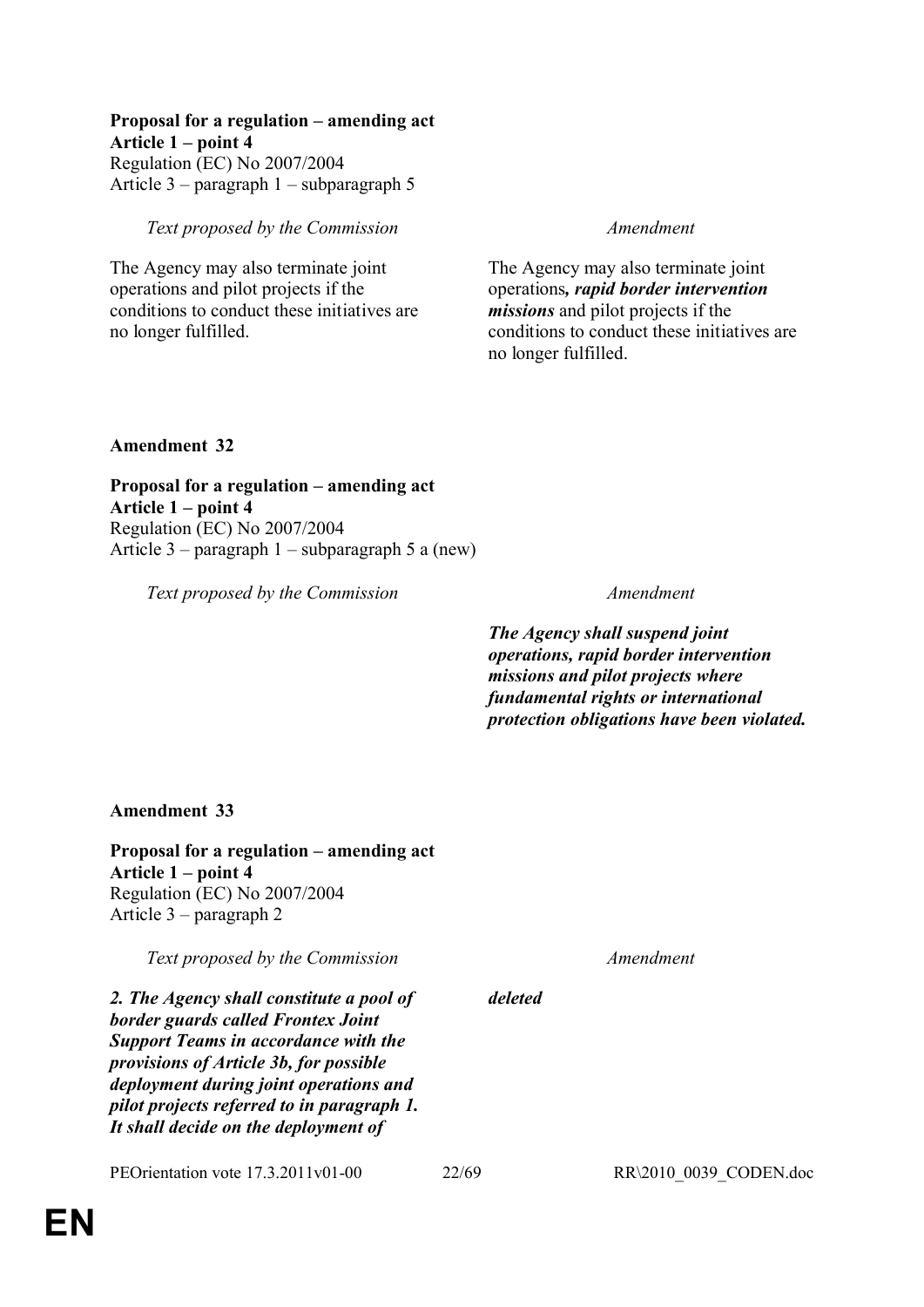*human resources and technical equipment in accordance with Articles 3a and 7.*

*(Moved to point Article 1 – point 4 – point -1 a (new))*

*Justification*

*This paragraph is being moved to the beginning of Article 3 for the purposes of legal consistency (see AM 26).*

**Amendment 34**

**Proposal for a regulation – amending act Article 1 – point 4** Regulation (EC) No 2007/2004 Article 3 – paragraph 3

## *Text proposed by the Commission Amendment*

3. The Agency may operate through its specialised branches provided for in Article 16, for the practical organisation of joint operations and pilot projects.

3. The Agency may operate through its specialised branches *or regional operational offices as* provided for in Article 16, for the practical organisation of joint operations and pilot projects.

## **Amendment 35**

**Proposal for a regulation – amending act Article 1 – point 4** Regulation (EC) No 2007/2004 Article 3 – paragraph 4

*Text proposed by the Commission Amendment*

4. The Agency shall evaluate the results of the joint operations and pilot projects and transmit the detailed evaluation reports within 60 days following the end of the activity to the Management Board. The Agency shall make a comprehensive comparative analysis of those results with a view to enhancing the quality, coherence and efficiency of future operations and projects to be included in its general report provided for in Article 20(2)(b).

4. The Agency shall evaluate the results of the joint operations*, rapid border intervention missions* and pilot projects and transmit the detailed evaluation reports within 60 days following the end of the activity to the Management Board*, together with the observations of the Advisory Board referred to in Article 26a*. The Agency shall make a comprehensive comparative analysis of those results with a view to enhancing the quality, coherence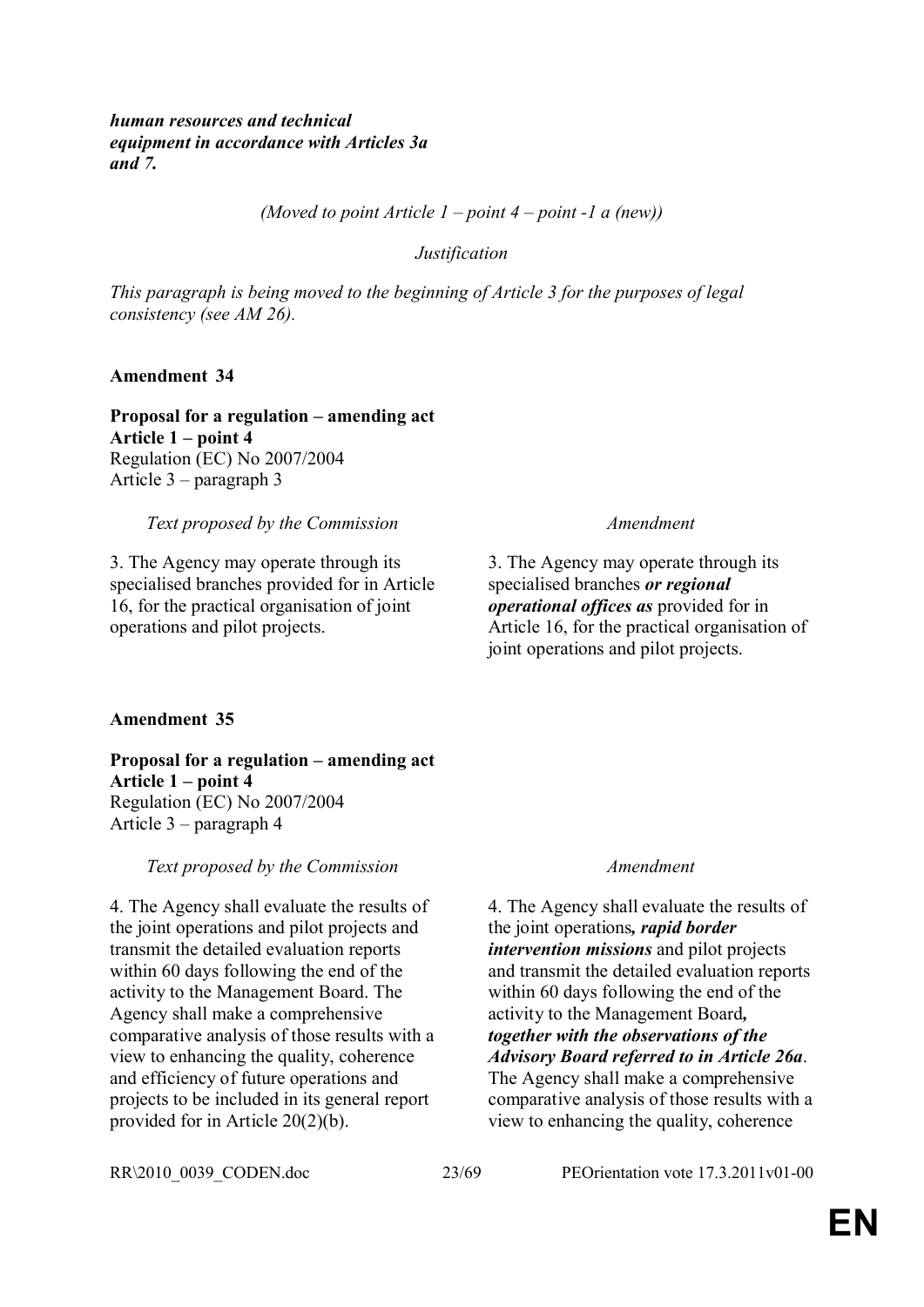and efficiency of future operations and projects to be included in its general report provided for in Article 20(2)(b). *To ensure that the above-mentioned activities are conducted transparently and evaluated coherently, the observations of the Advisory Board referred to in Article 26a shall also be incorporated in an annual reporting mechanism of the type specified in Article 20(2)(b).*

**Amendment 36**

**Proposal for a regulation – amending act Article 1 – point 4**  Regulation (EC) No 2007/2004 Article 3 – paragraph 5

*Text proposed by the Commission Amendment*

5. The Agency *may decide to* finance *or co-finance* the joint operations and pilot projects referred to in paragraph 1, with grants from its budget in accordance with the financial rules applicable to the Agency.

5. The Agency *shall* finance the joint operations*, rapid border intervention missions* and pilot projects referred to in paragraph 1, with grants from its budget in accordance with the financial rules applicable to the Agency.

## **Amendment 37**

**Proposal for a regulation – amending act Article 1 – point 5** Regulation (EC) No 2007/2004 Article 3 a – title

*Text proposed by the Commission Amendment*

Organisational aspects of joint operations and pilot projects

Organisational aspects of joint operations*, rapid border intervention missions* and pilot projects

*Justification*

*see justification for AM 14*

PEOrientation vote 17.3.2011v01-00 24/69 RR\2010\_0039\_CODEN.doc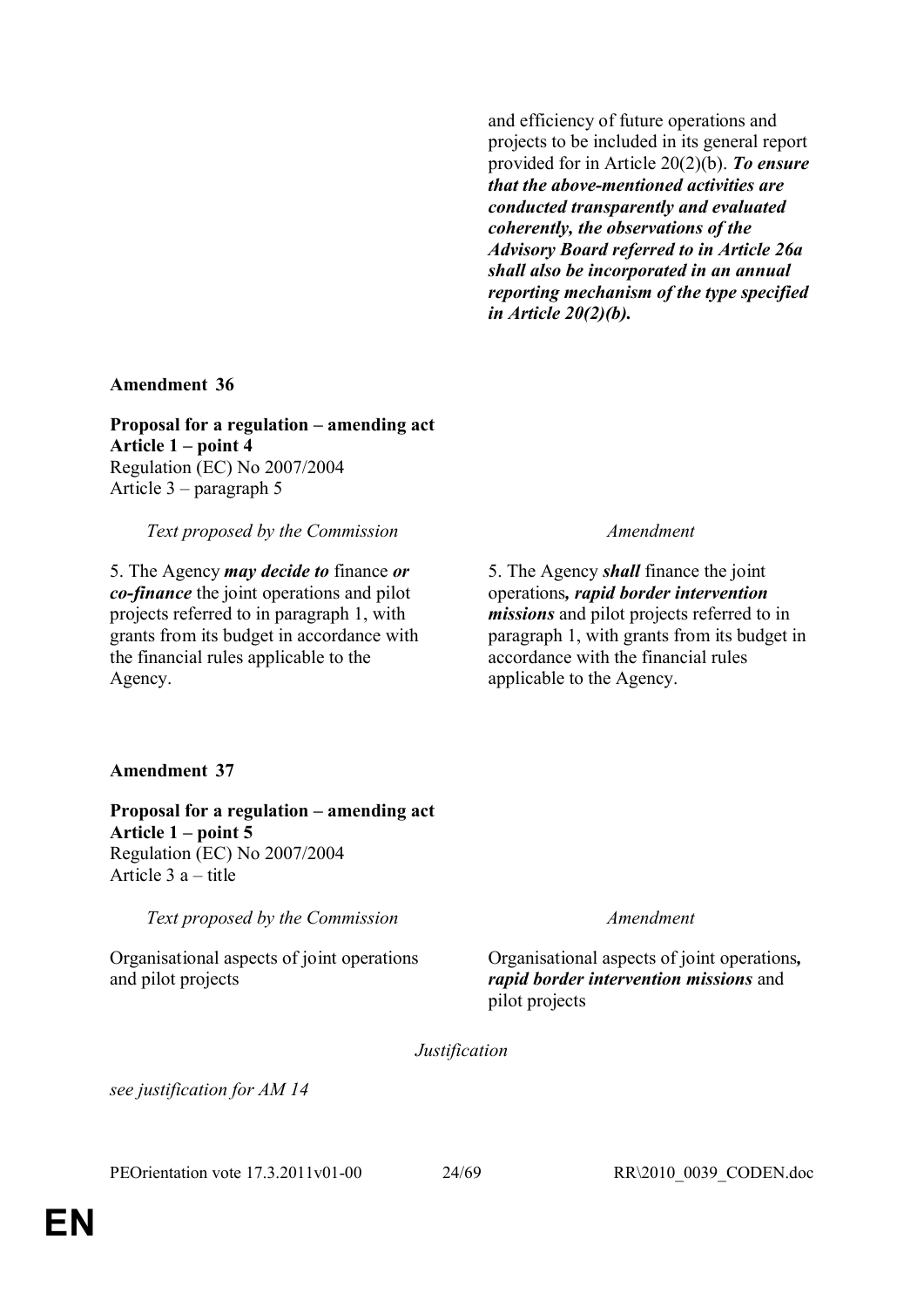**Proposal for a regulation – amending act Article 1 – point 5** Regulation (EC) No 2007/2004 Article 3 a – paragraph 1 – subparagraph 1

## *Text proposed by the Commission Amendment*

1. The Executive Director shall draw up an operational plan for activities referred to in Article 3(1). The Executive Director and the host Member State shall agree on the operational plan detailing the organisational aspects in due time before the envisaged beginning of the activity.

1. The Executive Director shall*, at the request of a Member State,* draw up an operational plan for activities referred to in Article 3(1) *in close cooperation with the host Member State*. The Executive Director and the host Member State shall agree on the operational plan detailing the organisational aspects in due time before the envisaged beginning of the activity.

## **Amendment 39**

**Proposal for a regulation – amending act Article 1 – point 5** Regulation (EC) No 2007/2004 Article 3 a – paragraph 1 – subparagraph 2 – introductory part

*Text proposed by the Commission Amendment*

The operational plan shall *include* the following:

The operational plan shall *cover all aspects considered necessary for conducting joint operations, rapid border intervention missions and pilot projects, including* the following:

## *Justification*

*The operational plan must refer specifically to all essential elements for conducting joint operations and pilot projects.*

## **Amendment 40**

**Proposal for a regulation – amending act Article 1 – point 5** Regulation (EC) No 2007/2004 Article 3 a – paragraph  $1$  – subparagraph  $2$  – point c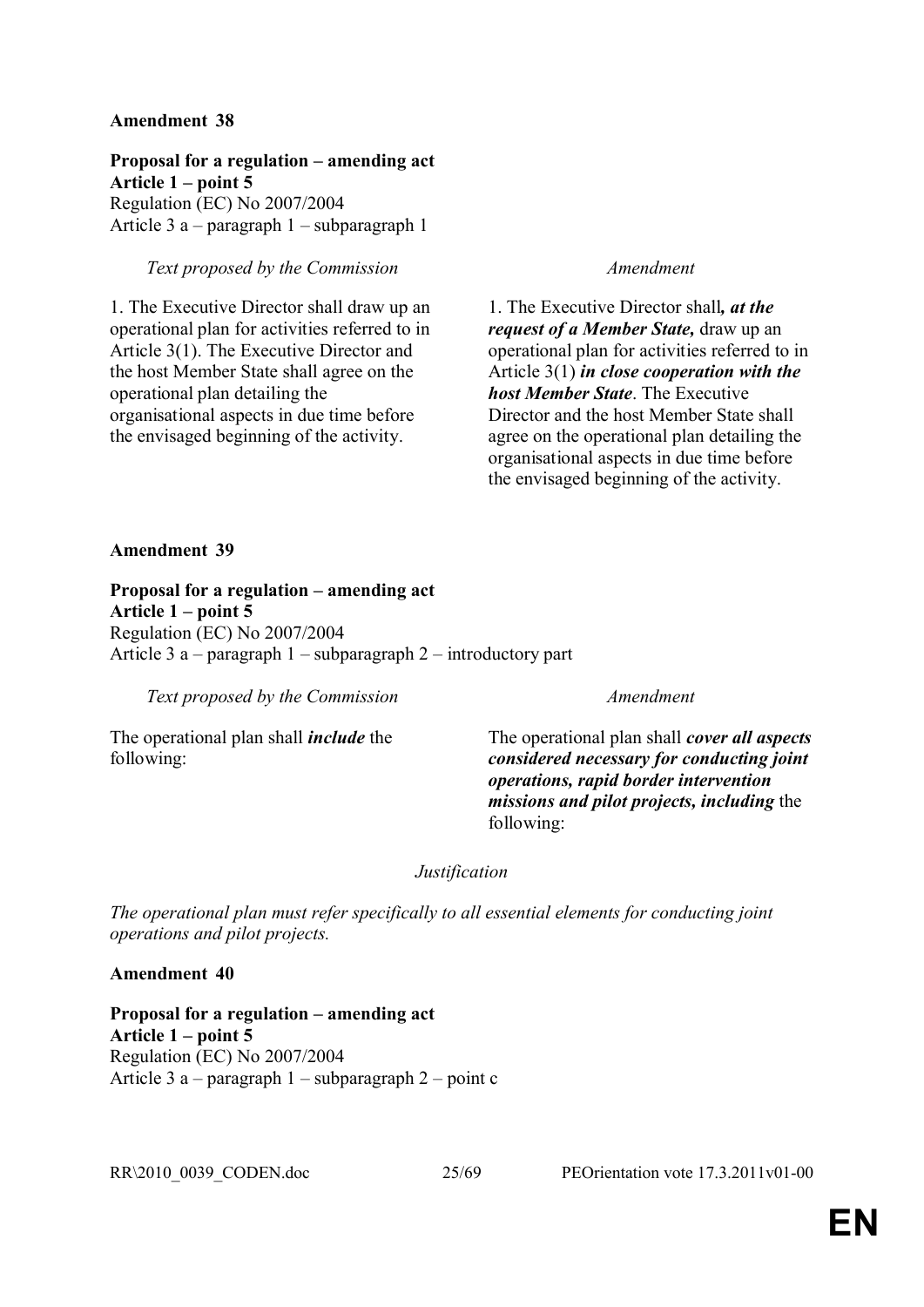c) the geographical area where the joint operation or pilot project will take place; (c) the geographical area where the joint operation*, rapid border intervention mission* or pilot project will take place;

*Justification*

*see justification for AM 14*

**Amendment 41**

**Proposal for a regulation – amending act Article 1 – point 5**  Regulation (EC) No 2007/2004 Article 3 a – paragraph 1 – subparagraph 2 – point e

*Text proposed by the Commission Amendment*

(e) the composition of the teams of guest officers;

## (e) the composition of the teams of guest officers *and of independent observers as referred to in the Code of Conduct*;

## **Amendment 42**

**Proposal for a regulation – amending act Article 1 – point 5** Regulation (EC) No 2007/2004 Article 3 a – paragraph 1 – subparagraph 2 – point g

*Text proposed by the Commission Amendment*

(g) the technical equipment to be deployed during the joint operation or pilot project, including specific requirements such as conditions for use, requested crew, transport and other logistics, and financial provisions;

(g) the technical equipment to be deployed during the joint operation*, rapid border intervention mission* or pilot project, including specific requirements such as conditions for use, requested crew, transport and other logistics, and financial provisions;

*Justification*

*see justification for AM 14*

PEOrientation vote 17.3.2011v01-00 26/69 RR\2010\_0039\_CODEN.doc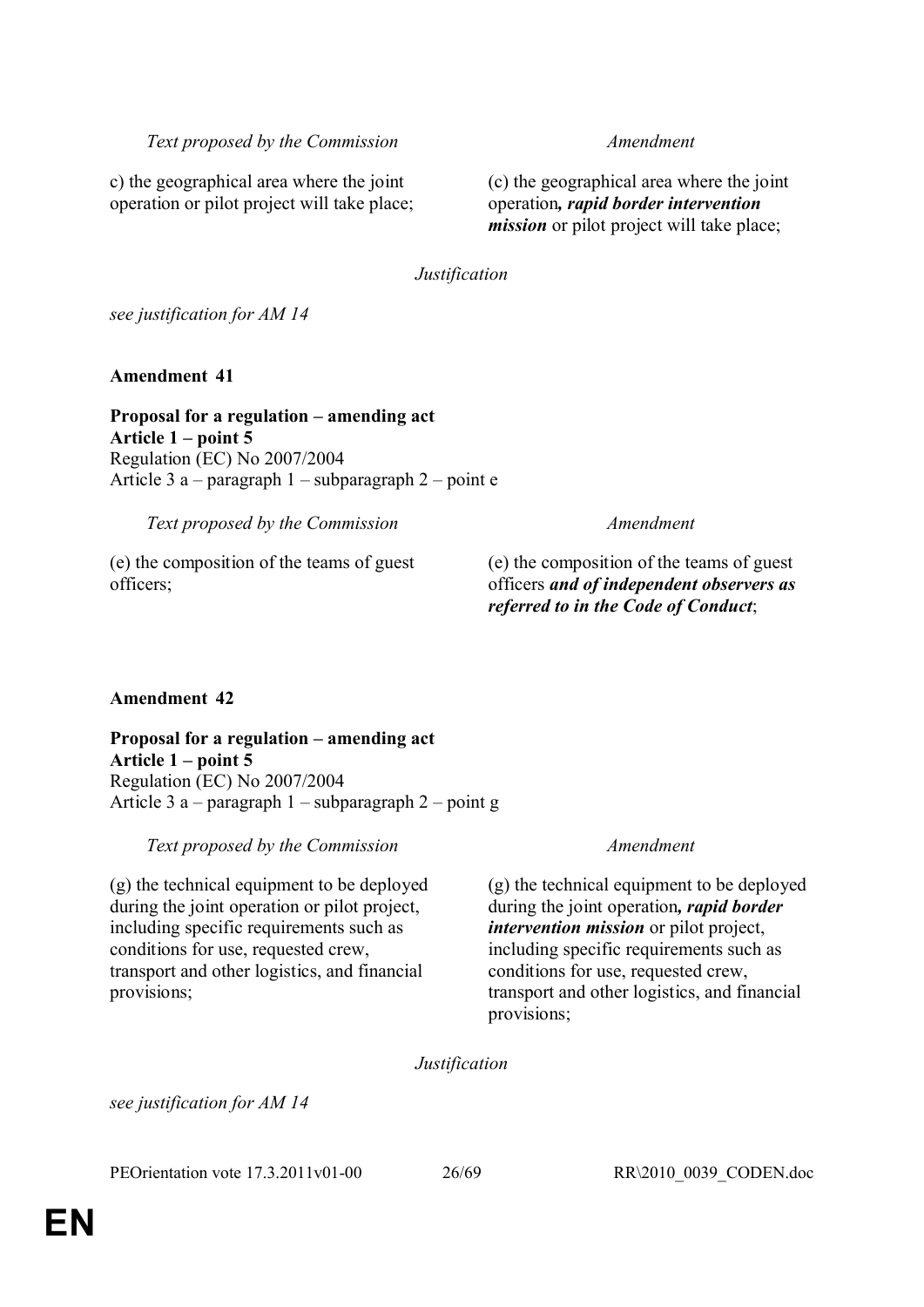**Proposal for a regulation – amending act Article 1 – point 5**  Regulation (EC) No 2007/2004 Article 3 a – paragraph 1 – subparagraph 2 – point i

## *Text proposed by the Commission Amendment*

(i) regarding sea operations, specific *requirements regarding* the *applicable*  jurisdiction and *maritime law provisions concerning* the geographical area where the joint operation takes place.

(i) regarding sea operations, specific *information on the application of* the *relevant* jurisdiction and *legislation in* the geographical area where the joint operation takes place*, including reference to international and Union law regarding interception, rescue at sea and disembarkation*.

## **Amendment 44**

**Proposal for a regulation – amending act Article 1 – point 5** Regulation (EC) No 2007/2004 Article 3 a – paragraph 1 – subparagraph 2 – point i a (new)

*Text proposed by the Commission Amendment*

*(ia) specific measures to ensure respect for fundamental rights, including guidelines for the purpose of identifying persons seeking protection and directing them towards the appropriate facilities.*

## *Justification*

*The operational plan also needs to lay down clear-cut practical arrangements making for effective implementation and enabling respect for human rights to be translated into reality on the ground, not least as regards access to international protection.*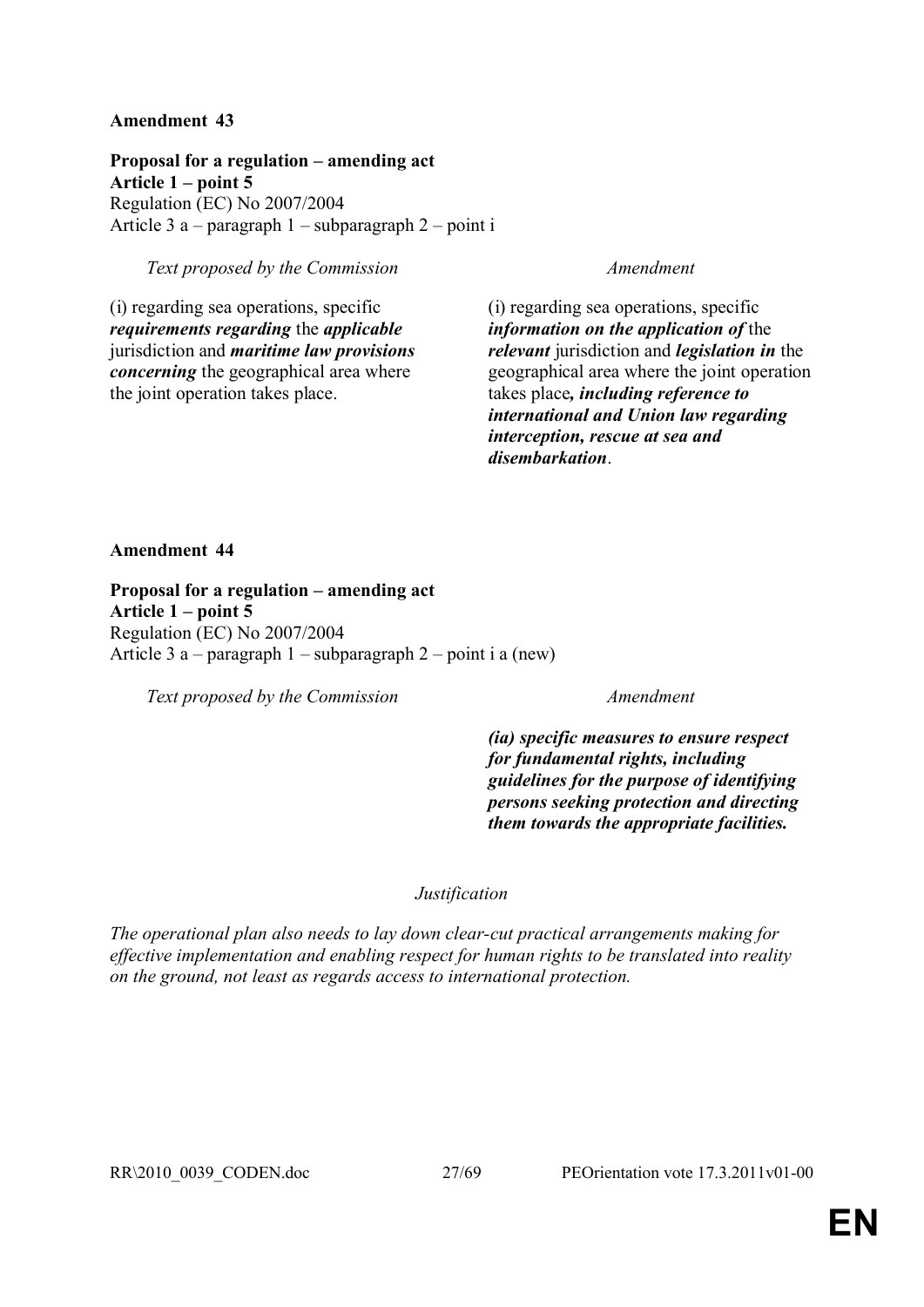**Proposal for a regulation – amending act Article 1 – point 5**  Regulation (EC) No 2007/2004 Article 3 a – paragraph 2

## *Text proposed by the Commission Amendment*

2. Any amendments to or adaptations of the operational plan shall require the agreement of the Executive Director and the host Member State. A copy of the amended or adapted operational plan shall immediately be sent by the Agency to the participating Member States.

2. *The adoption as well as* any amendments to or adaptations of the operational plan shall require the agreement of the Executive Director and the host Member State. A copy of the amended or adapted operational plan shall immediately be sent by the Agency to the participating Member States.

## **Amendment 46**

**Proposal for a regulation – amending act Article 1 – point 5** Regulation (EC) No 2007/2004 Article 3 a – paragraph 3

## *Text proposed by the Commission Amendment*

3. The Agency shall, as part of its coordinating tasks, ensure the operational implementation of all the organisational aspects, including the presence of a staff member of the Agency*, of* joint operations and pilot projects referred to in this Article.

3. The Agency shall, as part of its coordinating tasks, ensure the operational implementation of all the organisational aspects, including the presence of a staff member of the Agency *during* joint operations and pilot projects referred to in this Article.

## *Justification*

*This amendment is a linguistic clarification.*

## **Amendment 47**

**Proposal for a regulation – amending act Article 1 – point 5** Regulation (EC) No 2007/2004 Article 3 b – title

PEOrientation vote 17.3.2011v01-00 28/69 RR\2010\_0039\_CODEN.doc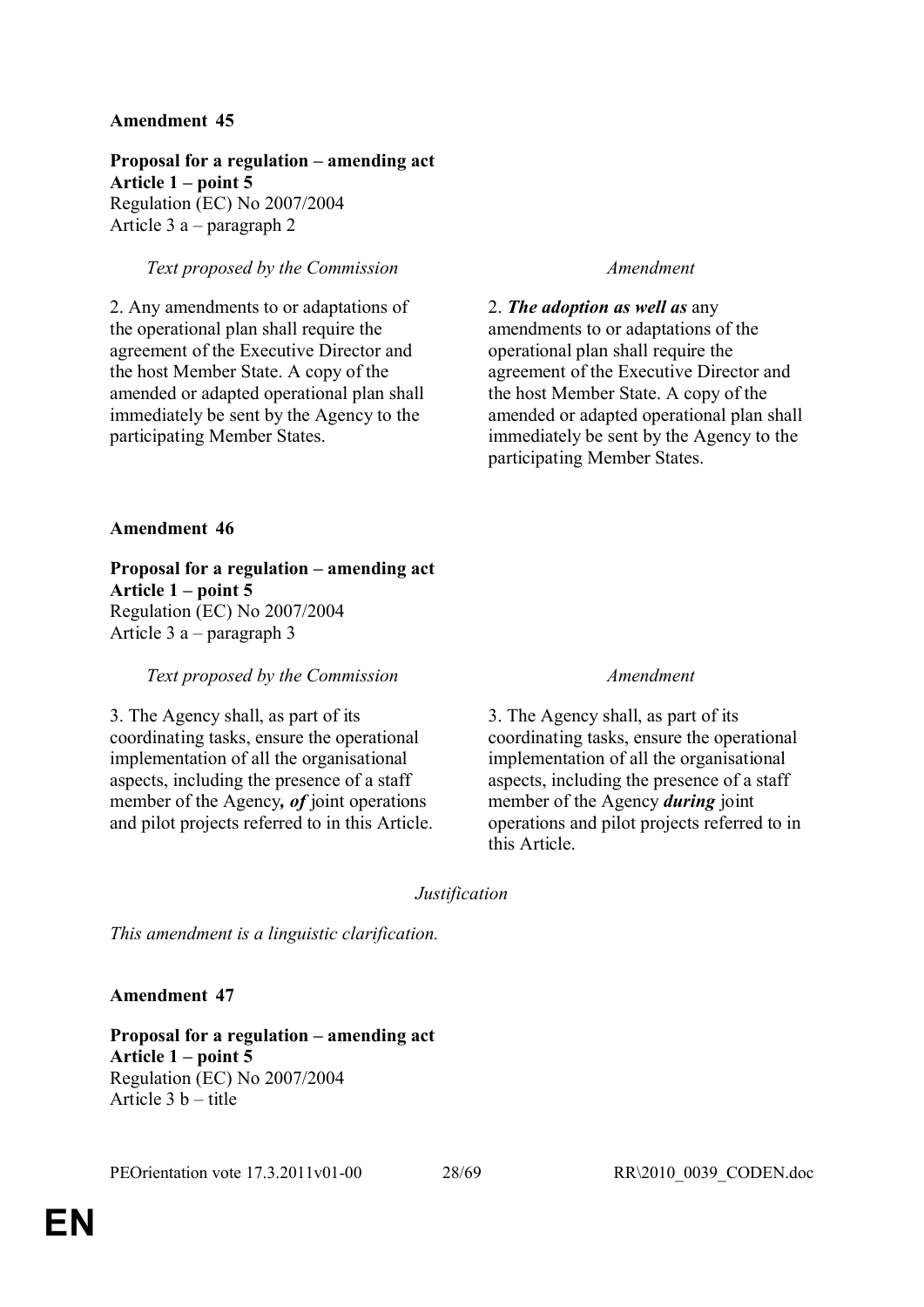Composition and deployment *of Frontex Joint Support Teams*

Composition and deployment

*Justification*

*see justification for AM 14*

**Amendment 48**

**Proposal for a regulation – amending act Article 1 – point 5** Regulation No 2007/2004 Article 3 b – paragraph 1

## *Text proposed by the Commission Amendment*

1. On a proposal by the Executive Director, the Management Board shall decide by an absolute majority of its members with a right to vote on the profiles and the overall number of border guards to be made available for *the Frontex Joint Support Teams*. The same procedure shall apply with regard to any subsequent changes in the profiles and the overall numbers. Member States shall contribute to *the Frontex Joint Support Teams* via a national pool on the basis of the various defined profiles by nominating border guards corresponding to the required profiles.

1. On a proposal by the Executive Director, the Management Board shall decide by an absolute majority of its members with a right to vote on the profiles and the overall number of border guards to be made available for *the EU Border Guard System*. The same procedure shall apply with regard to any subsequent changes in the profiles and the overall numbers. Member States shall contribute to *the EU Border Guard System* via a national pool on the basis of the various defined profiles by nominating border guards corresponding to the required profiles.

*Justification*

*see justification for AM 14*

**Amendment 49**

**Proposal for a regulation – amending act Article 1 – point 5** Regulation (EC) No 2007/2004 Article 3 b – paragraph 2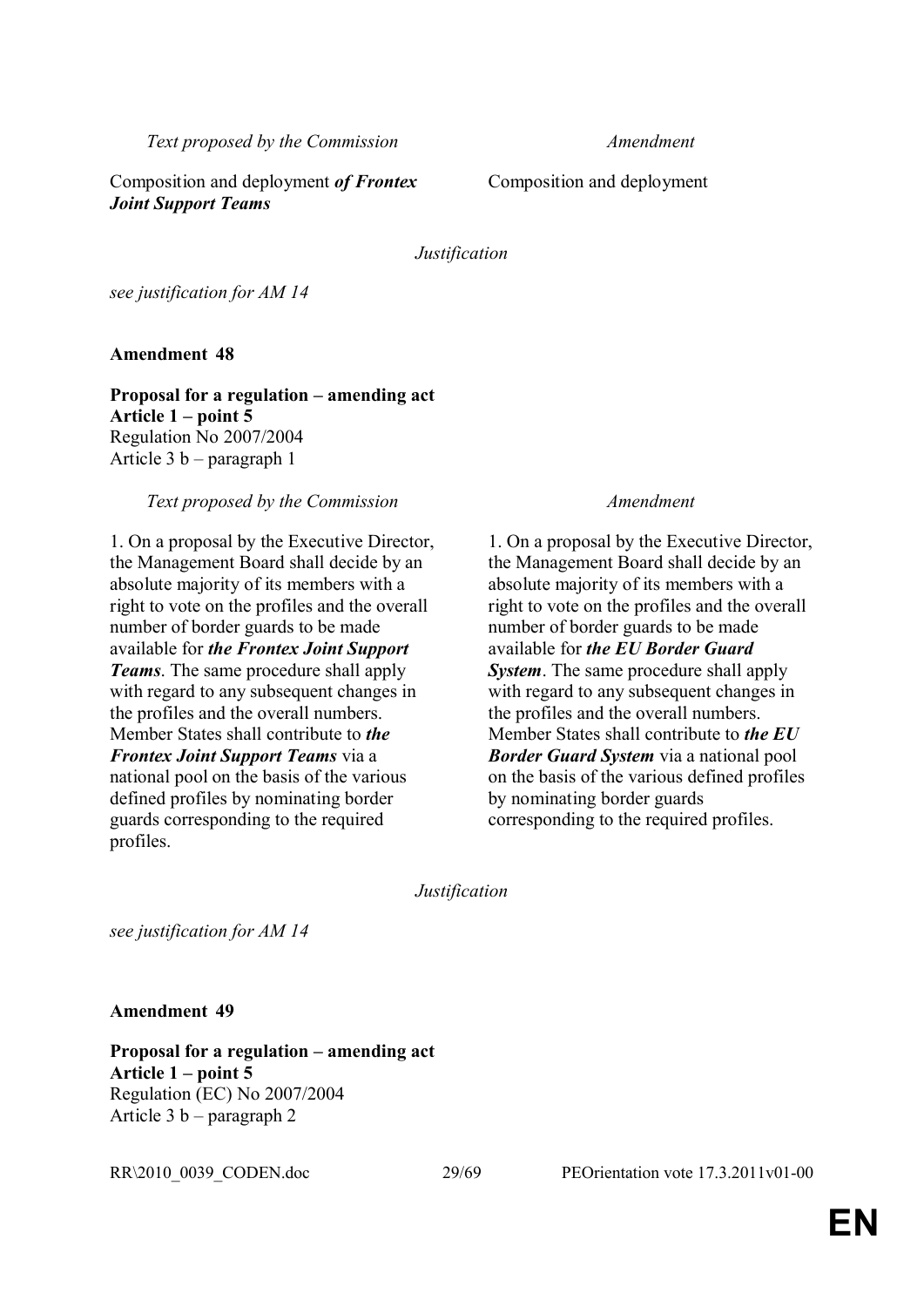2. The Agency shall also contribute to *the Frontex Joint Support Teams* with competent border guards seconded by the Member States as national experts pursuant to Article 17(5). To that effect Member States shall contribute by seconding border guards to the Agency as national experts. The maximum duration of such secondments shall not exceed six months in a twelve month period. They shall, for the purpose of this Regulation, be considered as guest officers and have the tasks and powers referred to in Article 10. The Member State having seconded the border guards in question shall be considered as "home Member State" as defined in Article 1a(3) for the purpose of applying Articles 3c, 10, and 10b. Other staff employed by the Agency on a temporary basis who are not qualified to perform border control functions shall only be deployed *during joint operations and pilot projects* for coordination tasks.

2. The Agency shall also contribute to *the EU Border Guard System* with competent border guards seconded by the Member States as national experts pursuant to Article 17(5). To that effect Member States shall contribute by seconding border guards to the Agency as national experts. The maximum duration of such secondments shall not exceed six months in a twelve month period. They shall, for the purpose of this Regulation, be considered as guest officers and have the tasks and powers referred to in Article 10. The Member State having seconded the border guards in question shall be considered as "home Member State" as defined in Article 1a(3) for the purpose of applying Articles 3c, 10, and 10b. Other staff employed by the Agency on a temporary basis who are not qualified to perform border control functions shall only be deployed for coordination tasks.

*Justification*

*see justification for AM 14*

## **Amendment 50**

**Proposal for a regulation – amending act Article 1 – point 5** Regulation (EC) No 2007/2004 Article 3 b – paragraph 4

*Text proposed by the Commission Amendment*

4. Members of *the Frontex Joint Support Teams* shall, in the performance of their tasks and in the exercise of their powers, fully respect fundamental rights and human dignity. Any measures taken in the performance of their tasks and in the exercise of their powers shall be

## PEOrientation vote 17.3.2011v01-00 30/69 RR\2010\_0039\_CODEN.doc

4. Members of the *EU Border Guard System* shall, in the performance of their tasks and in the exercise of their powers, fully respect fundamental rights*, including the right of asylum,* and human dignity. Any measures taken in the performance of their tasks and in the exercise of their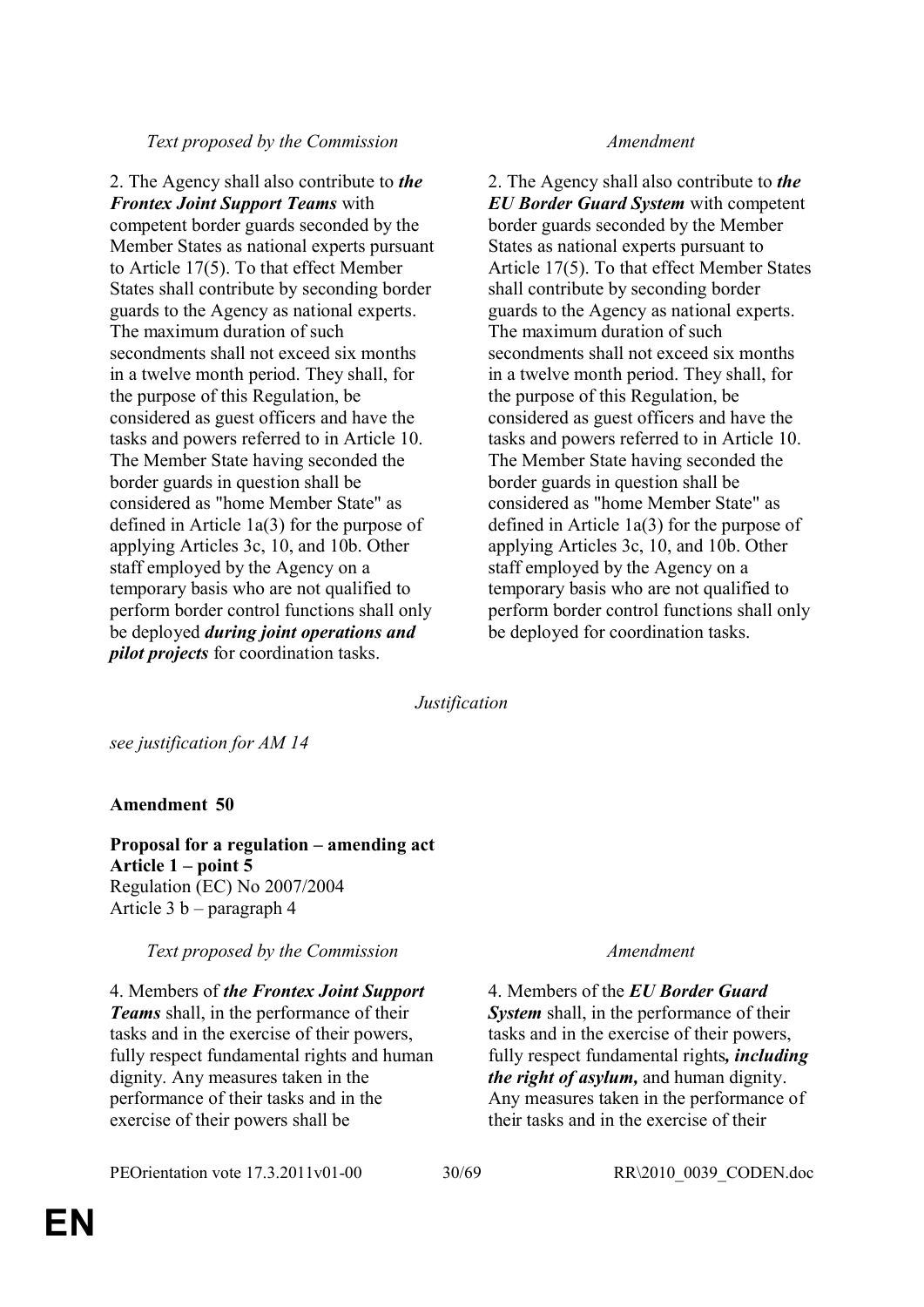proportionate to the objectives pursued by such measures. While performing their tasks and exercising their powers, *members of the teams* shall not discriminate against persons on grounds of sex, racial or ethnic origin, religion or belief, disability, age or sexual orientation.

powers shall be proportionate to the objectives pursued by such measures. While performing their tasks and exercising their powers, *they* shall not discriminate against persons on grounds of sex, racial or ethnic origin, religion or belief, disability, age or sexual orientation.

*Justification*

*see justification for AM 14*

**Amendment 51**

**Proposal for a regulation – amending act Article 1 – point 5**  Regulation (EC) No 2007/2004 Article 3 b – paragraph 5

*Text proposed by the Commission Amendment*

5. In accordance with *Article 8g* the Agency *will* nominate a coordinating officer for each joint operation or pilot project where *Frontex Joint Support Team* members will be deployed.

5. In accordance with *Article 3g* the Agency *shall* nominate a coordinating officer for each joint operation*, rapid intervention mission* or pilot project where *EU Border Guard System* members will be deployed. *The role of the coordinating officer shall be, inter alia, to monitor the operation of and to foster cooperation and coordination amongst host and participating Member States.*

**Amendment 52**

**Proposal for a regulation – amending act Article 1 – point 5** Regulation (EC) No 2007/2004 Article 3 b – paragraph 6

*Text proposed by the Commission Amendment*

6. The Agency shall meet the costs incurred by the Member States in making their border guards available pursuant to paragraph 1 for *the Frontex Joint Support* 

6. The Agency shall meet the costs incurred by the Member States in making their border guards available pursuant to paragraph 1 for *the EU Border Guard* 

RR\2010\_0039\_CODEN.doc 31/69 PEOrientation vote 17.3.2011v01-00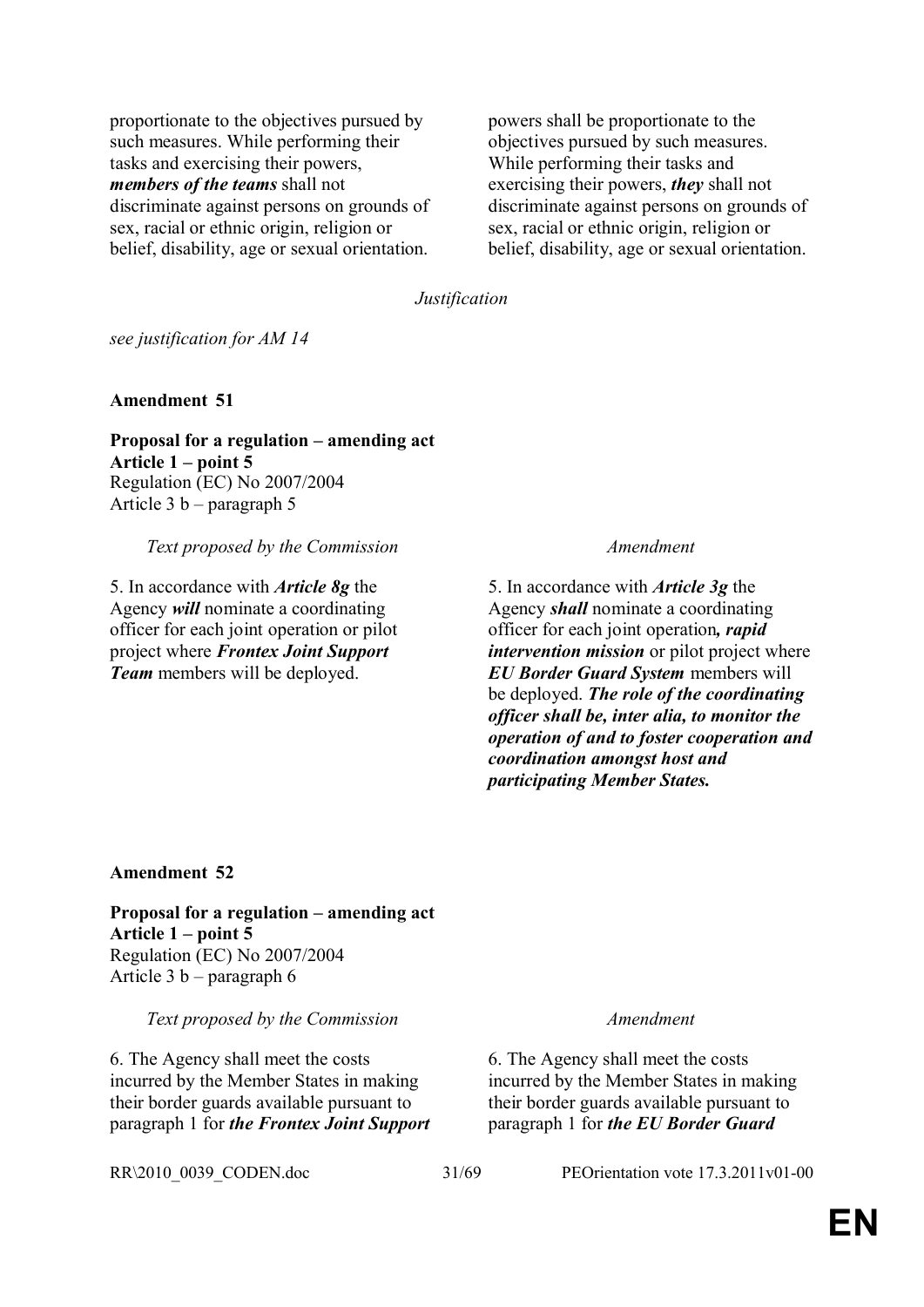*Teams* in accordance with Article 8h. **System** in accordance with Article 8h.

*Justification*

*see justification for AM 14*

**Amendment 53**

**Proposal for a regulation – amending act Article 1 – point 5** Regulation (EC) No 2007/2004 Article 3 b – paragraph 6 a (new)

*Text proposed by the Commission Amendment*

*(6a) The Agency shall publish, on an annual basis, a record of the number of border guards that each Member State has committed to the EU Border Guard System in accordance with this Article.*

## *Justification*

*This amendment aims to have more transparency in the allocation of border guards to Frontex by Member States.*

## **Amendment 54**

**Proposal for a regulation – amending act Article 1 – point 5** Regulation (EC) No 2007/2004 Article 3 c – title

*Text proposed by the Commission Amendment*

Instructions to *the Frontex Joint Support Teams*

Instructions to *the border guards in the EU Border Guard System*

*Justification*

*see justification for AM 14*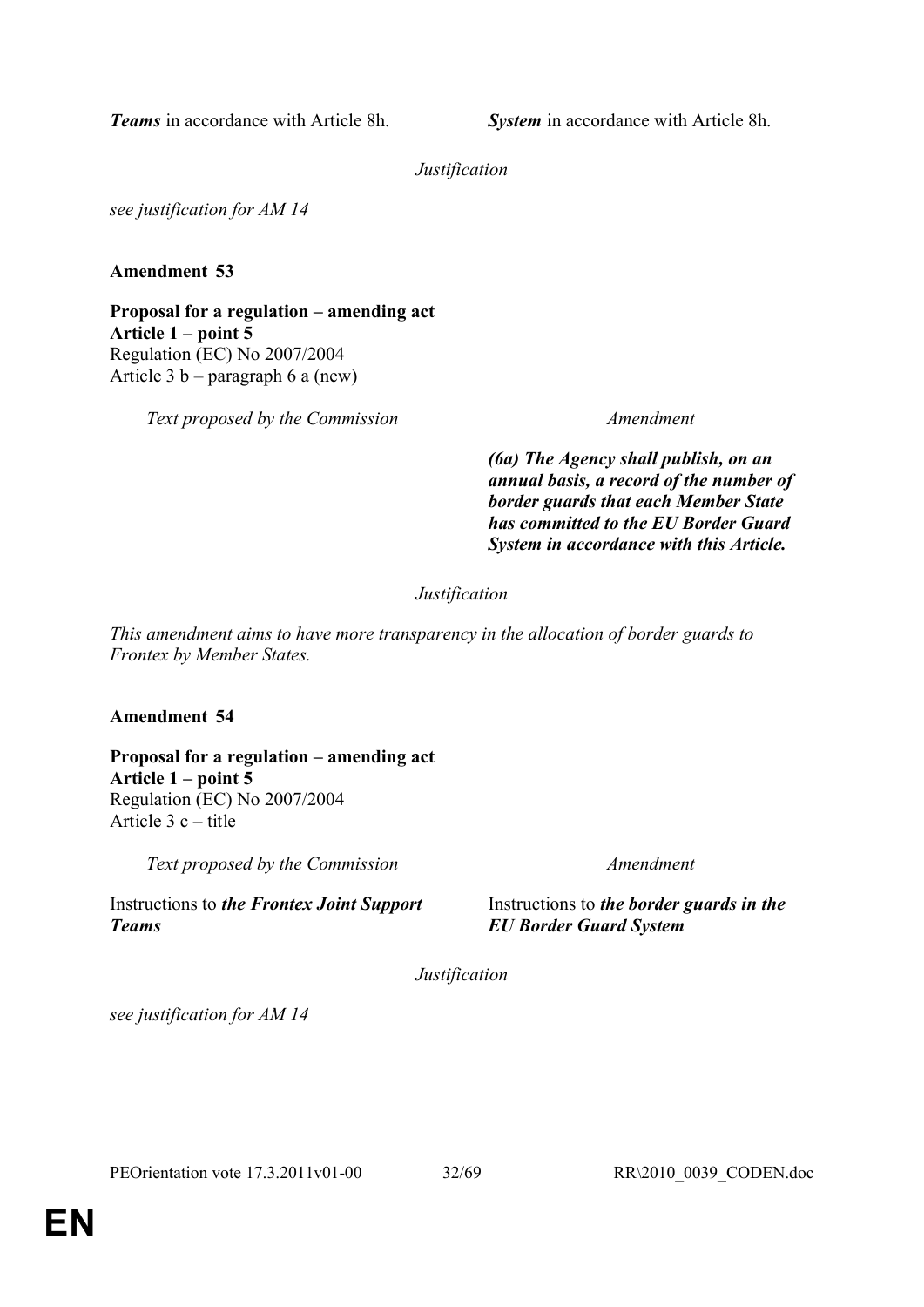**Proposal for a regulation – amending act Article 1 – point 5** Regulation (EC) No 2007/2004 Article 3 c – paragraph 1

*Text proposed by the Commission Amendment*

1. During deployment of *Frontex Joint Support Teams,* instructions *to the teams*  shall be issued by the host Member State in accordance with the operational plan referred to in Article 3a (1).

1. During deployment of *border guards in the EU Border Guard System*, instructions shall be issued by the host Member State in accordance with the operational plan referred to in Article 3a (1).

*Justification*

*see justification for AM 14*

**Amendment 56**

**Proposal for a regulation – amending act Article 1 – point 5**  Regulation (EC) No 2007/2004 Article 3 c – paragraph 2

*Text proposed by the Commission Amendment*

2. The Agency, via its coordinating officer as referred to in Article 3b(5), may communicate its views on those instructions to the host Member State. If it does so, the host Member State shall take those views into consideration.

2. The Agency, via its coordinating officer as referred to in Article 3b(5), may communicate its views on those instructions to the host Member State. If it does so, the host Member State shall*, subject to Article 10,* take those views into consideration.

## *Justification*

*To avoid any confusion, it is essential to spell out the respective responsibilities of the coordinating officer on the one hand and the host Member State on the other, as well as specifying the authority ultimately responsible for command and control.*

**Amendment 57**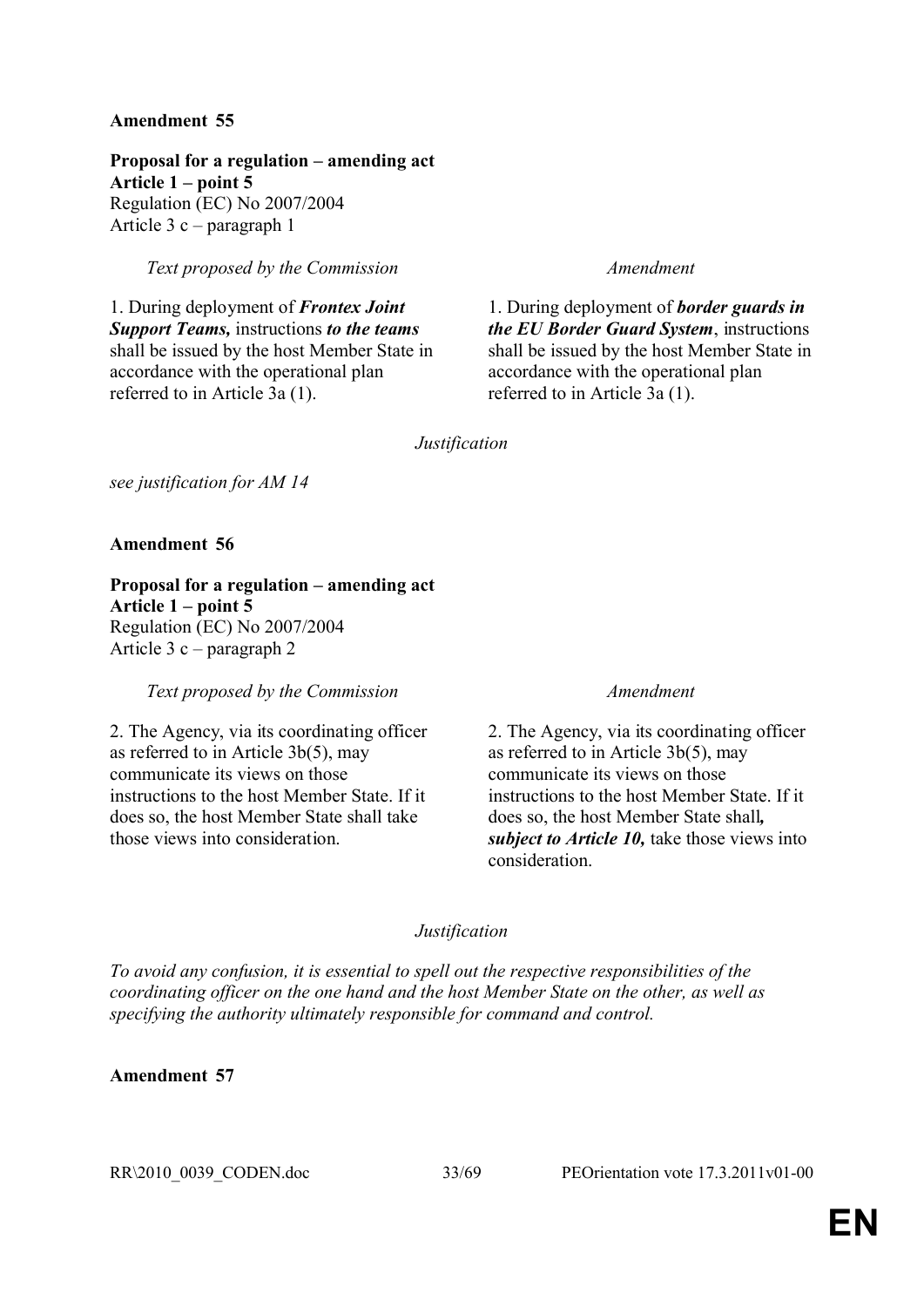## **Proposal for a regulation – amending act**

**Article 1 – point 5** 

Regulation (EC) No 2007/2004 Article 3 c – paragraph 2

*Text proposed by the Commission Amendment*

2. The Agency, via its coordinating officer as referred to in Article 3b (5), may communicate its views on those instructions to the host Member State. If it does so, the host Member State shall take those views into consideration.

*(Does not affect English version.)*

**Amendment 58**

**Proposal for a regulation – amending act Article 1 – point 5** Regulation (EC) No 2007/2004 Article 3 c – paragraph 3

*Text proposed by the Commission Amendment*

3. In accordance with *Article 8g* the host Member State shall give the coordinating officer all necessary assistance, including full access to *the Frontex Joint Support Teams* at all times throughout the deployment.

3. In accordance with *Article 3g* the host Member State shall give the coordinating officer all necessary assistance, including full access to *the EU Border Guard System* at all times throughout the deployment.

*Justification*

*see justification for AM 14*

**Amendment 59**

**Proposal for a regulation – amending act Article 1 – point 5** Regulation (EC) No 2007/2004 Article 3 c – paragraph 4

*Text proposed by the Commission Amendment*

4. Members of *the Frontex Joint Support Teams* shall, while performing their tasks

PEOrientation vote 17.3.2011v01-00 34/69 RR\2010\_0039\_CODEN.doc

4. Members of *the EU Border Guard System* shall, while performing their tasks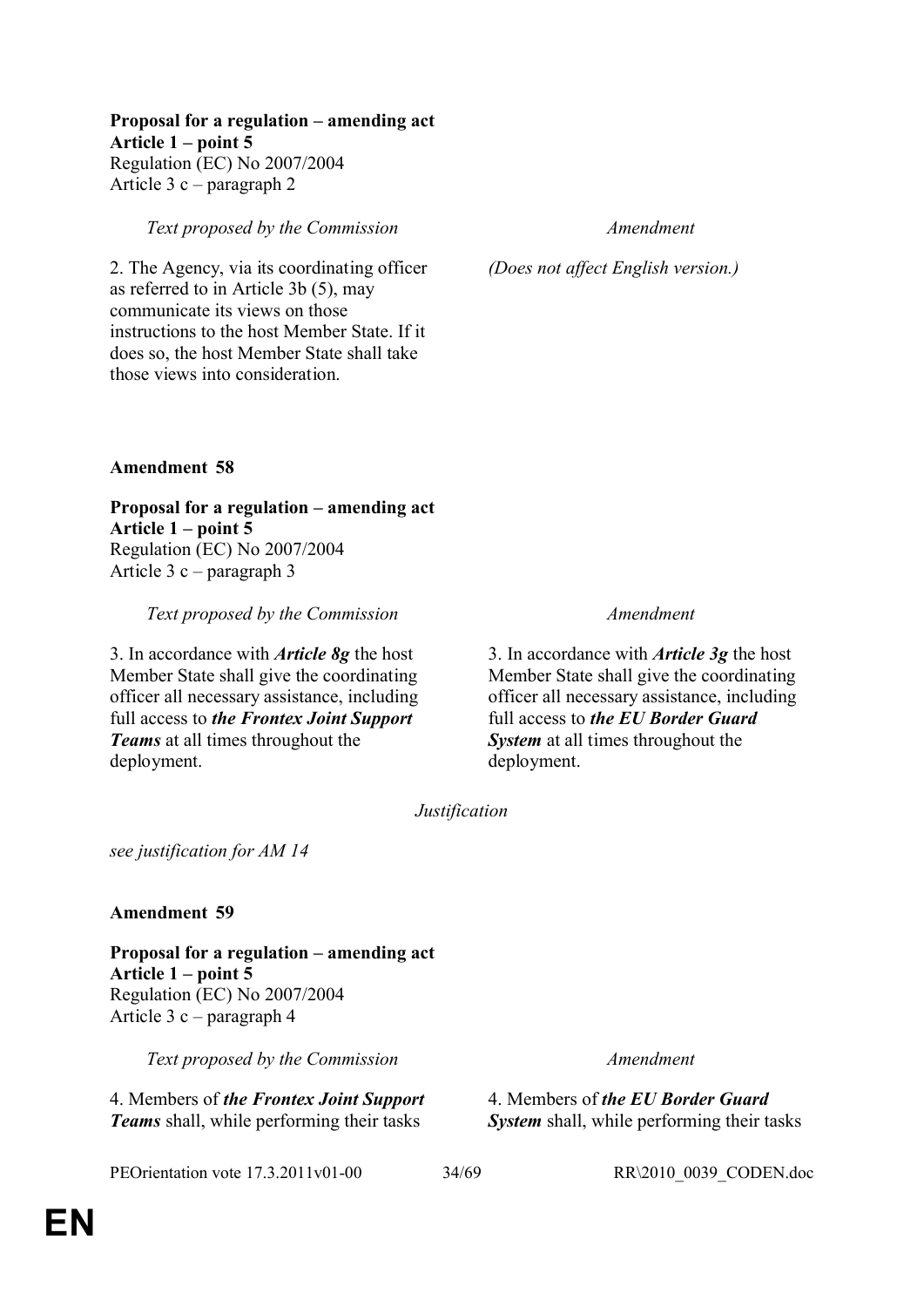and exercising their powers, remain subject to the disciplinary measures of their home Member State.

and exercising their powers, remain subject to the disciplinary measures of their home Member State.

*Justification*

*see justification for AM 14*

**Amendment 60**

**Proposal for a regulation – amending act Article 1 – point 5 a (new)** Regulation (EC) No 2007/2004 Article 3 d (new)

*Text proposed by the Commission Amendment*

## *(5a) The following article is inserted:*

*"Article 3d*

*Rapid Border Intervention*

*1. At the request of a Member State faced with a situation of urgent and exceptional pressure, especially the arrival at points of the external borders of large numbers of third-country nationals trying to enter the territory of that Member State illegally, the Agency may deploy, for a limited period, members of the EU Border Guard System on the territory of the requesting Member State for the appropriate duration, in accordance with Article 4 of Regulation (EC) No 863/2007.*

*2. In the event of a situation as described in paragraph 1, Member States shall, at the request of the Agency, immediately communicate the number, names and profiles of border guards from their national component of the EU Border Guard System which they are able to make available within three days to be members of a team. Member States shall make the border guards available for deployment at the request of the Agency unless they are faced with an exceptional situation substantially affecting the* 

RR\2010\_0039\_CODEN.doc 35/69 PEOrientation vote 17.3.2011v01-00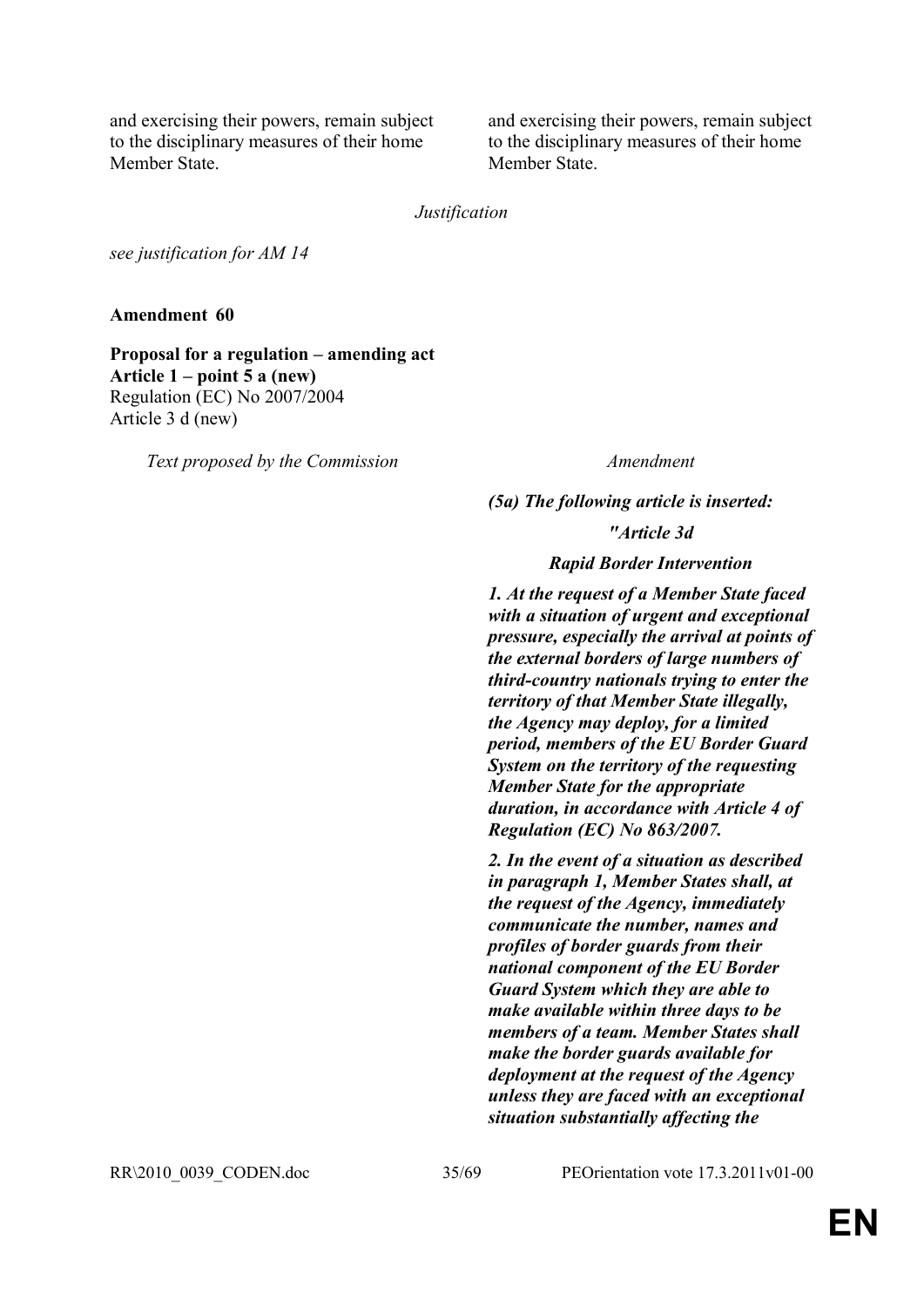*discharge of national tasks.*

*3. When determining the composition of a team for deployment, the Executive Director shall take into account the particular circumstances which the requesting Member State is facing. The team shall be composed in accordance with the operational plan referred to in Article 3a."*

*(Former Articles 8a and 8b of Regulation No 2007/2004, with "Rapid Border Intervention Teams" replaced by the EU Border Guard System and title, paragraph numbering and references to articles changed )*

*Justification*

*see justification for AM 14*

*Since the Frontex Joint Support Teams and the Rapid Border Intervention Teams are being merged into the EU Border Guard System, articles relating to the Rapid Border Intervention Teams are being merged into the articles concerning the Frontex Joint Support Teams for the purposes of simplification and legal clarity.*

**Amendment 61**

**Proposal for a regulation – amending act Article 1 – point 5 b (new)** Regulation (EC) No 2007/2004 Article 3 e (new)

*Text proposed by the Commission Amendment*

*(5b)The following article is inserted:*

*"Article 3e*

*Procedure for deciding on deployment*

*1. A request for deployment of the teams in accordance with Article 3d shall include a description of the situation, possible aims and envisaged needs for the deployment. If required, the Executive Director may send experts from the Agency to assess the situation at the external borders of the requesting Member State.*

*2. The Executive Director shall* 

PEOrientation vote 17.3.2011v01-00 36/69 RR\2010\_0039\_CODEN.doc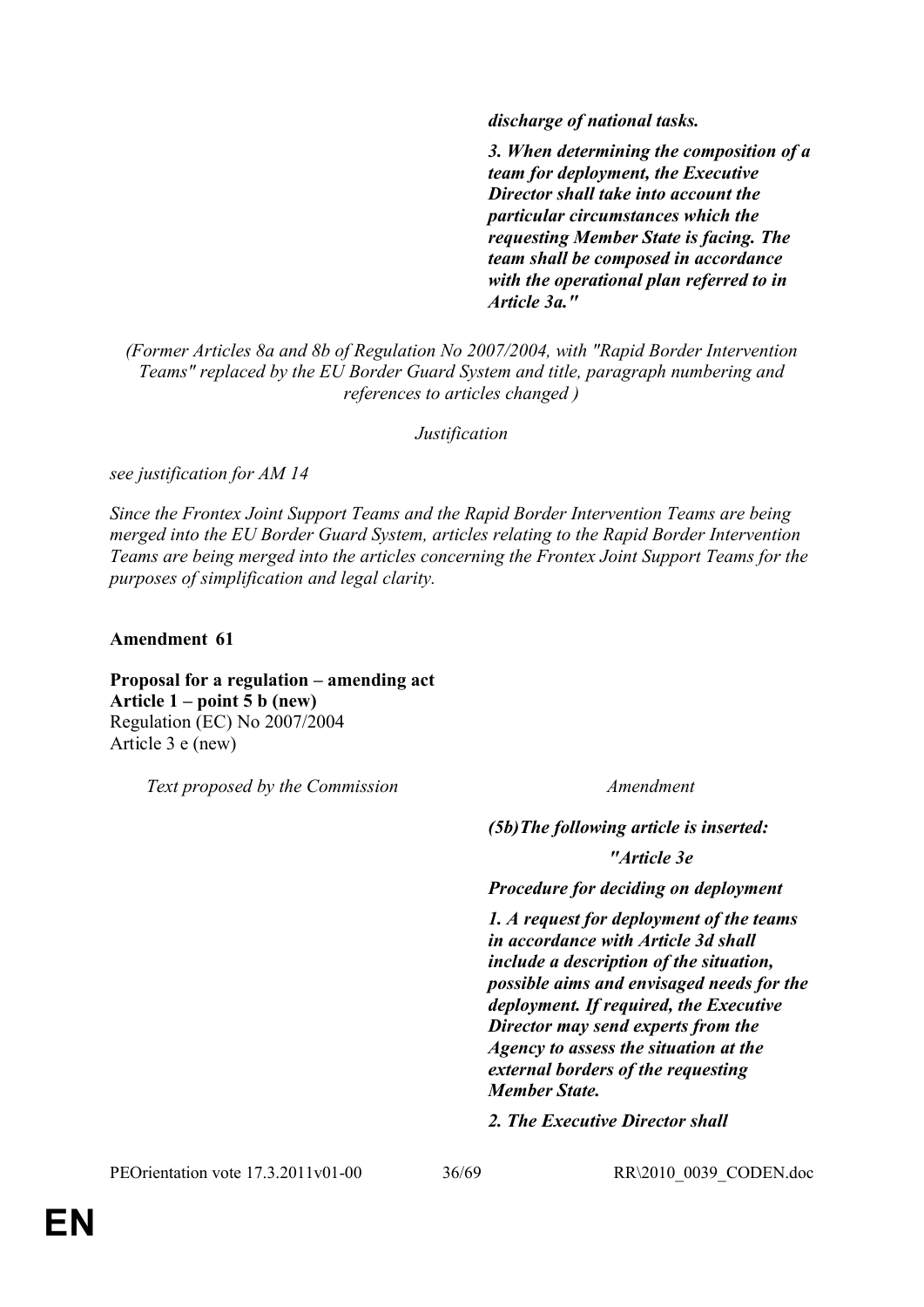*immediately inform the Management Board of a Member State's request for deployment of the teams.*

*3. When deciding on the request of a Member State, the Executive Director shall take into account the findings of the Agency's risk analyses as well as any other relevant information provided by the requesting Member State or another Member State.*

*4. The Executive Director shall take a decision on the request for deployment of the teams as soon as possible and in any event no later than two working days from the date of the receipt of the request. The Executive Director shall simultaneously notify the requesting Member State and the Management Board in writing of the decision. The decision shall state the main reasons on which it is based.*

*5. If the Executive Director decides to deploy one or more teams, an operational plan shall immediately and in any event no later than two working days of the date of the decision be drawn up by the Agency and the requesting Member State in accordance with Article 3a.*

*6. As soon as the operational plan has been agreed, the Executive Director shall inform the Member States of the requested number and profiles of border guards which are to be deployed in the teams. This information shall be provided, in writing, to the national contact points designated under Article 3f and shall indicate the date on which the deployment is to take place. A copy of the operational plan shall also be provided to them.*

*7. If the Executive Director is absent or indisposed, the decisions related to the deployment of the teams shall be taken by the Deputy Executive Director.*

*8. Member States shall make the border guards available for deployment at the request of the Agency, unless they are* 

RR\2010\_0039\_CODEN.doc 37/69 PEOrientation vote 17.3.2011v01-00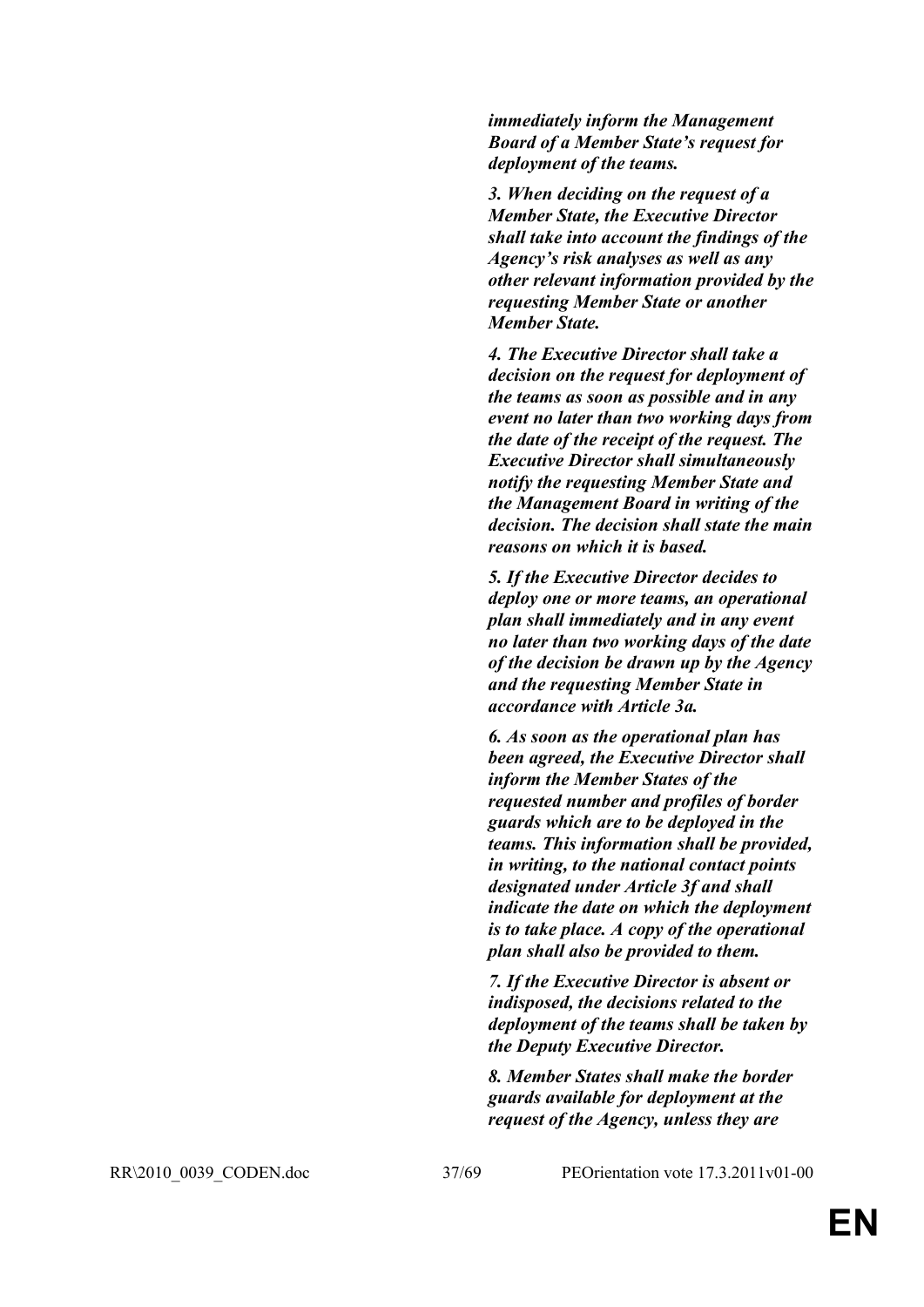*faced with an exceptional situation substantially affecting the discharge of national tasks.*

*9. Deployment of the teams shall take place no later than three working days after the date on which the operational plan is agreed between the Executive Director and the requesting Member State."*

*(Former Article 8 d of Regulation No 2007/2004, with references to articles changed)*

*Justification*

*see justification for AM 60*

**Amendment 62**

**Proposal for a regulation – amending act Article 1 – point 5 c (new)** Regulation (EC) No 2007/2004 Article 3 f (new)

*Text proposed by the Commission Amendment*

*(5c) The following article is inserted:*

*"Article 3f*

*National contact point*

*Member States shall designate a national contact point for communication with the Agency on all matters pertaining to the EU Border Guard System. The national contact point shall be reachable at all times."*

*(Former Article 8 f of Regulation No 2007/2004, with "teams" replaced by the EU Border Guard System)*

*Justification*

*see justification for AM 60*

PEOrientation vote 17.3.2011v01-00 38/69 RR\2010\_0039\_CODEN.doc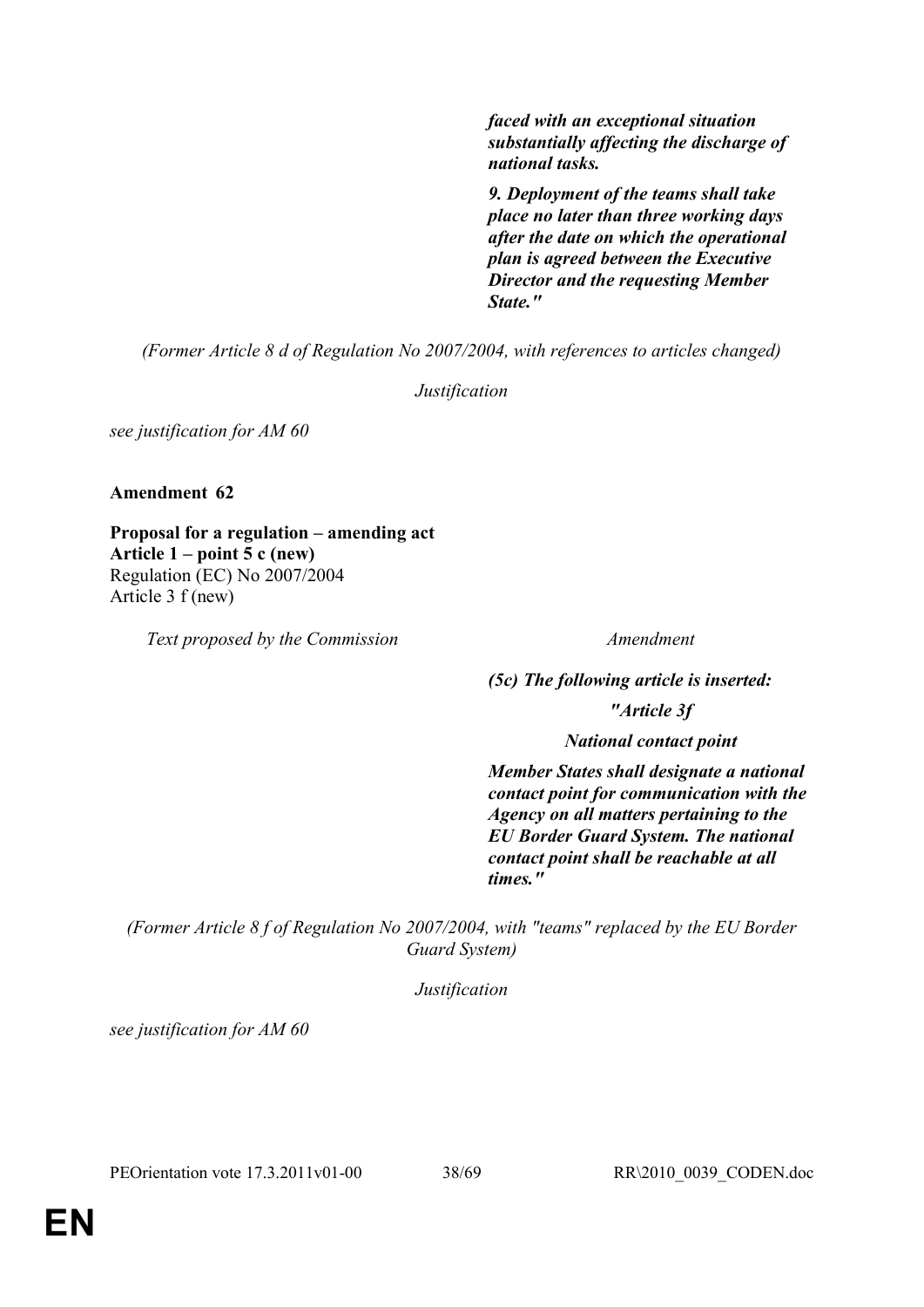**Proposal for a regulation – amending act Article 1 – point 5 d (new)** Regulation (EC) No 2007/2004 Article 3 g (new)

*Text proposed by the Commission Amendment*

*(5d) The following article is inserted: "Article 3g*

*Coordinating Officer*

*1. The Executive Director shall appoint one or more experts from the staff of the Agency to be deployed as coordinating officer. The Executive Director shall notify the host Member State of the appointment.*

*2. The coordinating officer shall act on behalf of the Agency in all aspects of the deployment of the teams. In particular, the coordinating officer shall:*

*(a) act as an interface between the Agency and the host Member State;*

*(b) act as an interface between the Agency and the members of the teams, providing assistance, on behalf of the Agency, on all issues relating to the conditions for their deployment with the teams;*

*(c) monitor the correct implementation of the operational plan;*

*(d) report to the Agency on all aspects of the deployment of the teams.*

*3. In accordance with Article 25(3)f, the Executive Director may authorise the coordinating officer to assist in resolving any disagreement on the execution of the operational plan and deployment of the teams.*

*4. In discharging his duties, the coordinating officer shall take instructions only from the Agency."*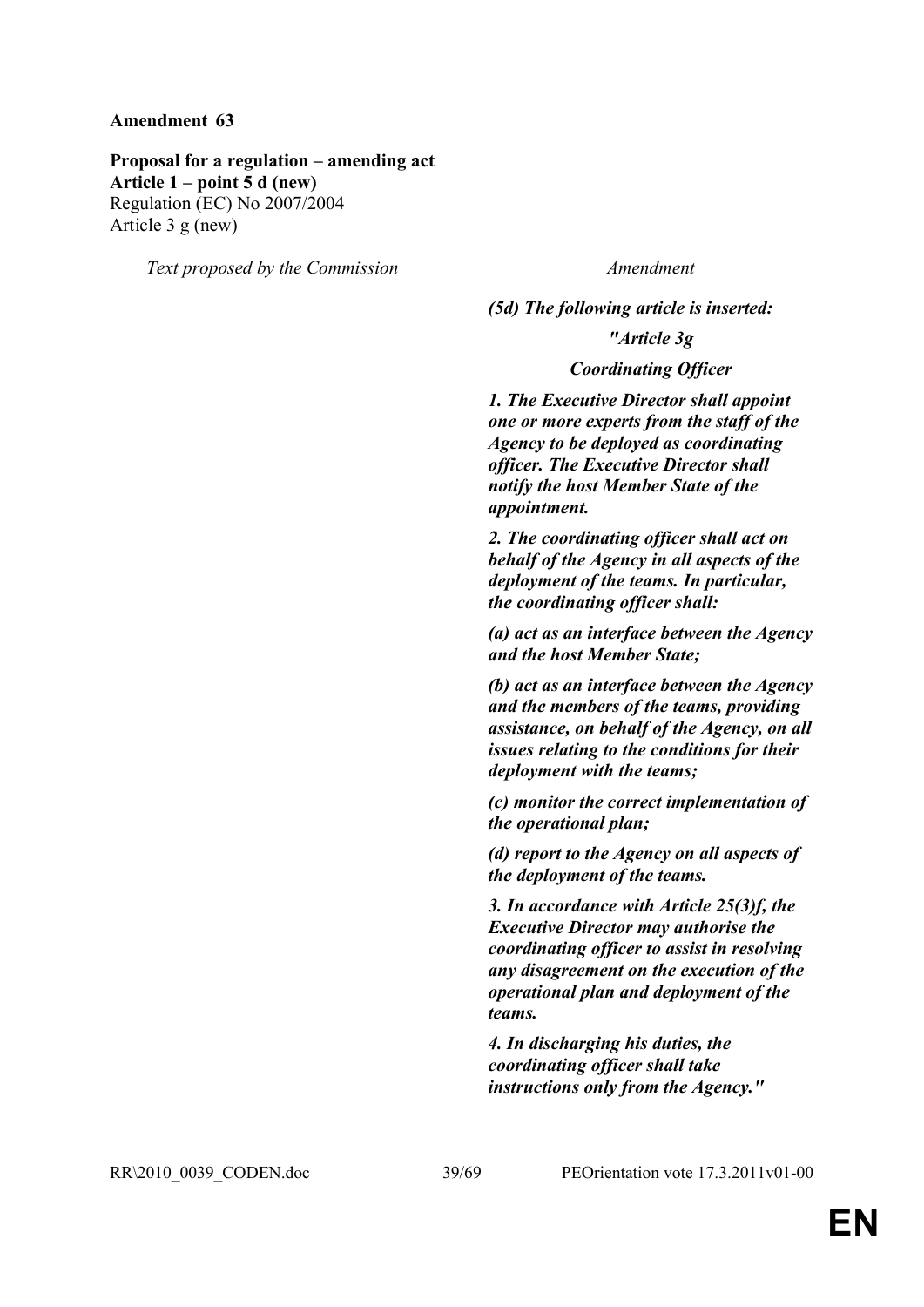## *Justification*

*see justification for AM 60*

## **Amendment 64**

**Proposal for a regulation – amending act Article 1 – point 6**  Regulation (EC) No 2007/2004 Article 4 – paragraph 2

*Text proposed by the Commission Amendment*

It shall prepare both general and tailored risk analyses to be submitted to the Council and the Commission. For these purposes Member States shall provide the Agency with all necessary information regarding the situation and possible threats at *the*  external borders.

It shall prepare both general and tailored risk analyses to be submitted to *the European Parliament,* the Council and the Commission. For these purposes Member States shall provide the Agency with all necessary information regarding the situation and possible threats at *their* external borders.

## **Amendment 65**

**Proposal for a regulation – amending act Article 1 – point 6** Regulation (EC) No 2007/2004 Article 4 – paragraph 3

*Text proposed by the Commission Amendment*

The Agency *shall regularly* evaluate *the* capacity *of the Member States* to face upcoming challenges, including present and future threats and pressures at the external borders of the European Union. *Therefore* the Agency *shall* evaluate the national structures, the equipment and the resources of the Member States regarding border control. The results of these evaluations shall be presented at least once

PEOrientation vote 17.3.2011v01-00 40/69 RR\2010\_0039\_CODEN.doc

The Agency *may* evaluate*, after prior consultation with the Member State(s) concerned, their* capacity to face upcoming challenges, including present and future threats and pressures at the external borders of the European Union*, especially for those Member States facing specific and disproportionate pressures. To this end,* the Agency *may* evaluate the national structures, the equipment and the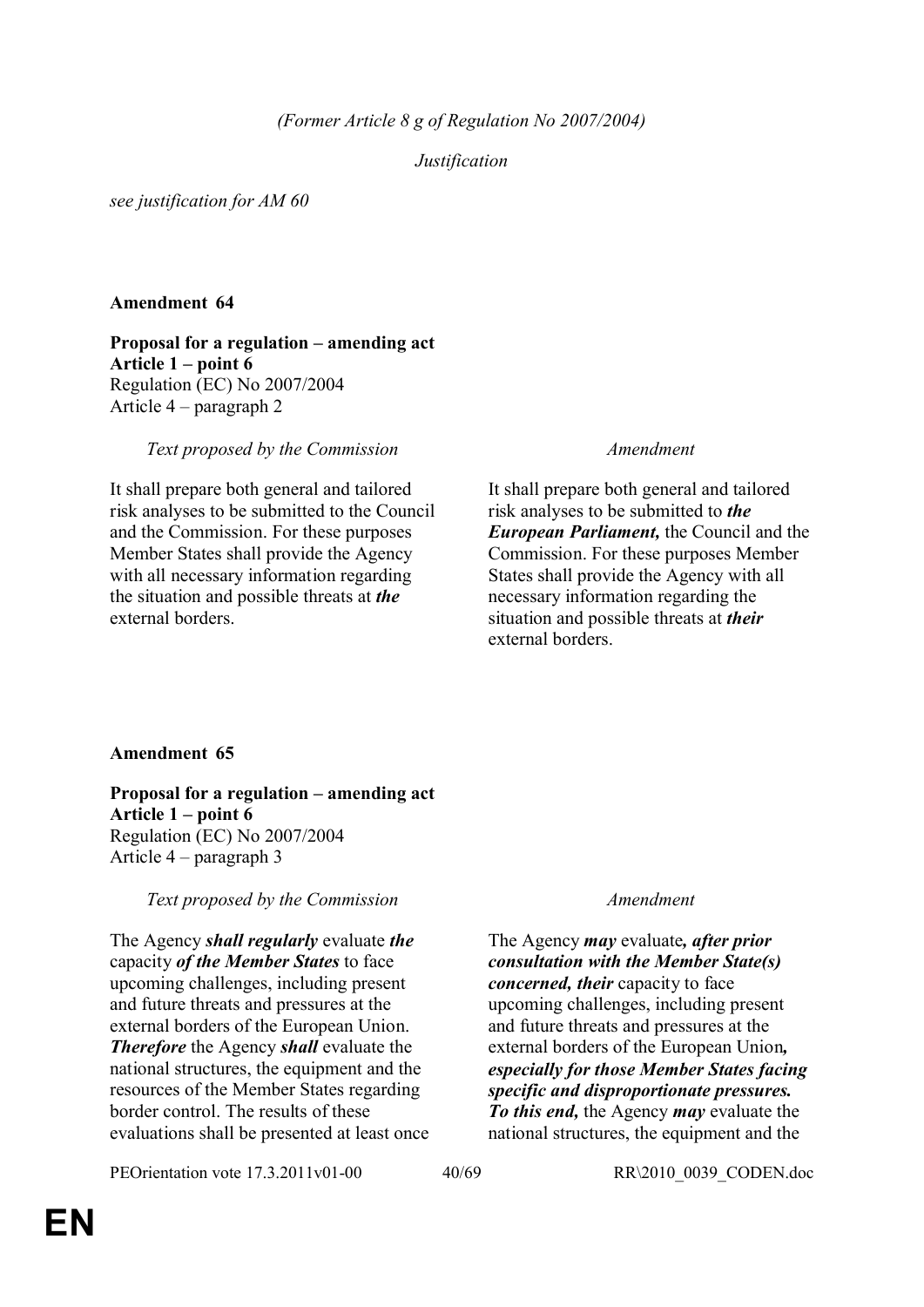per year to the Management Board of the Agency.

resources of the Member States regarding border control. The results of these evaluations shall be presented at least once per year to the Management Board of the Agency.

## **Amendment 66**

**Proposal for a regulation – amending act Article 1 – point 7** Regulation No 2007/2004 Article 5

*Text proposed by the Commission Amendment*

(7) *In* Article 5 the first paragraph is replaced by the following:

(7) Article 5 *is amended as follows*:

## *(a) the following paragraphs are inserted before the first paragraph:*

*"The Agency shall provide border guards who are part of the EU Border Guard System with advanced training relevant to their tasks and powers and shall conduct regular exercises with those border guards in accordance with the advanced training and exercise schedule referred to in the Agency's annual work programme.*

*The Agency shall also take the necessary initiatives to ensure that all border guards and other personnel of the Member States who participate in the EU Border Guard System, as well as the staff of the Agency shall, prior to their participation in operational activities organised by the Agency, have received training in relevant Union and international law, including fundamental rights and access to international protection."*

*(b)* the first paragraph is replaced by the following:

The Agency shall establish and further develop common core curricula for border guards' training and provide *initial and inservice* training at European level for instructors of the national border guards of

"The Agency shall establish and further develop common core curricula for border guards' training and provide training at European level for instructors of the national border guards of Member States,

RR\2010\_0039\_CODEN.doc 41/69 PEOrientation vote 17.3.2011v01-00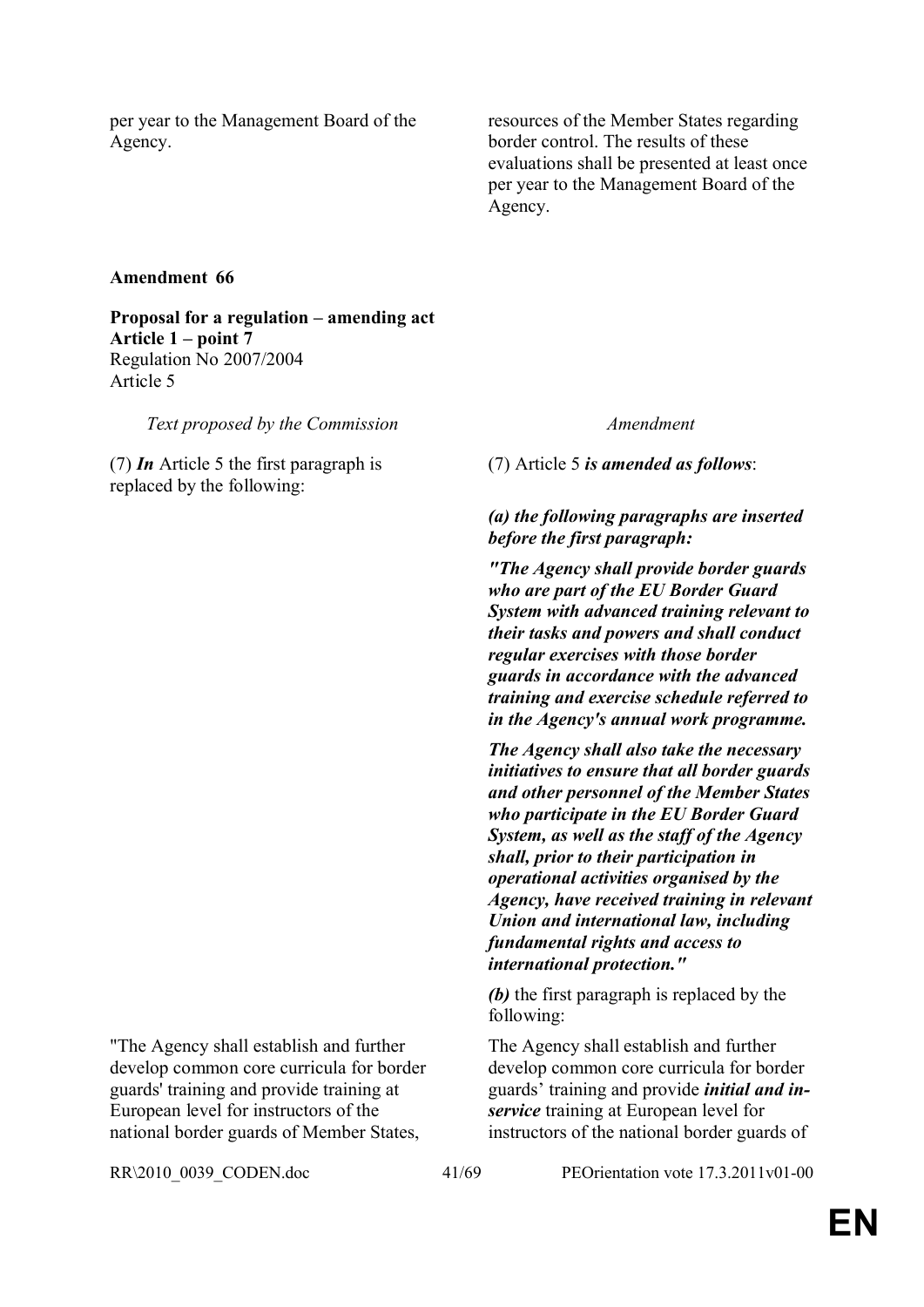including with the regard to fundamental rights *and* access to international protection.

Member States shall integrate the common core curricula in the training of their national border guards."

Member States, including with regard to fundamental rights and access to international protection *and maritime law*. *Training curricula shall be drawn up after consultation of the Office of the United Nations High Commissioner for Refugees (UNHCR), the European Asylum Support Office (EASO) and the European Union Agency for Fundamental Rights (FRA).*

Member States shall integrate the common core curricula in the training of their national border guards."

*(c) the following paragraph is inserted after the last paragraph:*

*"The Agency shall establish an exchange programme enabling national border guards participating in the EU Border Guard System to acquire knowledge or specific know-how from experiences and good practices abroad by working with border guards in a Member State other than their own."*

## *Justification*

*These paragraphs are moved from Article 8c (see AM 79 and Article 2 (see AM 22). For the purposes of legal clarity, provisions on training are gathered together in Article 5. Training curricula for border guards should include both initial and in-service training so as to enable the guards to update their information and know-how. More extensive consultation of expert organisations such as the UNHCR, EASO, and the FRA will make for better understanding of the practicalities of identifying persons seeking protection and directing them towards the appropriate facilities.*

## **Amendment 67**

**Proposal for a regulation – amending act Article 1 – point 8** Regulation (EC) No 2007/2004 Article 7 – paragraph 1 – subparagraph 1 – introductory part

PEOrientation vote 17.3.2011v01-00 42/69 RR\2010\_0039\_CODEN.doc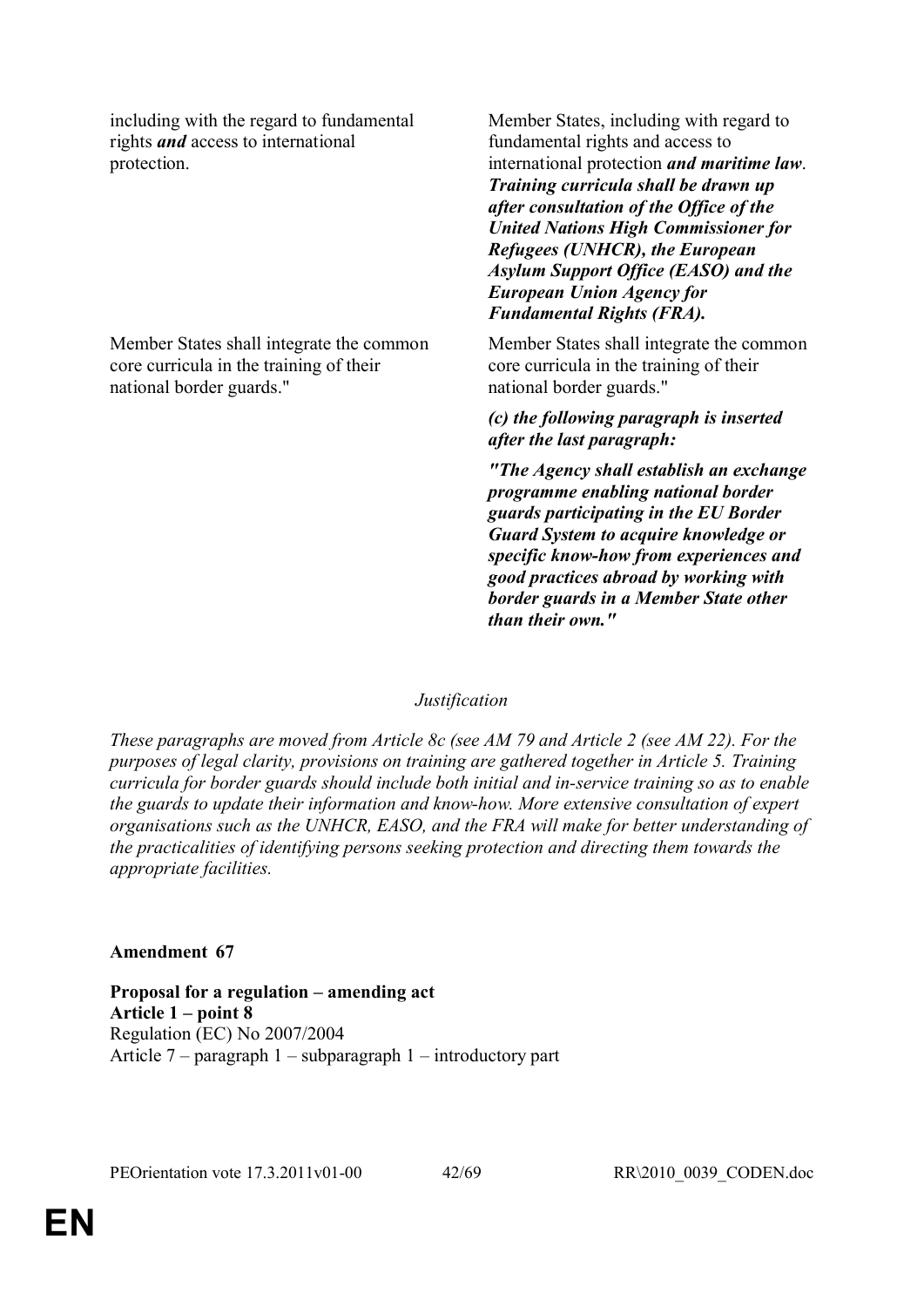1. The Agency may acquire or lease technical equipment for external border control to be deployed during joint operations, pilot projects*, Rapid Border Intervention Teams*, return operations or technical assistance projects in accordance with the financial rules applicable to the Agency. Any acquisition of equipment entailing significant costs to the Agency shall be preceded by a thorough needs and cost/benefit analysis. In case the Agency acquires or leases important technical equipment such as open sea and coastal patrol vessels or vehicles, to be used in joint operations, the following provisions shall apply:

1. The Agency may acquire or lease technical equipment for external border control to be deployed during joint operations, *rapid border intervention missions*, pilot projects return operations or technical assistance projects in accordance with the financial rules applicable to the Agency. Any acquisition of equipment entailing significant costs to the Agency shall be preceded by a thorough needs and cost/benefit analysis. In case the Agency acquires or leases important technical equipment such as open sea and coastal patrol vessels or vehicles, to be used in joint operations, the following provisions shall apply:

*Justification*

*see justification for AM 14*

## **Amendment 68**

**Proposal for a regulation – amending act Article 1 – point 8**  Regulation (EC) No 2007/2004 Article 7 – paragraph 1 – subparagraph 1 – indent 1

*Text proposed by the Commission Amendment*

– in case of acquisition, the Agency agrees formally with one Member State that the latter will provide for the registration of the equipment;

– in case of acquisition, the Agency agrees formally with one Member State that the latter will provide for the registration of the equipment *in accordance with the applicable legislation of that Member State*;

## **Amendment 69**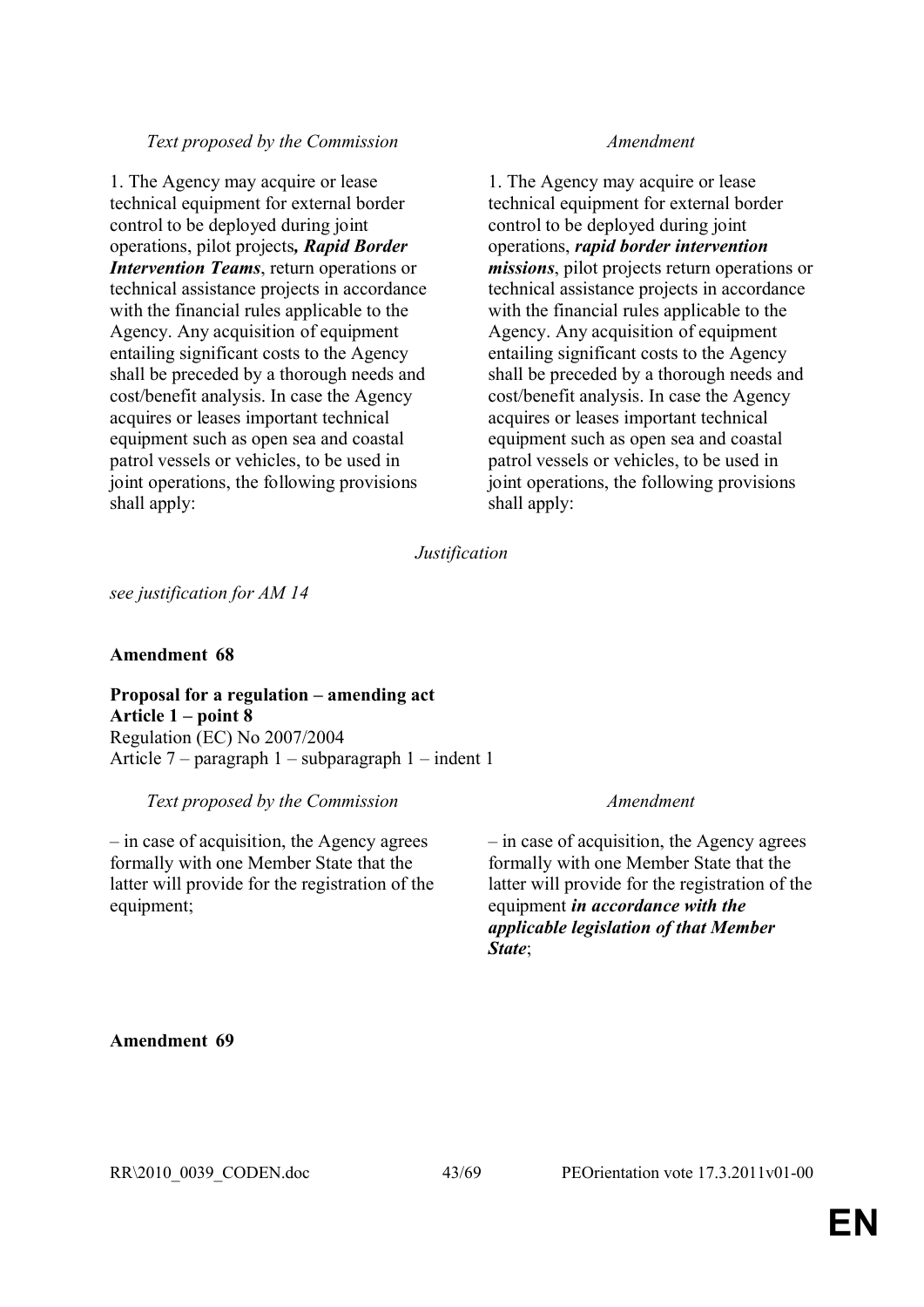## **Proposal for a regulation – amending act Article 1 – point 8**

Regulation (EC) No 2007/2004 Article 7 – paragraph 1 – subparagraph 2

## *Text proposed by the Commission Amendment*

The Member State of registration or the supplier of technical equipment shall provide the necessary experts and technical crew to operate the technical equipment in a legally sound and safe manner.

*On the basis of a model agreement drawn up by the Agency, the Member State of registration and the Agency shall agree on the terms of use of the equipment.* The Member State of registration or the supplier of technical equipment shall provide the necessary experts and technical crew to operate the technical equipment in a legally sound and safe manner.

## **Amendment 70**

**Proposal for a regulation – amending act Article 1 – point 8** Regulation (EC) No 2007/2004 Article 7 – paragraph 2

## *Text proposed by the Commission Amendment*

2. The Agency shall set up and keep centralised records of equipment in a technical equipment pool composed of equipment owned by Member States *or* by the Agency for external border control purposes. The technical equipment pool shall contain a minimum number per type of technical equipment defined in accordance with paragraph 5 of this article. The equipment listed in the technical equipment pool shall be deployed during the activities referred to in Articles 3, *8a*  and 9.

2. The Agency shall set up and keep centralised records of equipment in a technical equipment pool composed of equipment owned by Member States *and*  by the Agency for external border control purposes. The technical equipment pool shall contain a minimum number per type of technical equipment defined in accordance with paragraph 5 of this article. The equipment listed in the technical equipment pool shall be deployed during the activities referred to in Articles 3, *3d*  and 9.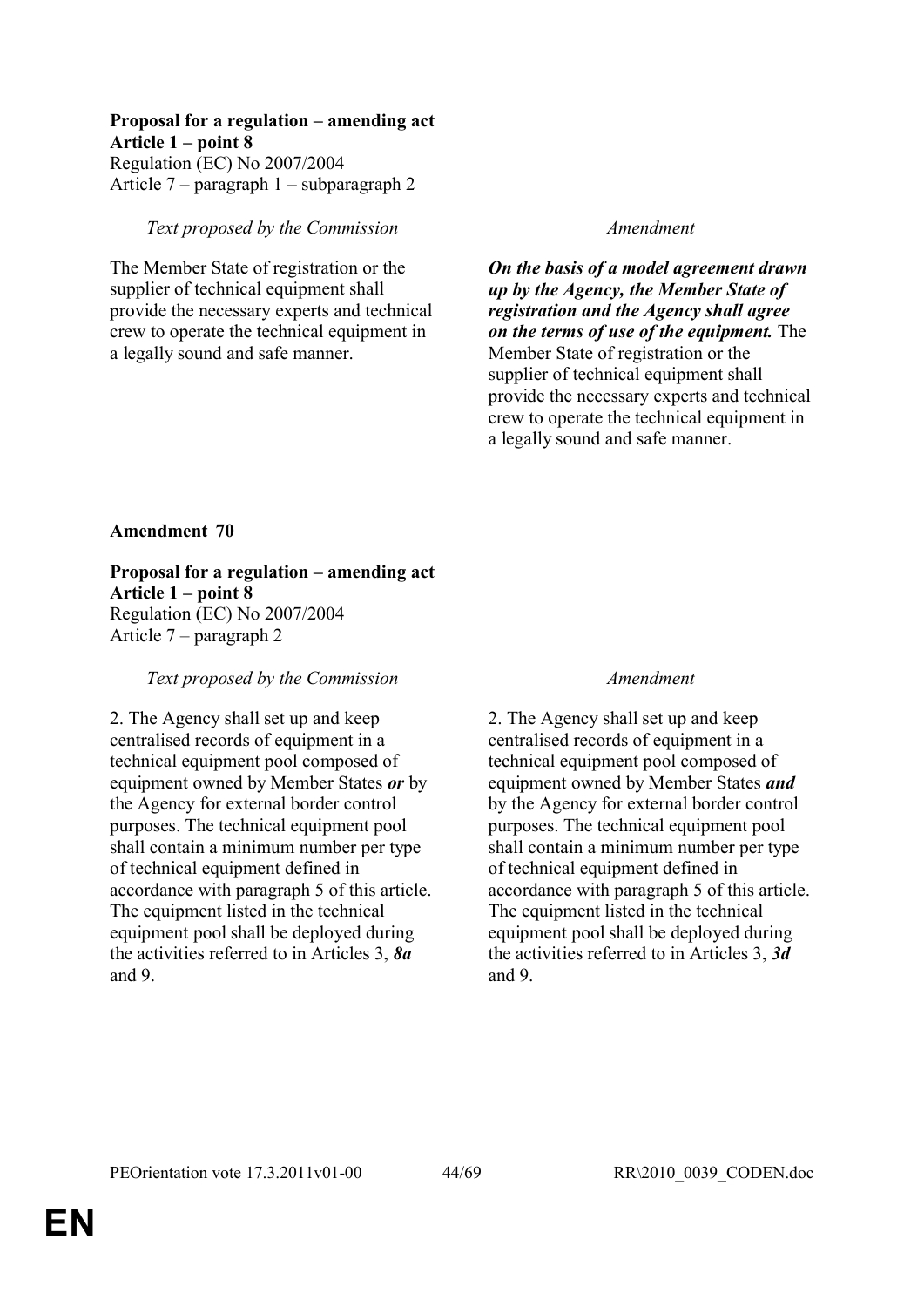**Proposal for a regulation – amending act Article 1 – point 8** Regulation (EC) No 2007/2004 Article 7 – paragraph 5 – subparagraph 1

## *Text proposed by the Commission Amendment*

5. The Agency shall finance the deployment of the equipment *which forms part of the minimum number of equipment* provided by a given Member State *for a given year. The deployment of equipment which does not form part of the minimum number of equipment shall be co-financed by the Agency up to a maximum of 60% of the eligible expenses*.

5. The Agency shall finance the deployment of the equipment provided by a given Member State.

## *Justification*

*The Agency should finance the deployment of all the equipment provided by a given Member State and not just part it.*

## **Amendment 72**

**Proposal for a regulation – amending act Article 1 – point 8** Regulation (EC) No 2007/2004 Article 7 – paragraph 5 – subparagraph 3

*Text proposed by the Commission Amendment*

The minimum number of equipment shall be proposed by the Agency in accordance with its needs, notably be able to carry out joint operations, pilot projects and return operations, in accordance with the work programme of the Agency for the year in question.

The minimum number of equipment shall be proposed by the Agency in accordance with its needs, notably *to* be able to carry out joint operations, pilot projects*, rapid border intervention missions* and return operations, in accordance with the work programme of the Agency for the year in question.

*Justification*

*see justification for AM 14*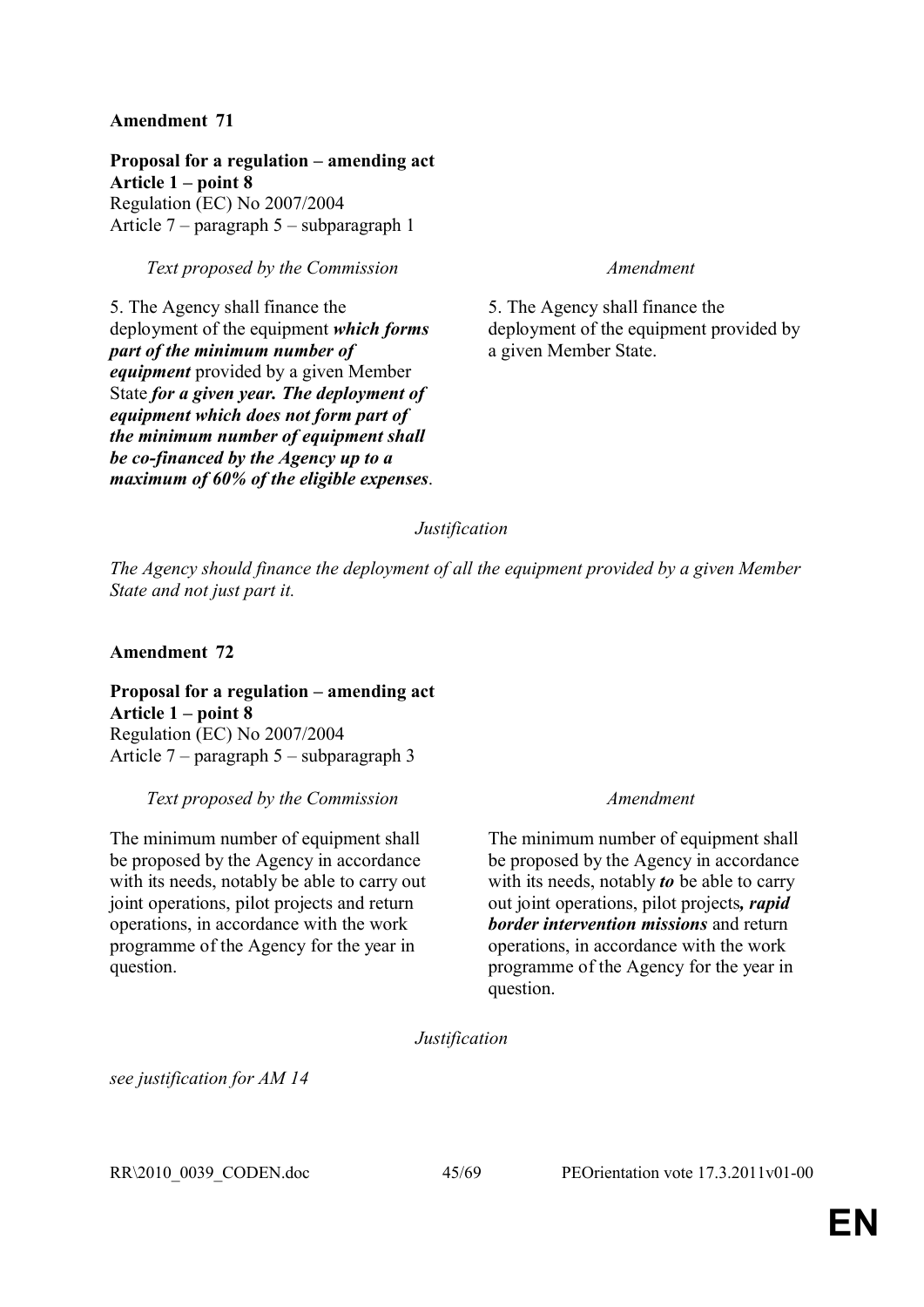**Proposal for a regulation – amending act Article 1 – point 8**  Regulation (EC) No 2007/2004 Article 7 – paragraph 5 – subparagraph 3 a (new)

*Text proposed by the Commission Amendment*

*If the minimum number of equipment proves to be insufficient to carry out the operational plan agreed for joint operations, pilot projects, Rapid Border Intervention Teams or return operations, it shall be revised by the Agency on the basis of justified needs and of an agreement between the Agency and the Member States.*

## **Amendment 74**

**Proposal for a regulation – amending act Article 1 – point 8**  Regulation (EC) No 2007/2004 Article 7 – paragraph 6

## *Text proposed by the Commission Amendment*

6. The Agency shall report on the composition and the deployment of equipment, which is part of the technical equipment pool, to the Management Board on a monthly basis. In case the minimum number of equipment referred to in paragraph 5 is not reached, the Executive Director shall inform the Management Board without delay. The Management Board shall take a decision on the prioritisation of the deployment of the technical equipment urgently and take the appropriate steps to remedy the identified shortcomings. It shall inform the Commission of the identified shortcomings and the steps taken. The Commission *may* subsequently inform the European Parliament and the Council, together with

6. The Agency shall report on the composition and the deployment of equipment, which is part of the technical equipment pool, to the Management Board on a monthly basis. In case the minimum number of equipment referred to in paragraph 5 is not reached, the Executive Director shall inform the Management Board without delay. The Management Board shall take a decision on the prioritisation of the deployment of the technical equipment urgently and take the appropriate steps to remedy the identified shortcomings. It shall inform the Commission of the identified shortcomings and the steps taken. The Commission *shall* subsequently inform the European Parliament and the Council, together with

PEOrientation vote 17.3.2011v01-00 46/69 RR\2010\_0039\_CODEN.doc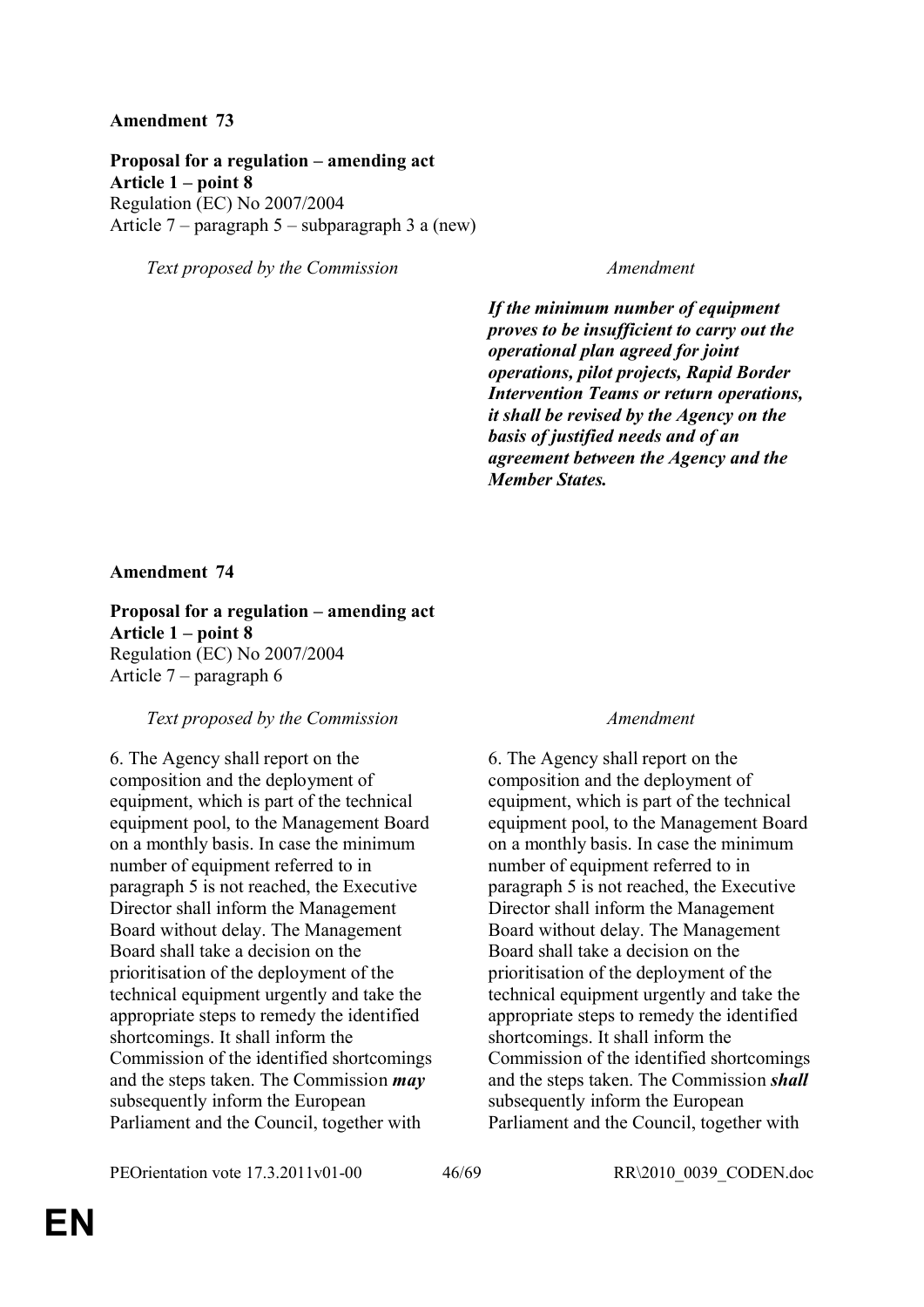its own assessment. its own assessment.

**Amendment 75**

**Proposal for a regulation – amending act Article 1 – point 8** Regulation (EC) No 2007/2004 Article 7 – paragraph 6 a (new)

*Text proposed by the Commission Amendment*

*6a. The Agency shall publish, on an annual basis, a record of the technical equipment that each Member State has committed to the pool in accordance with this Article.*

*Justification*

*This amendment aims at having more transparency in the allocation of equipment to Frontex by Member States.*

## **Amendment 76**

**Proposal for a regulation – amending act Article 1 – point 9**  Regulation (EC) No 2007/2004 Article 8

*Text proposed by the Commission Amendment*

(9) Article 8 is *deleted.* (9) Article 8 is *amended as follows:*

*(a) paragraph 1 is replaced by the following:*

*"***1. Without prejudice to Article 64(2) of the Treaty, one or more Member States**  *facing specific and disproportionate pressures and* **confronted with circumstances requiring increased technical and operational assistance when implementing their obligations with regard to control and surveillance**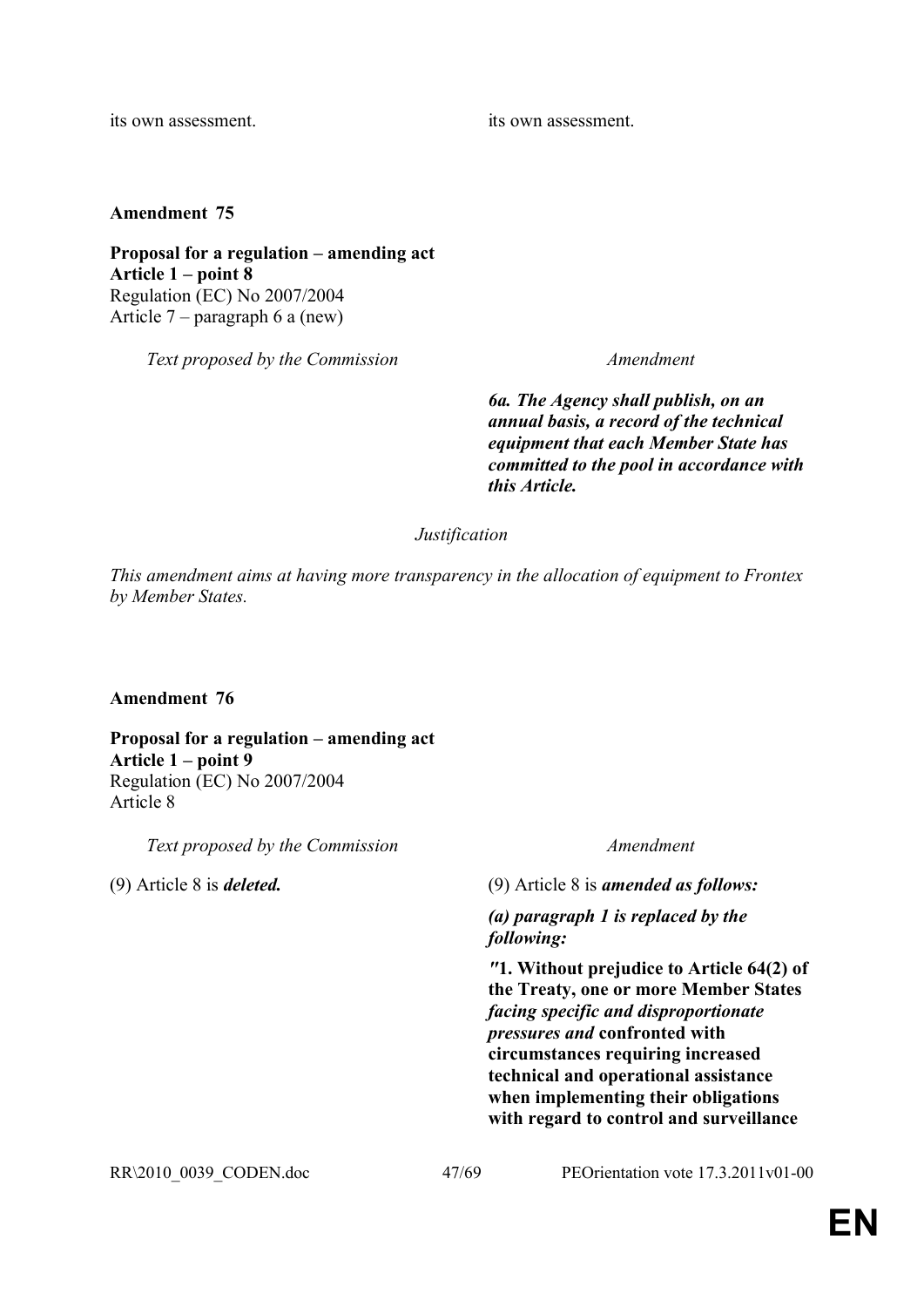**of external borders may request the Agency for assistance. The Agency** *shall*  **organise the appropriate technical and operational assistance for the requesting Member State(s).***"*

*(b) in paragraph 2 the following point is added:*

*"(ba) deploy border guards from the EU Border Guard System."*

**Amendment 77**

**Proposal for a regulation – amending act Article 1 – point 9 a (new)** Regulation (EC) No 2007/2004 Article 8 -a (new)

*Text proposed by the Commission Amendment*

(9) *The following article is inserted:*

*"Article 8-a*

*Obligations under maritime law*

*Implementation of this Regulation does not affect and fully complies with obligations of Member States under the UN Convention on the Law of the Sea, the International Convention for the Safety of Life at Sea, the International Convention on Maritime Search and Rescue and the Geneva Convention Relating to the Status of Refugees."*

## **Amendment 78**

**Proposal for a regulation – amending act Article 1 – point 9 b (new)** Regulation (EC) No 2007/2004 Articles 8a to 8g

PEOrientation vote 17.3.2011v01-00 48/69 RR\2010\_0039\_CODEN.doc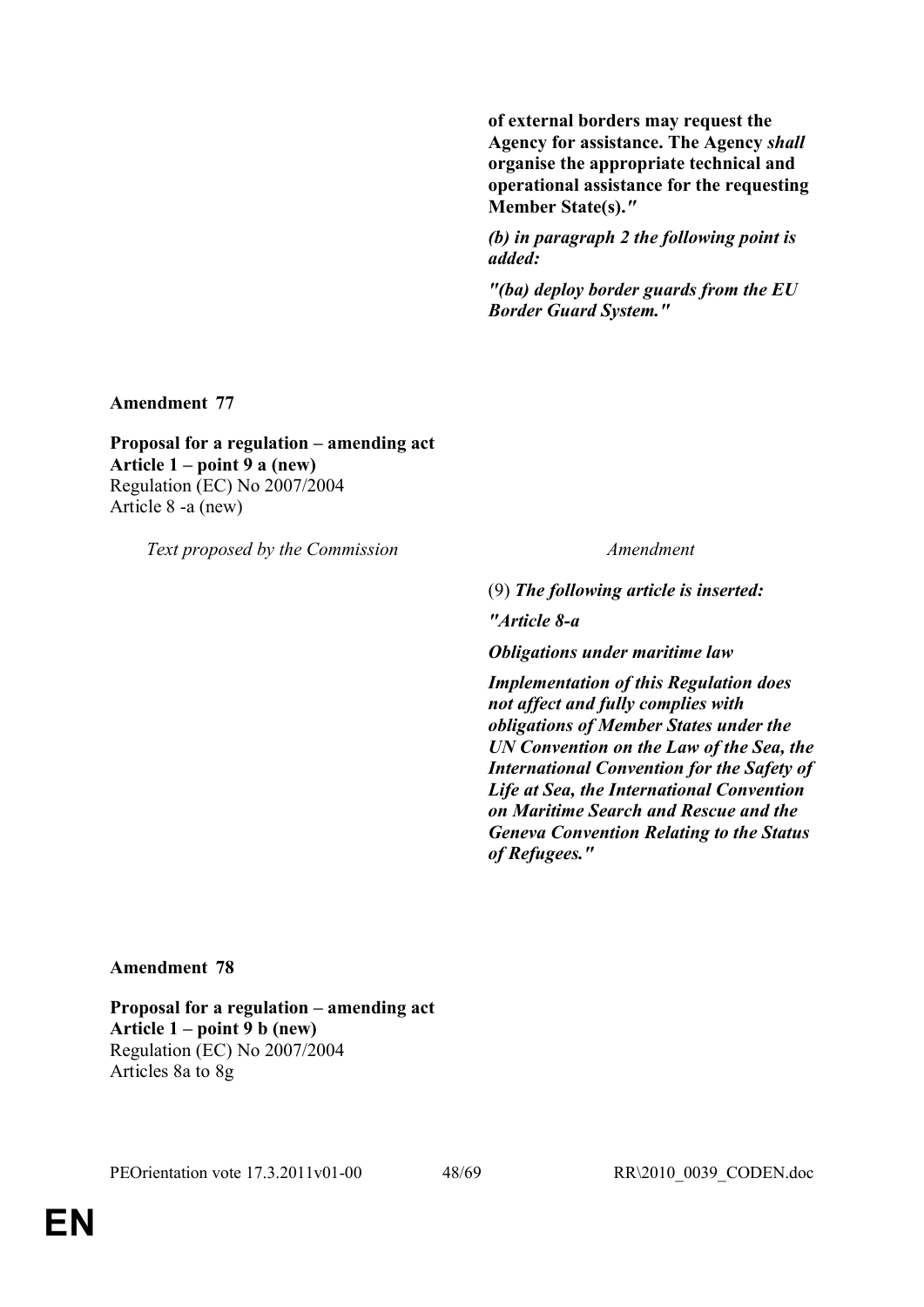*(9a) Articles 8a, 8b, 8c, 8d, 8e, 8f and 8g are deleted.*

*Justification*

*Provisions of Articles 8a and 8b are moved to Article 3d (new) (AM 60).*

*Article 8c is moved to Article 5 (AM 66).* 

*Article 8d is moved to Article 3e (new) (AM 64).*

*The provisions of Article 8e are moved into Article 3a. Since the Frontex Joint Support Teams and the Rapid Border Intervention Teams are being merged into the EU Border Guard System, articles relating to the Rapid Border Intervention Teams are being merged into the articles concerning the Frontex Joint Support Teams for the purposes of simplification and legal clarity.*

*Article 8f is moved to Article 3f (new) (AM 62).*

*Article 8g is moved to Article 3g (new) (AM 63).*

**Amendment 79**

**Proposal for a regulation – amending act Article 1 – point 11** Regulation (EC) No 2007/2004 Article 8 h – paragraph 1

*Text proposed by the Commission Amendment*

1. The Agency shall fully meet the following costs incurred by Member States in making available their border guards for the purposes mentioned in *Article 3(2)*, *Article 8a* and *Article 8c*:

1. The Agency shall fully meet the following costs incurred by Member States in making available their border guards for the purposes mentioned in *Article 3(-1)*, *Article 3(d)* and *Article 5*:

*Justification*

*The Articles in question were moved by other amendments. The reference should therefore be aligned.*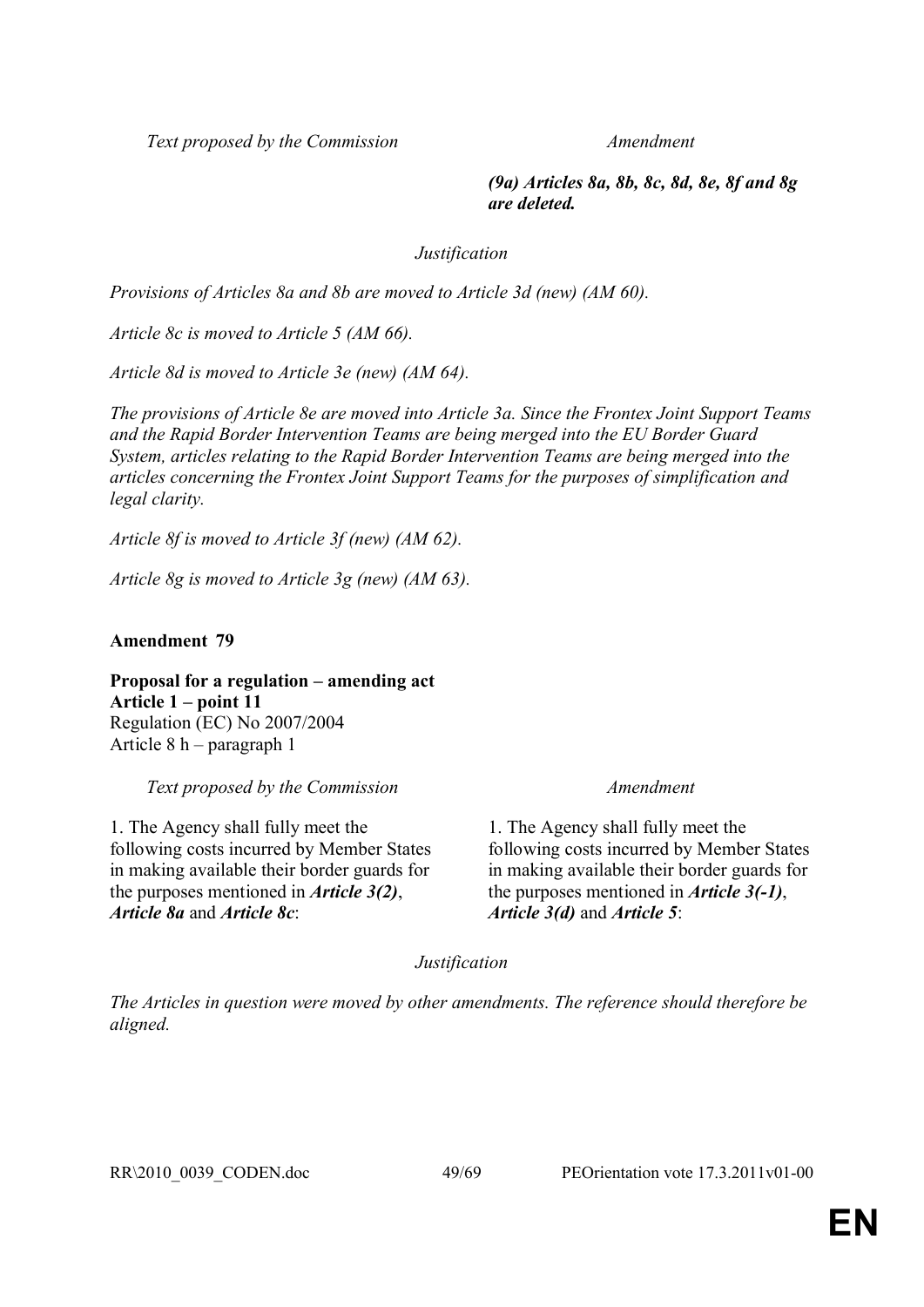**Proposal for a regulation – amending act Article 1 – point 12** Regulation (EC) No 2007/2004 Article 9 – paragraph 1

## *Text proposed by the Commission Amendment*

1. Subject to the return policy of the Union, *and* in particular Directive 2008/115/EC , the Agency shall provide the necessary assistance, and upon request of the participating Member States ensure the coordination for organising joint return operations of Member States. The Agency *may decide to* finance or co-finance the operations and projects referred to in this paragraph, with grants from its budget in accordance with the financial rules applicable to the Agency. The Agency may also use *Union* financial means available in the field of return. The Agency shall ensure that in its grant agreements with Member States any financial support is conditional upon the full respect of the Charter of Fundamental Rights.

1. Subject to the return policy of the Union, in particular Directive 2008/115/EC *and without entering into the merits of return decisions,* the Agency shall provide the necessary assistance, and upon request of *all* the participating Member States *also*  ensure the coordination for organising joint return operations of Member States*, including through the chartering of aircraft for the purpose of such operations.* The Agency *shall* finance or co-finance the operations and projects referred to in this paragraph, with grants from its budget in accordance with the financial rules applicable to the Agency. The Agency may also use the financial means *of the European Union* available in the field of return*, notably in the European Return Fund*. The Agency shall ensure that in its grant agreements with Member States any financial support is conditional upon the full respect of the Charter of Fundamental Rights.

## *Justification*

*EU resources in the field of return should be accessible to Frontex. In the field of return, the role of Frontex is only logistical. The merits of the return decisions should be taken into consideration during the asylum proceedings.*

## **Amendment 81**

**Proposal for a regulation – amending act Article 1 – point 12** Regulation (EC) No 2007/2004 Article 9 – paragraph 3

PEOrientation vote 17.3.2011v01-00 50/69 RR\2010\_0039\_CODEN.doc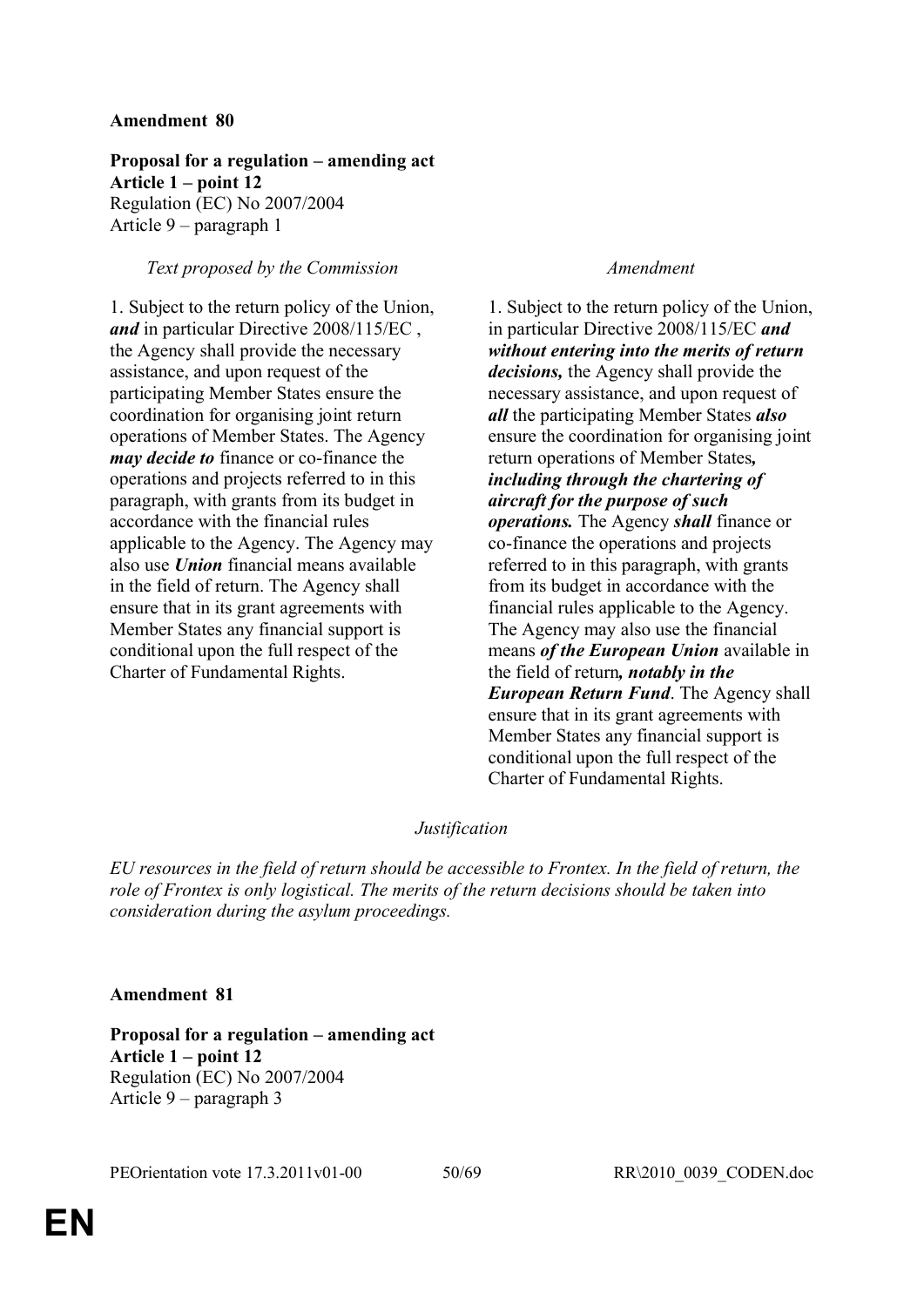3. The Code of Conduct *will* in particular *pay attention to* the obligation set out in Article 8(6) of Directive 2008/115/EC to provide for an effective forced-return monitoring system. The monitoring of joint return operations should be carried out independently and should cover the whole joint return operation from the predeparture phase until the hand-over of the returnees in the country of return. Furthermore, observations of the monitor, which shall cover the compliance with the Code of Conduct and in particular fundamental rights, shall be made available to the Commission and form part of the internal Final Return Operation Report. In order to ensure transparency and a coherent evaluation of the forced-return operations, reports of the monitor shall be included in an annual reporting mechanism.

3. The Code of Conduct *shall*, in particular, *take into account* the obligation set out in Article 8(6) of Directive 2008/115/EC to provide for an effective forced-return monitoring system *to ensure that the return is carried out in full respect for fundamental human rights*. The monitoring of joint return operations should be carried out independently and should cover the whole joint return operation from the pre-departure phase until the hand-over of the returnees in the country of return. *Member States shall ensure that relevant international organisations are involved during removal procedures in order to guarantee compliance with proper legal procedure. Monitors should have access to all relevant facilities, including detention centres and aircraft, and receive the necessary training to perform their duties.* Furthermore, observations of the monitor, which shall cover the compliance with the Code of Conduct and in particular fundamental rights, shall be made available to the Commission and form part of the internal Final Return Operation Report. In order to ensure transparency and a coherent evaluation of the forced-return operations, reports of the monitor shall be included in an annual reporting mechanism.

## *Justification*

*This amendment aims at reinforcing the monitoring system of return procedures.*

**Amendment 82**

**Proposal for a regulation – amending act Article 1 – point 13**  Regulation (EC) No 2007/2004 Article 10 – paragraph 2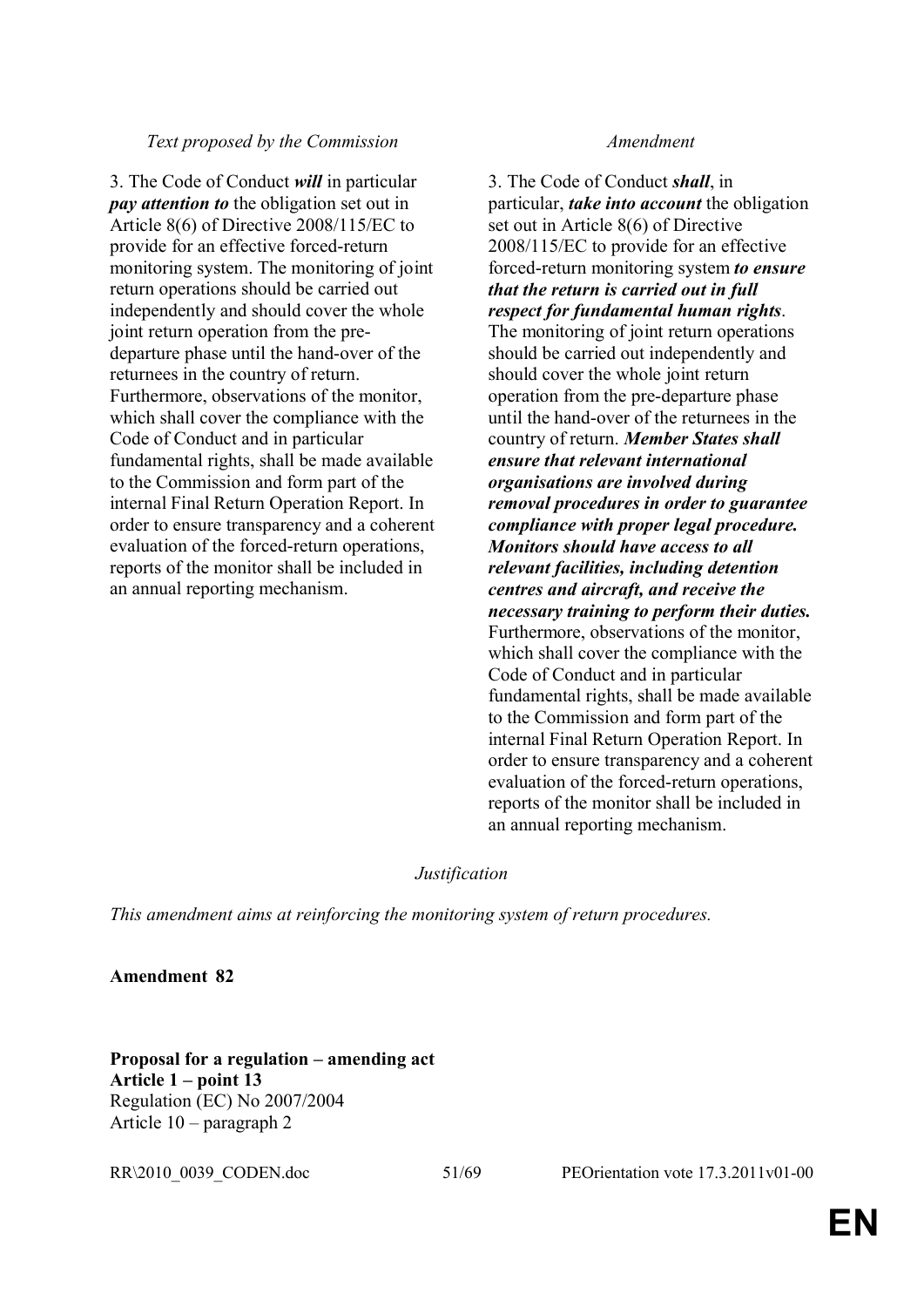2. While performing their tasks and exercising their powers guest officers shall comply with Union law, in accordance with fundamental rights, and the national law of the host Member State.

## **Amendment 83**

## **Proposal for a regulation – amending act Article 1 – point 13 a (new)** Regulation (EC) No 2007/2004

Article 10 – paragraph 4

*Text proposed by the Commission Amendment*

2. While performing their tasks and exercising their powers guest officers shall comply with Union *and international* law, in accordance with fundamental rights, and the national law of the host Member State.

## *(13a) In Article 10 paragraph 4 is replaced by the following:*

**"4. Guest officers shall wear their own uniform while performing their tasks and exercising their powers. They shall wear a blue armband with the insignia of the European Union [...] on their uniforms, identifying them as participating in a joint operation or pilot project. For the purposes of identification vis-à-vis the national authorities of the host Member State and its citizens, guest officers shall at all times carry an accreditation document, as provided for in Article 10a, which they shall present on request."**

**Amendment 84**

**Proposal for a regulation – amending act Article 1 – point 13 b (new)**  Regulation (EC) No 2007/2004 Article 10 – paragraph 6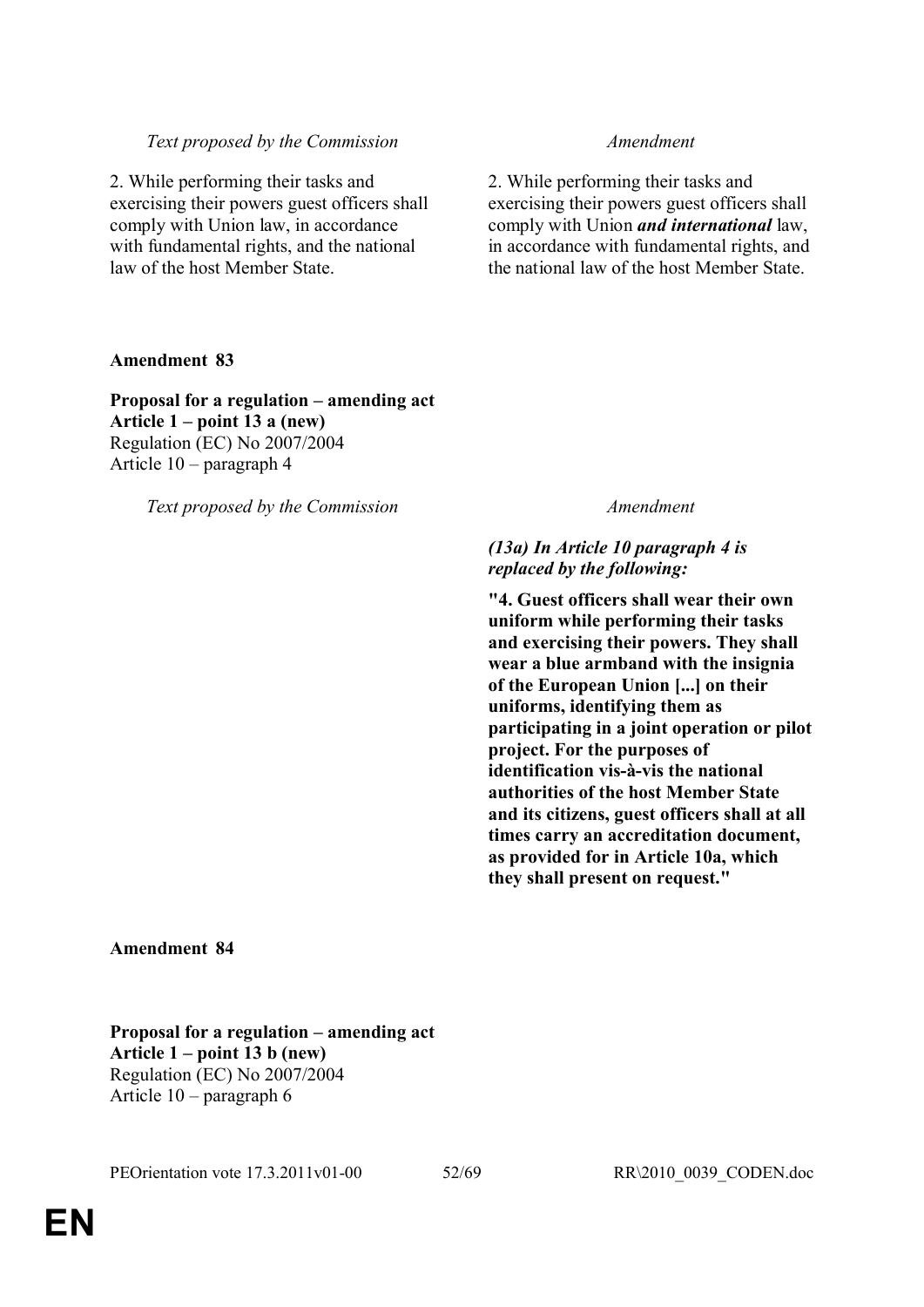## *(13b) In Article 10 paragraph 6 is replaced by the following:*

*"***6. By way of derogation from paragraph 2, while performing their tasks and exercising their powers, guest officers shall be authorised to use force, including service weapons, ammunition and equipment, with the consent of the home Member State and the host Member State, in the presence of border guards of the host Member State and in accordance with the national law of the host Member State***, and with the principles of necessity and proportionality."*

## *Justification*

*In the current situation Member States can use force in accordance with the national law of the host Member State, and by adding the principle of necessity and proportionality the intention is to put conditions on the use of arms in any FRONTEX operation. In many MS such principle is included into the rules on the use of force by the authorities, but not in all.*

## **Amendment 85**

## **Proposal for a regulation – amending act Article 1 – point 13 c (new)**  Regulation (EC) No 2007/2004 Article 10 – paragraph 7

*Text proposed by the Commission Amendment*

## *(13c) In Article 10 paragraph 7 is replaced by the following:*

*"***7. By way of derogation from paragraph 6, service weapons, ammunition and equipment may be used in legitimate self-defence and in legitimate defence of guest officers or of other persons, in accordance with the national law of the host Member State** *and with the principles of necessity and* 

RR\2010\_0039\_CODEN.doc 53/69 PEOrientation vote 17.3.2011v01-00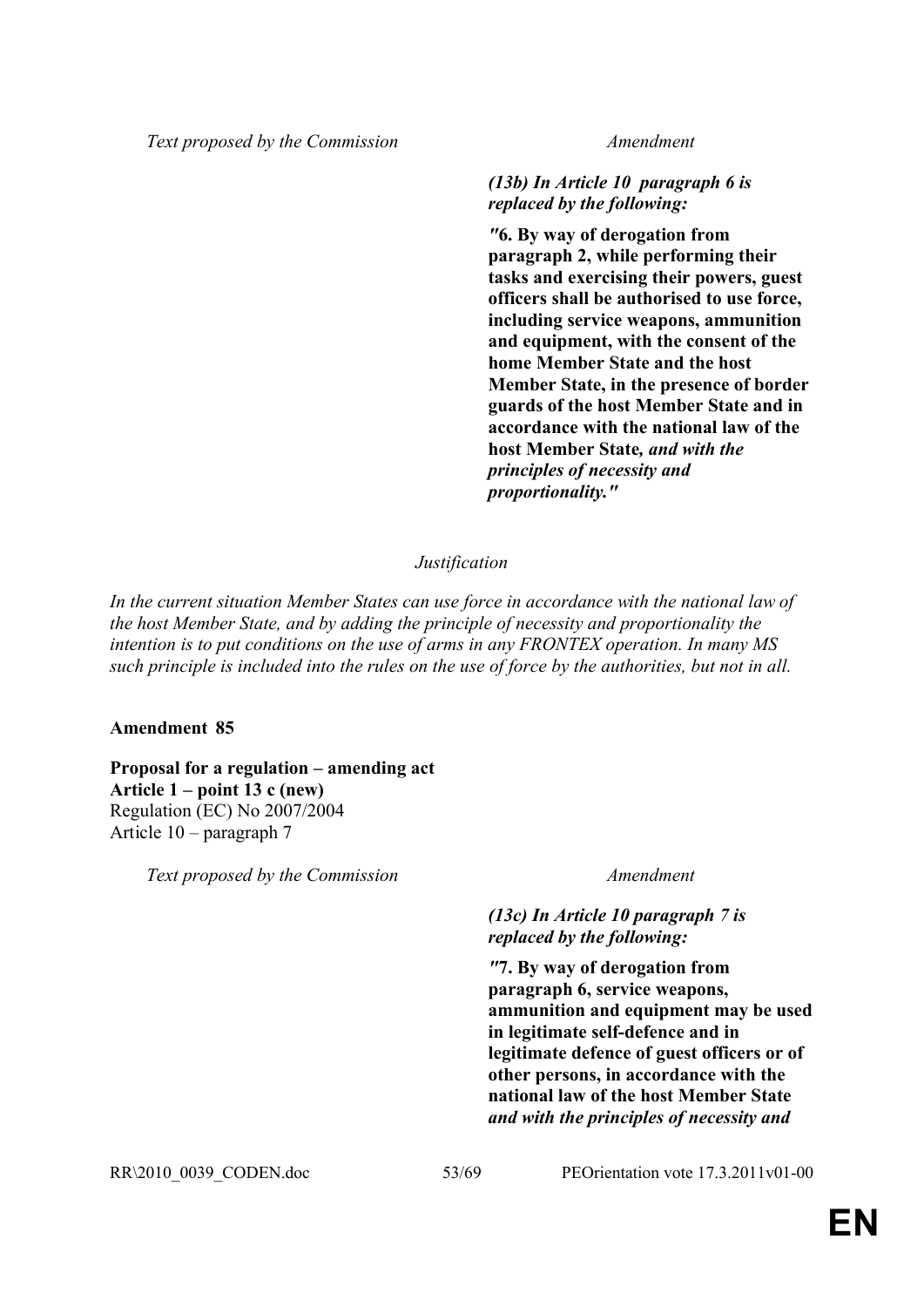## *proportionality."*

## *Justification*

*In the current situation Member States can use force in accordance with the national law of the host Member State, and by adding the principle of necessity and proportionality the intention is to put conditions on the use of arms in any FRONTEX operation. In many MS such principle is included into the rules on the use of force by the authorities, but not in all.*

## **Amendment 86**

**Proposal for a regulation – amending act Article 1 – point 14** Regulation (EC) No 2007/2004 Article 11

## *Text proposed by the Commission Amendment*

The Agency may take all necessary measures to facilitate the exchange of information relevant for its tasks, with the Commission and the Member States. It shall develop and operate an information system capable of exchanging classified information with the Commission and the Member States. *The exchange of information to be covered by this system shall not include the exchange of personal data.*

The Agency may take all necessary measures to facilitate the exchange of information relevant for its tasks, with the Commission and the Member States. It shall develop and operate an information system capable of exchanging classified information with the Commission and the Member States.

## *Justification*

*The Agency should have the power to process personal data for limited purposes with strict criteria as to how this data should be handled, in order to enable it to play a greater role in combating cross-border crime and irregular migration. Therefore, the wording of this Article must be amended.*

## **Amendment 87**

**Proposal for a regulation – amending act Article 1 – point 15** Regulation (EC) No 2007/2004 Article 11 a (new)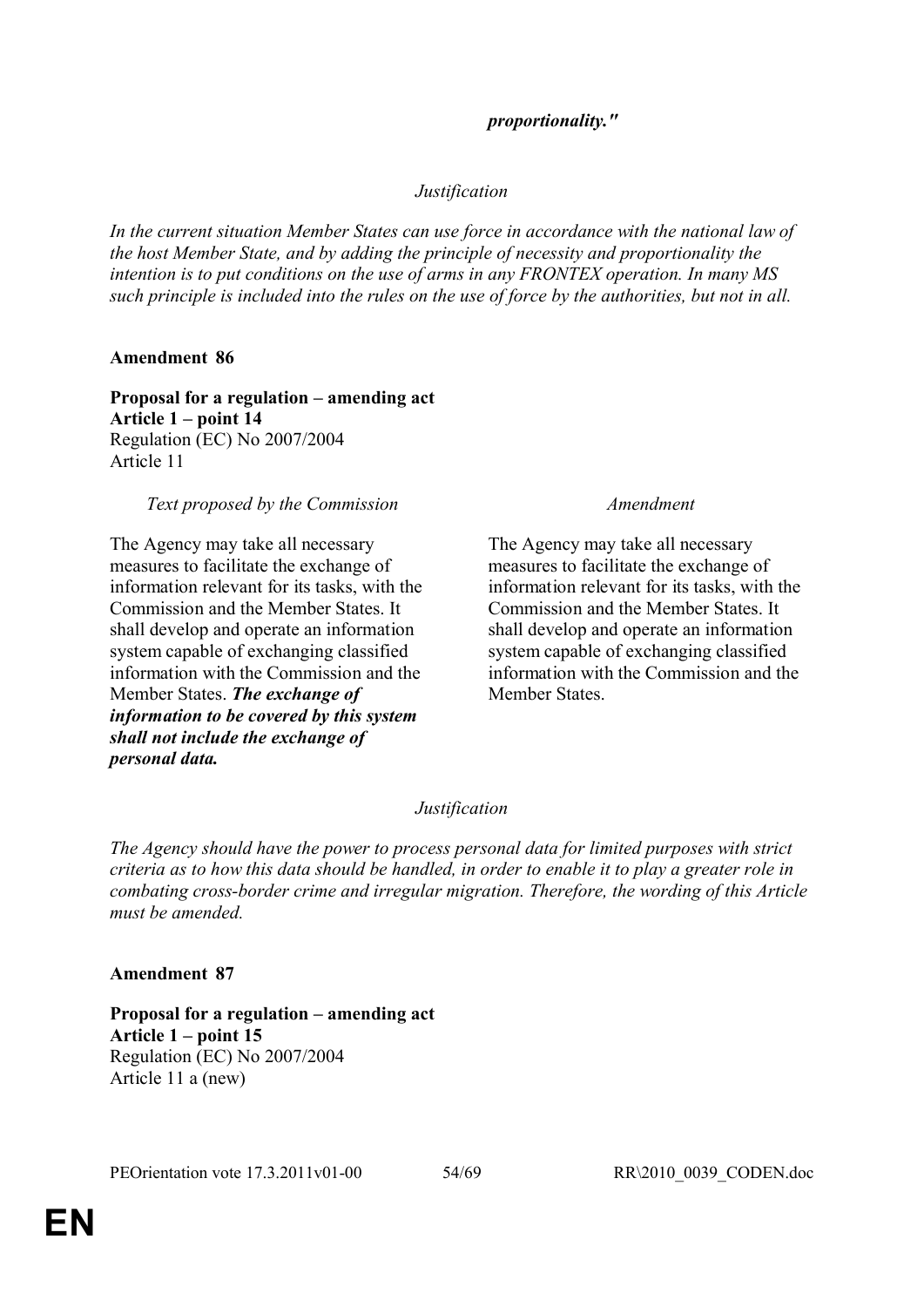The Management Board shall establish measures for *the* application *of Regulation (EC) No 45/2001* by the Agency, including those concerning the Data Protection Officer of the Agency.

*Regulation (EC) No 45/2001 applies to the processing of personal data by the Agency.* The Management Board shall establish measures for *its* application by the Agency, including those concerning the Data Protection Officer of the Agency.

## **Amendment 88**

**Proposal for a regulation – amending act Article 1 – point 15** Regulation (EC) No 2007/2004 Article 11 a a (new)

*Text proposed by the Commission Amendment*

*"Article 11aa*

*Processing of personal data*

*1. The Agency may process personal data where strictly necessary in order to perform its tasks, as defined in Article 2.*

*2. The processing of personal data shall respect the principles of necessity and proportionality.*

*3.The processing of personal data by the Agency shall be limited to personal data that are necessary to fulfil its tasks, which are received from other Union agencies or obtained during joint operations or pilot projects or rapid border intervention missions regarding persons who are suspected on reasonable grounds of involvement in cross-border criminal activities, in irregular migration activities or in human trafficking activities as defined in Article 1(1)(a) and (b) of Council Directive 2002/90/EC of 28 November 2002 defining the facilitation of unauthorised entry, transit and residence<sup>1</sup> , persons who are victims of such activities and whose data may lead to the perpetrators of such illegal activities* 

RR\2010\_0039\_CODEN.doc 55/69 PEOrientation vote 17.3.2011v01-00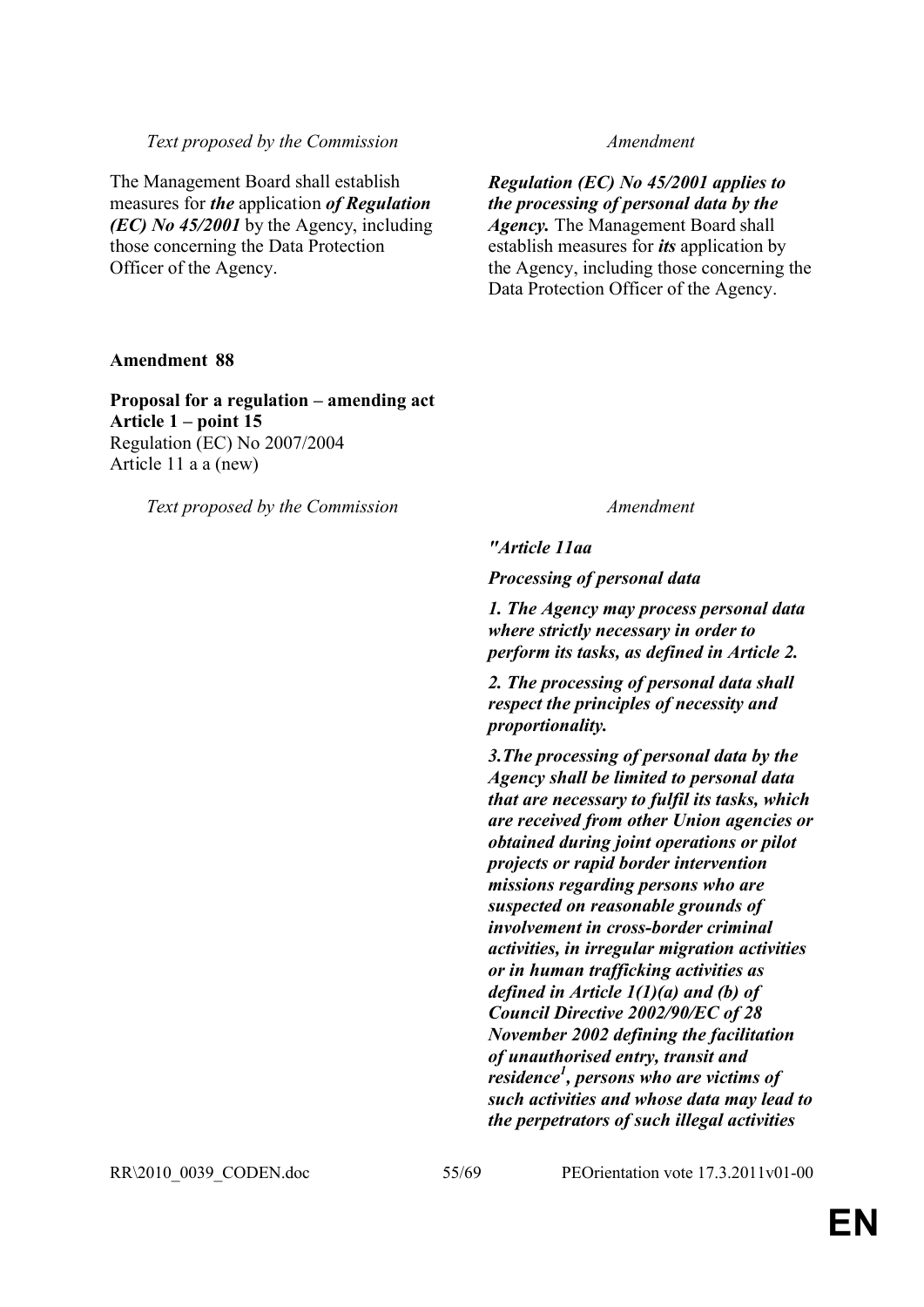*as well as persons who are subject to return operations in which the Agency is involved.*

*4. The personal data shall be deleted as soon as the purpose for which they have been collected has been achieved. The term of storage shall in any event not exceed three months after the date of the collection of those data or when the data are received from other Union agencies, from the date of when the data have been received by the Agency.*

*5. Personal data processed by the Agency for the purpose specified in this Article shall, subject to Article 13, be transmitted to Europol, on a case by case basis as specified in the working arrangement concluded between the Agency and Europol.*

*6. Onward transmission or other communication of personal data processed by the Agency to other Union agencies or bodies shall be subject to specific working agreements regarding the exchange of personal data and subject to the prior approval of the supervisory authorities within the respective agencies.* 

*7. Onward transmission or other communication of personal data processed by the Agency to third countries or other third parties shall be prohibited.*

*1 OJ L 328, 5.12.2007, p. 17."*

*\_\_\_\_\_\_\_*

## **Amendment 89**

**Proposal for a regulation – amending act Article 1 – point 15** Regulation (EC) No 2007/2004 Article 11 b – paragraph 2

*Text proposed by the Commission Amendment*

2. The Agency shall apply the security 2. The Agency shall apply the security

PEOrientation vote 17.3.2011v01-00 56/69 RR\2010\_0039\_CODEN.doc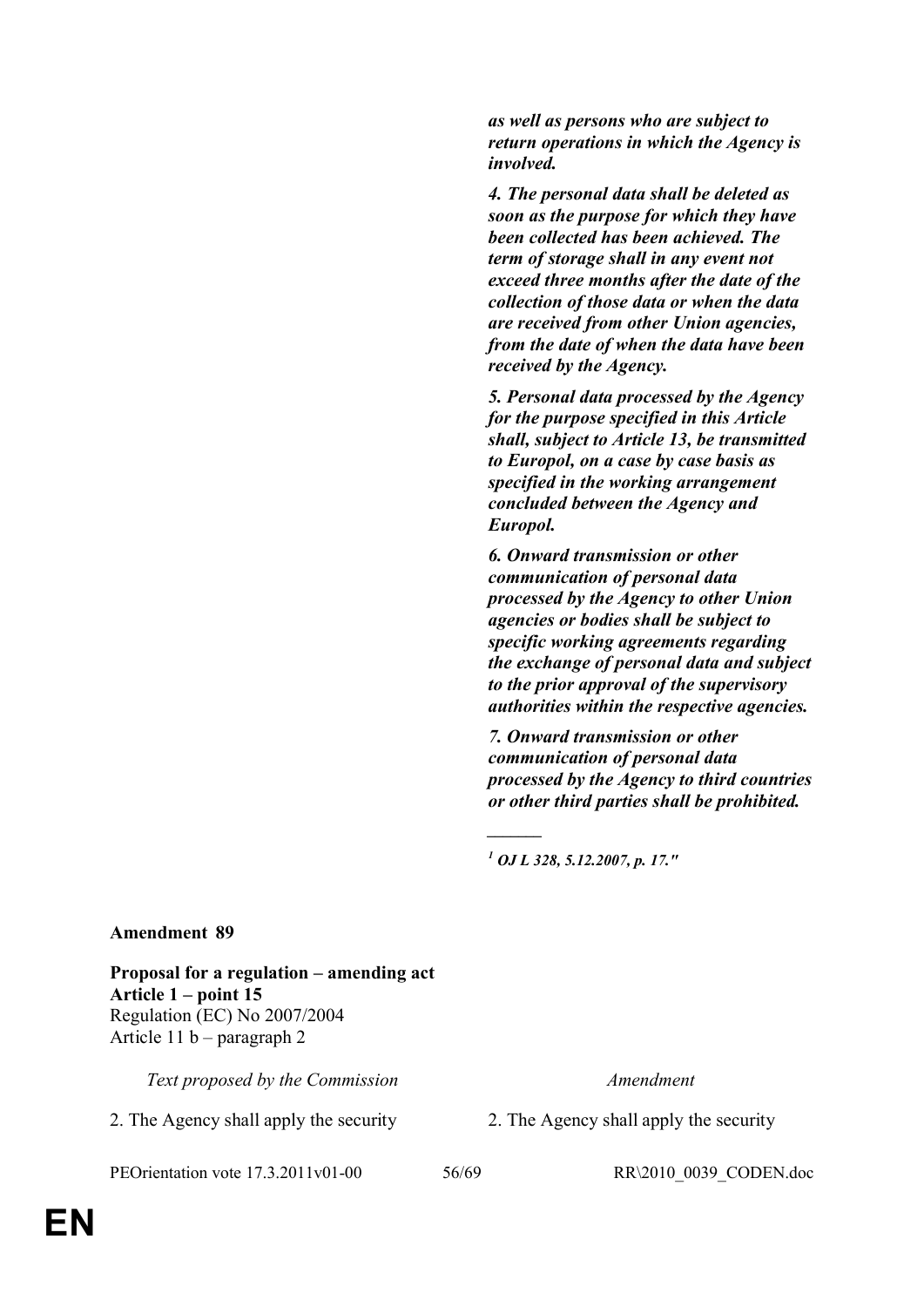principles relating to the processing of nonclassified sensitive information as adopted and implemented by the *European* Commission.

principles relating to the processing of nonclassified sensitive information as adopted and implemented by the Commission *and develop accordingly its own detailed security policy.*

## **Amendment 90**

**Proposal for a regulation – amending act Article 1 – point 16** Regulation (EC) No 2007/2004 Article 13 – title

*Text proposed by the Commission Amendment*

Cooperation with European Union agencies and bodies and international organisations

Cooperation with European Union agencies and bodies and international *and other relevant* organisations

## *Justification*

*The Agency should be allowed to work with a wider variety of cooperation partners so as to enable it to benefit from the expertise and know-how of a greater number of organisations.*

## **Amendment 91**

**Proposal for a regulation – amending act Article 1 – point 16** Regulation (EC) No 2007/2004 Article 13

## *Text proposed by the Commission Amendment*

The Agency *may* cooperate with Europol, the European Asylum Support Office, the Fundamental Rights Agency, other European Union agencies and bodies, and the international organisations competent in matters covered by this Regulation in the framework of working arrangements concluded with those bodies, in accordance with the relevant provisions of the Treaty and the provisions on the competence of those bodies.

The Agency *shall* cooperate with Europol, the European Asylum Support Office, the Fundamental Rights Agency, other European Union agencies and bodies, and the international *and other* organisations competent in matters covered by this Regulation in the framework of working arrangements concluded with those bodies, in accordance with the relevant provisions of the Treaty and the provisions on the competence of those bodies. *In every case the Agency shall inform the European* 

RR\2010\_0039\_CODEN.doc 57/69 PEOrientation vote 17.3.2011v01-00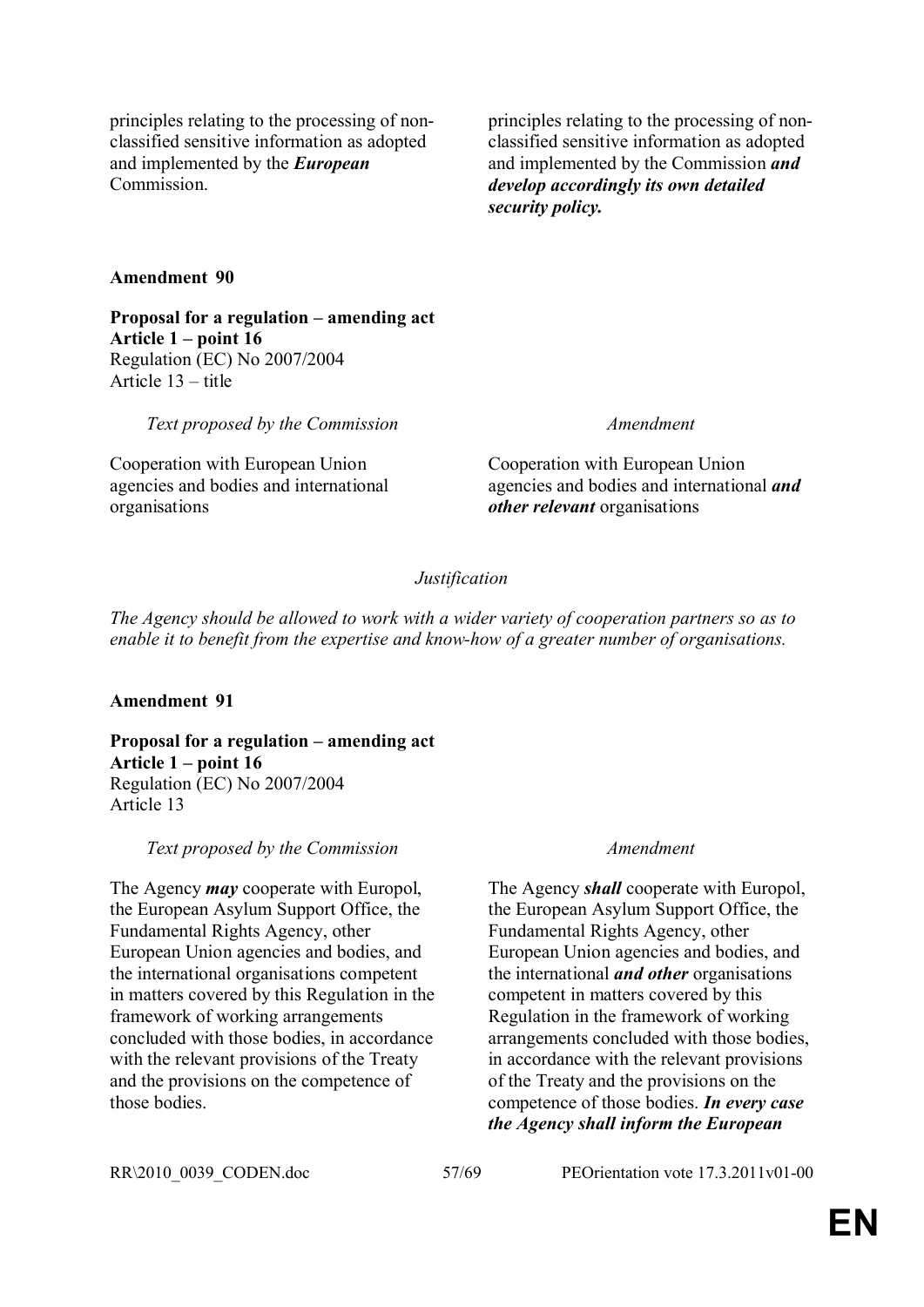*Parliament of any such arrangements without delay. The Agency may invite representatives of other Union agencies and bodies or international organisations to participate in its activities as referred to in Articles 3, 4 and 5. The participation of representatives of international organisations in the activities referred to in Articles 4 and 5 may take place only with the agreement of the Member States concerned and in those referred to in Article 3 only with the agreement of the host Member State. Such representatives shall receive appropriate training from the Agency prior to their participation.*

## **Amendment 92**

**Proposal for a regulation – amending act Article 1 – point 16** Regulation (EC) No 2007/2004 Article 14 – paragraph 1

*Text proposed by the Commission Amendment*

1. In matters covered by its activities and to the extent required for the fulfilment of its tasks, the Agency shall facilitate the operational cooperation between Member States and third countries, in the framework of the European Union external relations policy, including with regard to human rights.

1. In matters covered by its activities and to the extent required for the fulfilment of its tasks, the Agency shall *seek to cooperate with the competent authorities of third countries and* shall facilitate the operational cooperation between Member States and third countries, in the framework of the European Union external relations policy, *in particular through the European Neighbourhood Policy and within the framework of the Union for the Mediterranean,* including with regard to human rights. *For that reason, no operation may take place under the jurisdiction of any third country. The establishment of cooperation with third countries shall serve to promote European border management standards, also covering respect for fundamental rights and human dignity.*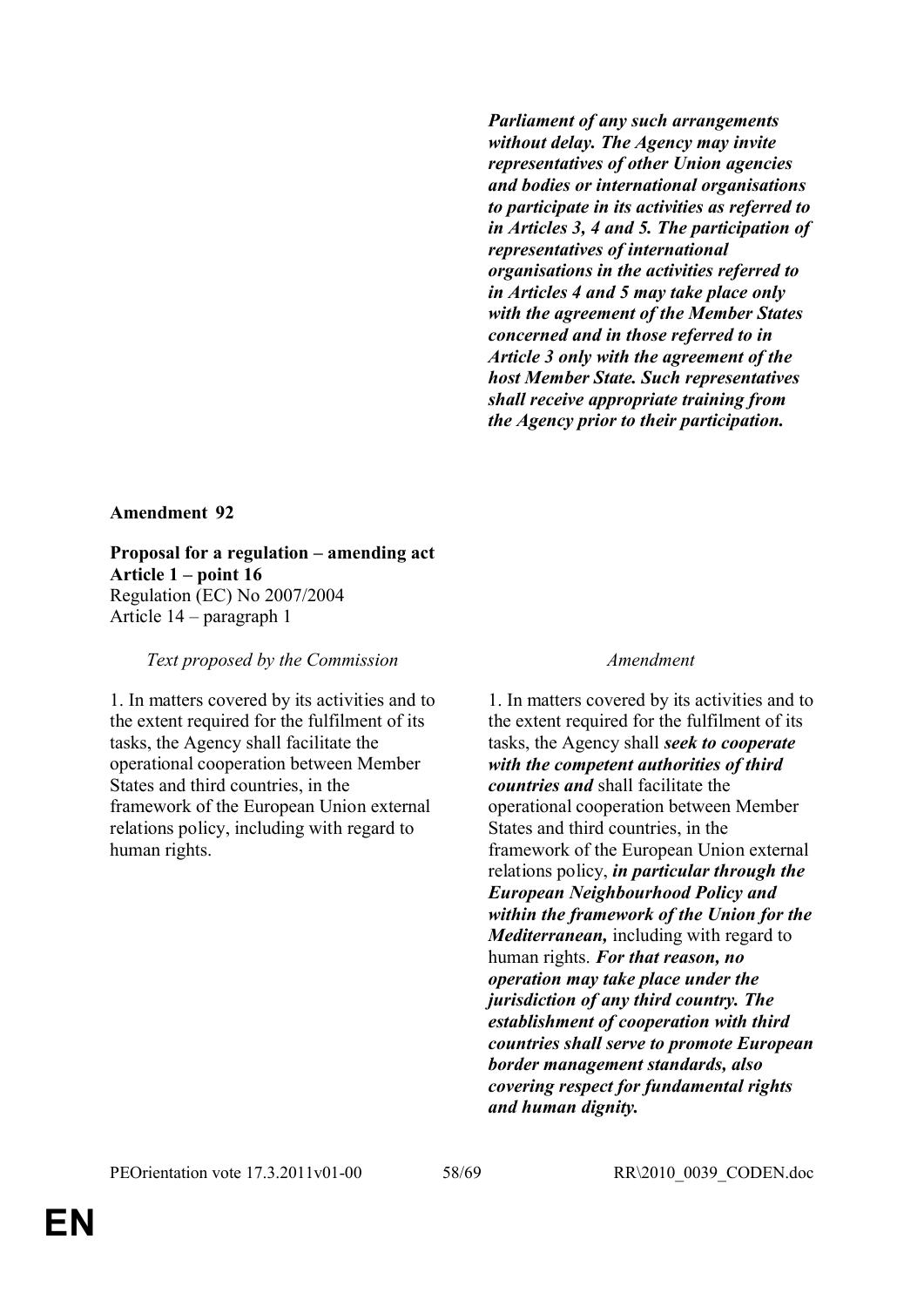## *Justification*

*Frontex should take initiatives to exercise its capacity to cooperate with third country authorities.*

## **Amendment 93**

**Proposal for a regulation – amending act Article 1 – point 16** Regulation (EC) No 2007/2004 Article 14 – paragraph 4

## *Text proposed by the Commission Amendment*

4. The Agency may benefit from Union funding in accordance with the provisions of the relevant instruments supporting the Union's external relations policy. It may launch and finance technical assistance projects in third countries regarding matters covered by this Regulation. The Agency may also invite representatives of third countries*, other European Union agencies and bodies or international organisations* to participate in its activities referred to in Articles *3,* 4 and 5. These representatives shall receive the appropriate training from the Agency prior to their participation.

4. The Agency may benefit from Union funding in accordance with the provisions of the relevant instruments supporting the Union's external relations policy. It may launch and finance technical assistance projects in third countries regarding matters covered by this Regulation. The Agency may also invite representatives of third countries to participate in its activities referred to in Articles 4 and 5 *with the agreement of the Member States concerned, as well as in those referred to in Article 3, with the agreement of the host Member State*. These representatives shall receive the appropriate training from the Agency prior to their participation.

## **Amendment 94**

**Proposal for a regulation – amending act Article 1 – point 16** Regulation (EC) No 2007/2004 Article 14 – paragraph 5

*Text proposed by the Commission Amendment*

5. When concluding bilateral agreements with third countries as referred to in Article 2(2) Member States shall, where appropriate, include provisions concerning the role and competencies of the Agency,

5. When concluding bilateral agreements with third countries as referred to in Article 2(2) Member States shall, where appropriate, include provisions concerning the role and competencies of the Agency,

RR\2010\_0039\_CODEN.doc 59/69 PEOrientation vote 17.3.2011v01-00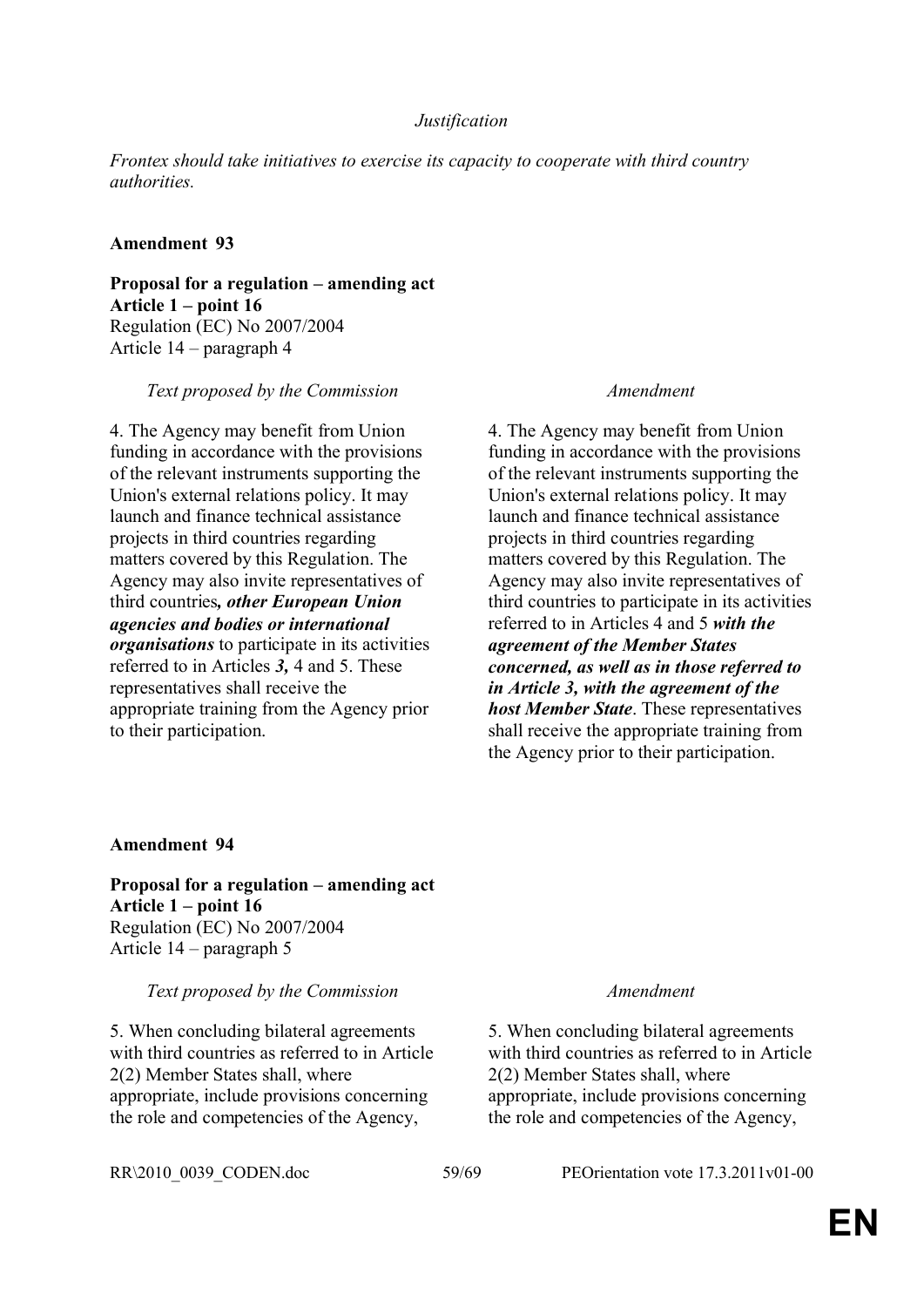in particular regarding the exercise of executive powers by members of the teams deployed by the Agency during the activities referred to in Article 3.

in particular regarding the exercise of executive powers by members of the teams deployed by the Agency during the activities referred to in Article 3*. The provisions of those bilateral agreements shall be compatible with the legal framework governing the Agency*. *In every case the Agency shall inform the European Parliament of any such provisions without delay.*

## *Justification*

*Cette disposition de la proposition de la Commission ne fait qu'entériner une pratique déjà existante. Il est toutefois indispensable de rendre explicite que cette implication de l'Agence dans le cadre d'accords bilatéraux avec des Etats membres ne peut se concevoir que dans le strict respect du cadre juridique dans lequel l'Agence fonctionne, à savoir notamment le code frontière Schengen, les dispositions pertinentes du droit de l'Union et du droit international, les obligations relatives à l'accès à la protection internationale et des droits fondamentaux. Il convient en outre de renforcer la transparence et le contrôle démocratique entourant la participation de Frontex à de telles activités.*

## **Amendment 95**

**Proposal for a regulation – amending act Article 1 – point 16** Regulation (EC) No 2007/2004 Article 14 – paragraph 6

## *Text proposed by the Commission Amendment*

6. The Agency may cooperate with the authorities of third countries competent in matters covered by this Regulation in the framework of working arrangements concluded with these authorities, in accordance with the relevant provisions of the Treaty.

6. The Agency may cooperate with the authorities of third countries competent in matters covered by this Regulation in the framework of working arrangements concluded with these authorities, in accordance with the relevant provisions of the Treaty. *Those working arrangements shall be purely operational texts.*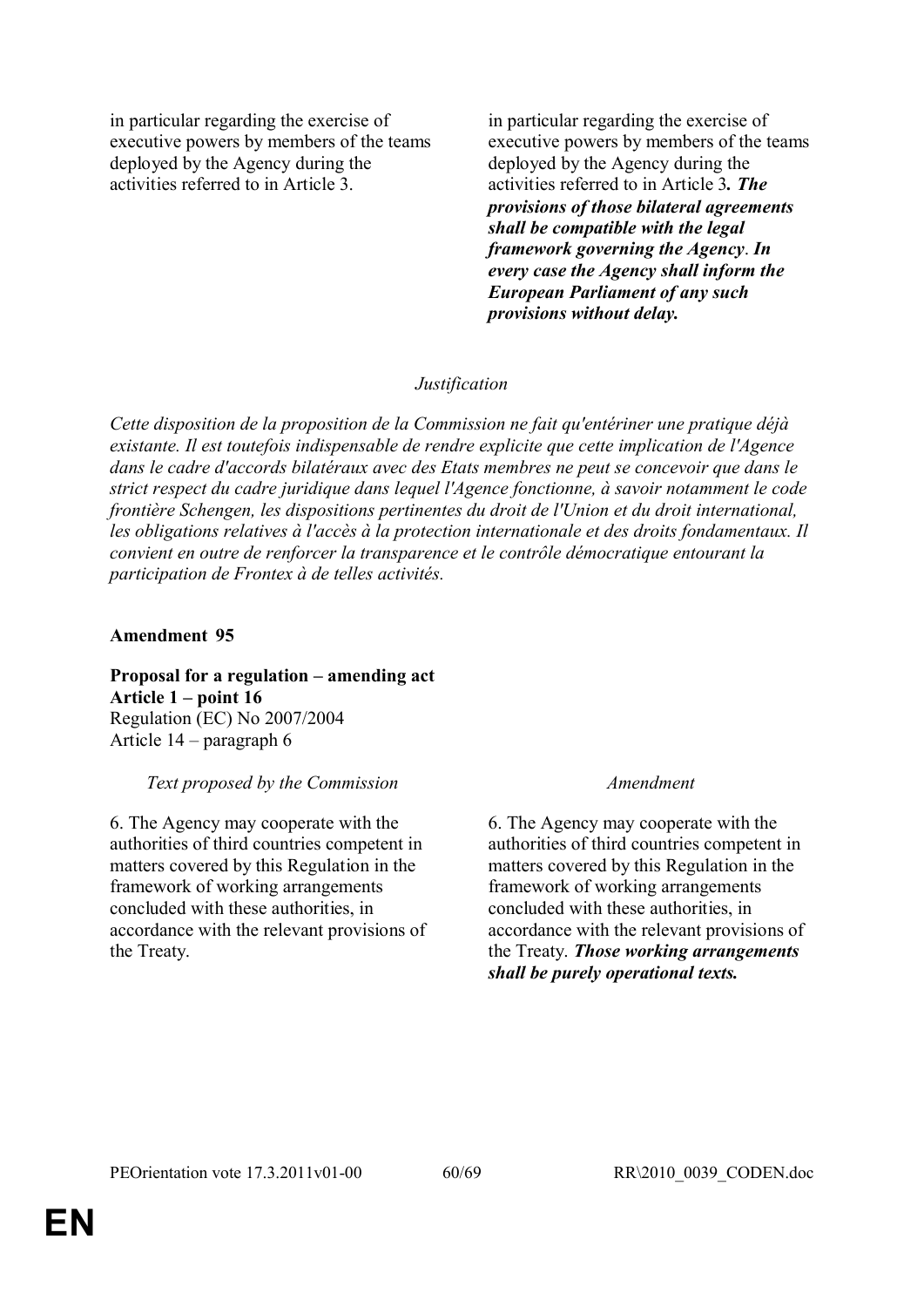**Proposal for a regulation – amending act Article 1 – point 16** Regulation (EC) No 2007/2004 Article 14 – paragraph 7

*Text proposed by the Commission Amendment*

7. The activities referred to in paragraphs 2 and 6 shall be subject to receiving a prior favourable opinion of the Commission.

7. The activities referred to in paragraphs 2 and 6 shall be subject to receiving a prior favourable opinion of the Commission*, and the European Parliament shall be immediately and fully informed*.

*Justification*

*The role of the European Parliament should be reinforced.*

**Amendment 97**

**Proposal for a regulation – amending act Article 1 – point 16 a (new)**  Regulation (EC) No 2007/2004 Article 15 – paragraph 1

*Text proposed by the Commission Amendment*

*(16a) In Article 15, paragraph 1 is replaced by the following:*

*"***The Agency shall be a body of the**  *Union.* **It shall have legal personality.***"*

**Amendment 98**

**Proposal for a regulation – amending act Article 1 – point 17 a (new)** Regulation (EC) No 2007/2004 Article 16

*Text proposed by the Commission Amendment*

*(17a) Article 16 is replaced by the following:*

RR\2010\_0039\_CODEN.doc 61/69 PEOrientation vote 17.3.2011v01-00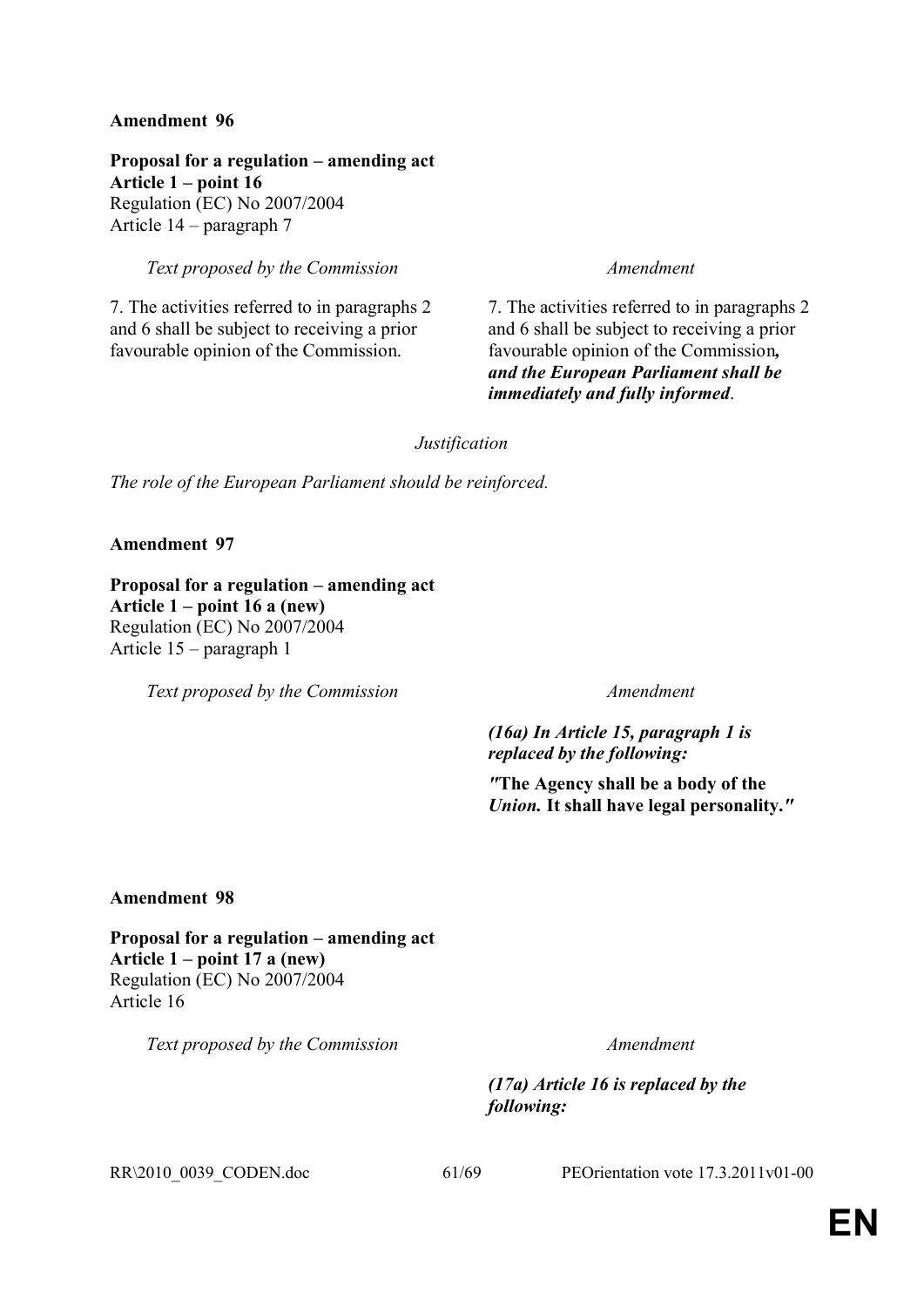**"Article 16**

**Specialised branches** *and regional operational offices*

**The Management Board of the Agency shall evaluate the need for, and decide upon the setting up of, specialised branches** *and/or regional operational offices* **in the Member States, subject to their consent, taking into account that due priority should be given to the operational and training centres already established and specialised in the different aspects of control and surveillance of the land, air and maritime borders respectively.**

**The specialised branches** *and regional operational offices* **of the Agency shall develop best practices with regard to the particular types of external borders** *or the particular geographic region* **for which they are responsible. The Agency shall ensure the coherence and uniformity of such best practices.**

**Each specialised branch** *and regional operational office* **shall submit a detailed annual report to the Executive Director of the Agency on its activities and shall provide any other type of information relevant for the coordination of operational cooperation."**

## **Amendment 99**

**Proposal for a regulation – amending act Article 1 – point 18** Regulation (EC) No 2007/2004 Article 17 – paragraph 3

*Text proposed by the Commission Amendment*

3. For the purpose of implementing Article 3b(5) only an Agency's staff member subject to the Staff Regulations of Officials and to Title II of the Conditions of employment of other servants of the

PEOrientation vote 17.3.2011v01-00 62/69 RR\2010\_0039\_CODEN.doc

3. For the purpose of implementing Article 3b(5) only an Agency's staff member subject to the Staff Regulations of Officials and to Title II of the Conditions of employment of other servants of the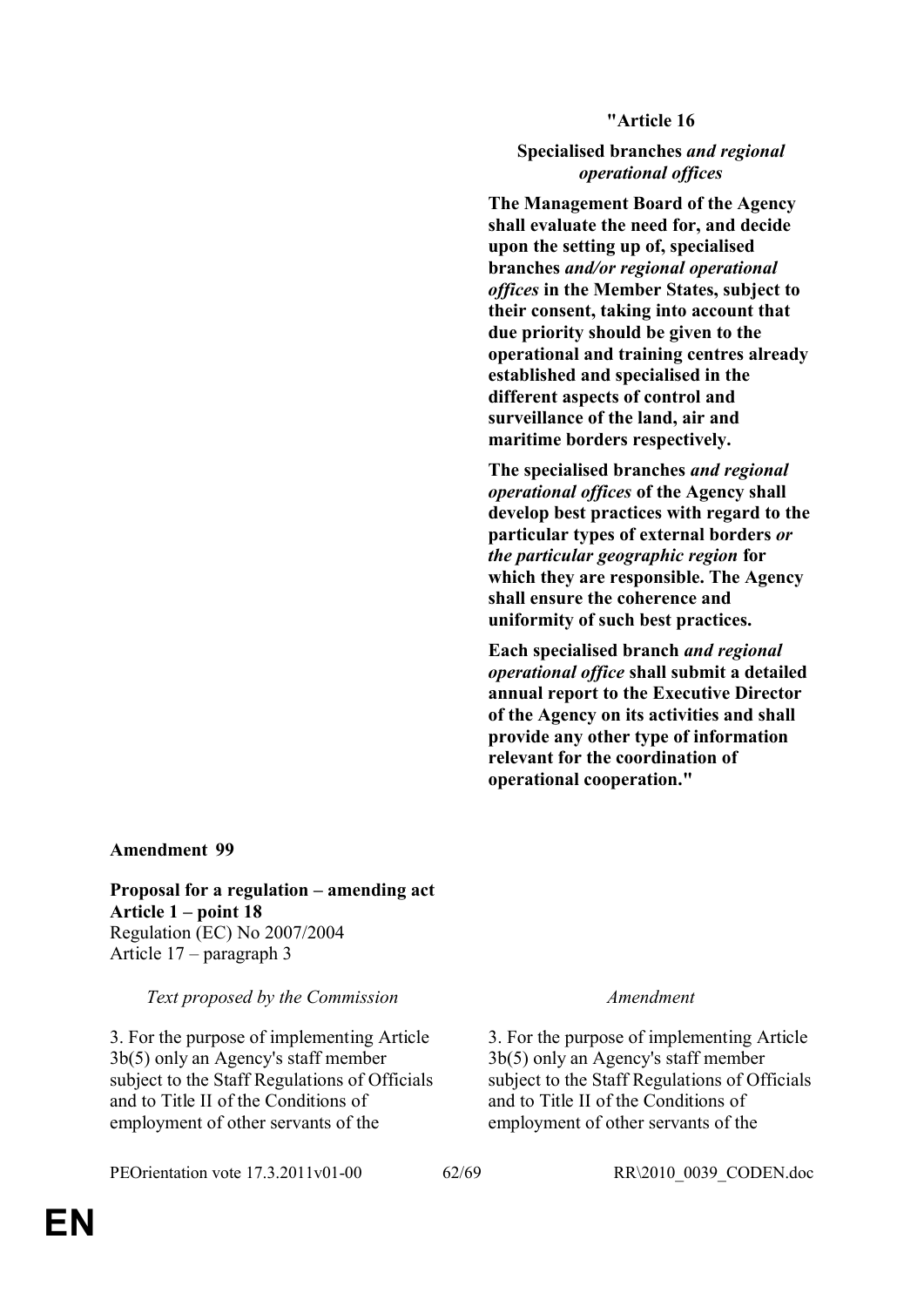European Communities employed by the Agency can be designated as coordinating officer in accordance with *Article 8g*. For the purpose of implementing Article 3b(2) only national experts seconded by a Member State to the Agency can be designated to be attached to *the Frontex Joint Support Teams*. The Agency shall designate those national experts *that* shall be attached to *the Frontex Joint Support Teams* in accordance with that Article.

European Communities employed by the Agency can be designated as coordinating officer in accordance with *Article 3g*. For the purpose of implementing Article 3b(2) only national experts seconded by a Member State to the Agency can be designated to be attached to *the EU Border Guard System*. The Agency shall designate those national experts *who* shall be attached to *the EU Border Guard System*  in accordance with that Article.

*Justification*

*see justification for AM 14*

## **Amendment 100**

**Proposal for a regulation – amending act Article 1 – point 21 – point a** Regulation (EC) No 2007/2004 Article 21 – paragraph 1 – last sentence

*Text proposed by the Commission Amendment*

This term of office shall be *extendable*. This term of office shall be *renewable*.

*Justification*

*linguistic clarification*

## **Amendment 101**

**Proposal for a regulation – amending act Article 1 – point 21 a (new)** Regulation (EC) No 2007/2004 Article 25 – paragraph 2

*Text proposed by the Commission Amendment*

*(21a) In Article 25, paragraph 2 is replaced by the following:*

*"***2. The European Parliament or the Council may invite the Executive Director of the Agency to report on the carrying out of his/her tasks***, in* 

RR\2010\_0039\_CODEN.doc 63/69 PEOrientation vote 17.3.2011v01-00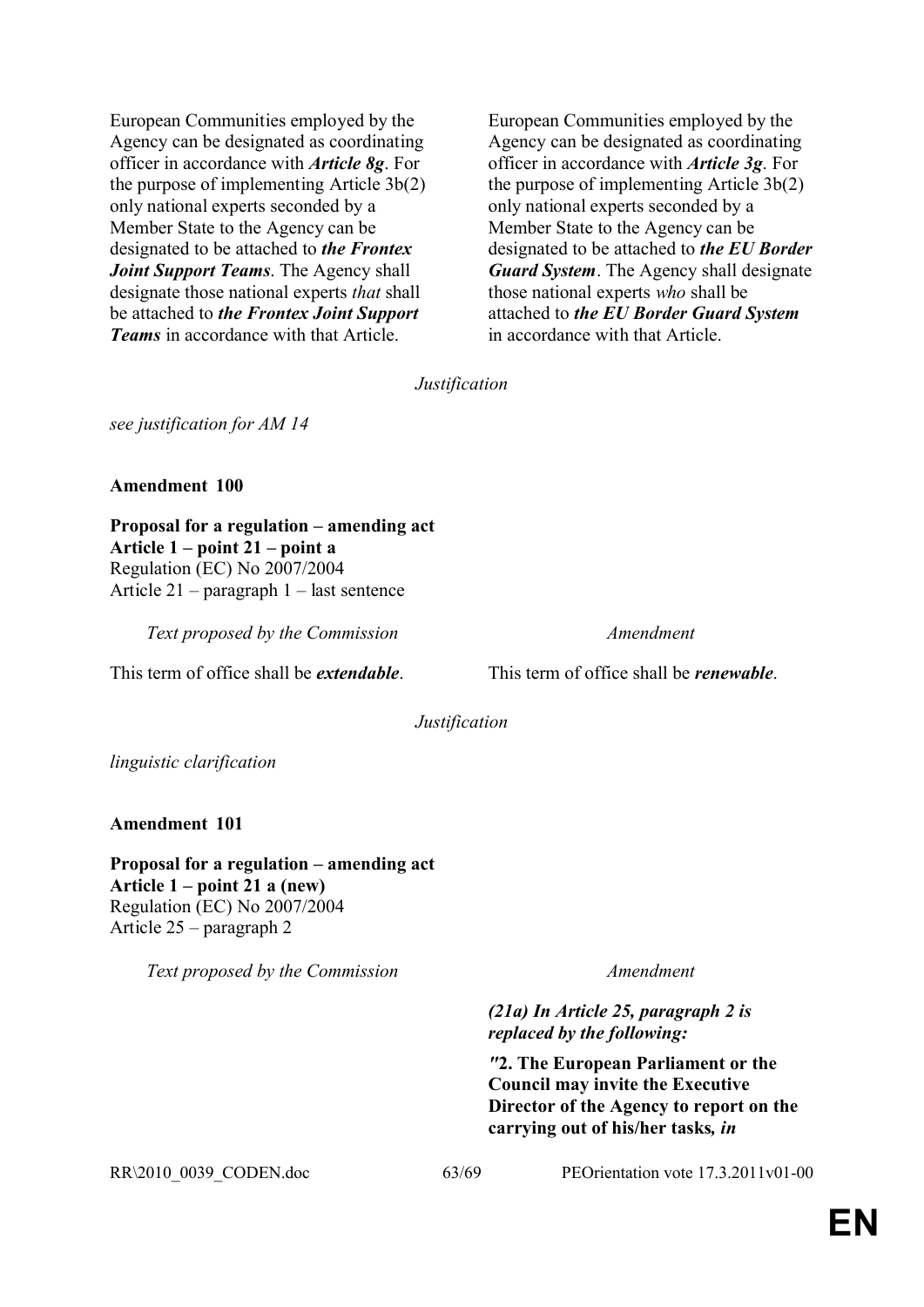*particular on the general report of the Agency for the previous year, the work programme for the coming year and the Agency's multi-annual plan referred to in Article 20(i)."*

*Justification*

*The role of the European Parliament should be reinforced.*

**Amendment 102**

**Proposal for a regulation – amending act Article 1 – point 22 a (new)** Regulation (EC) No 2007/200404 Article 26 a (new)

*Text proposed by the Commission Amendment*

*(22a) The following Article is inserted:*

*"Article 26a*

*Advisory Board on Fundamental Rights*

*1. The Director and the Management Board shall be assisted, in matters concerning the Agency's activities having implications for fundamental rights, by an Advisory Board on Fundamental Rights.*

*2. In pursuance of its duties, the Advisory Board shall have the right to make any request for information or investigation in relation to any joint operation, rapid border intervention mission or pilot projects as it may deem necessary. In such cases, it shall be granted full access to information, in particular with regard to joint operations, rapid border intervention missions and pilot projects that shall be suspended where there are cases of violation of fundamental rights and international protection obligations.*

*3. This Advisory Board shall consist of representatives of the European Asylum Support Office, the Fundamental Rights Agency, the United Nations High Commissioner for Refugees and other*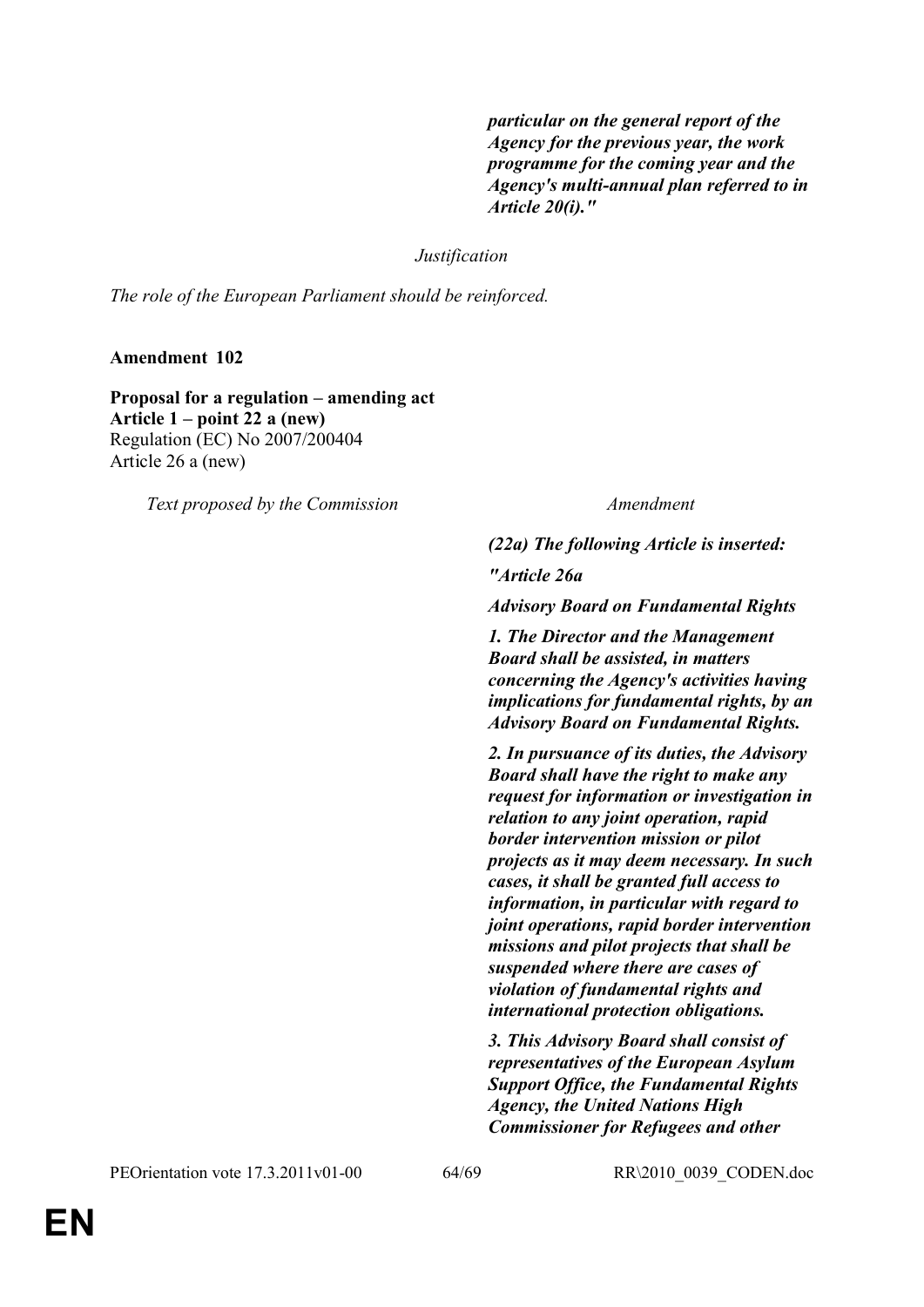*relevant organisations. The Advisory Board shall meet on a regular basis.*

*4. The Advisory Board shall have access to the evaluation reports of the joint operations and pilot projects referred to in Article 3(4) and the Return Operation Reports referred to in Article 9(3).*

*It shall also be consulted when the Agency develops the Code of Conduct referred to in Article 9(2) and the common core curricula referred to in Article 5.*

*5. Every year, the Advisory Board shall prepare a report on compliance by the Agency with fundamental rights, notably the relevant Union law, international law and obligations related to international protection.*

*The report shall be transmitted to the Director, the Management Board, the European Parliament, the Council and the Commission and shall be made public."*

## **Amendment 103**

**Proposal for a regulation – amending act Article 1 – point 23** Regulation No 2007/2004 Article 33 – paragraph 2 a

*Text proposed by the Commission Amendment*

2a. The evaluation shall analyse the needs for the Agency to employ independent border guards acting under *the* instructions *of the Agency, including* a detailed description of the legal framework that would need to be set in place for *that purpose*.

2a. The evaluation shall analyse the need *for the further development of the EU Border Guard System and* for the Agency to employ independent border guards acting under *its* instructions *and include* a detailed description of the legal framework that would need to be set in place for *those purposes*.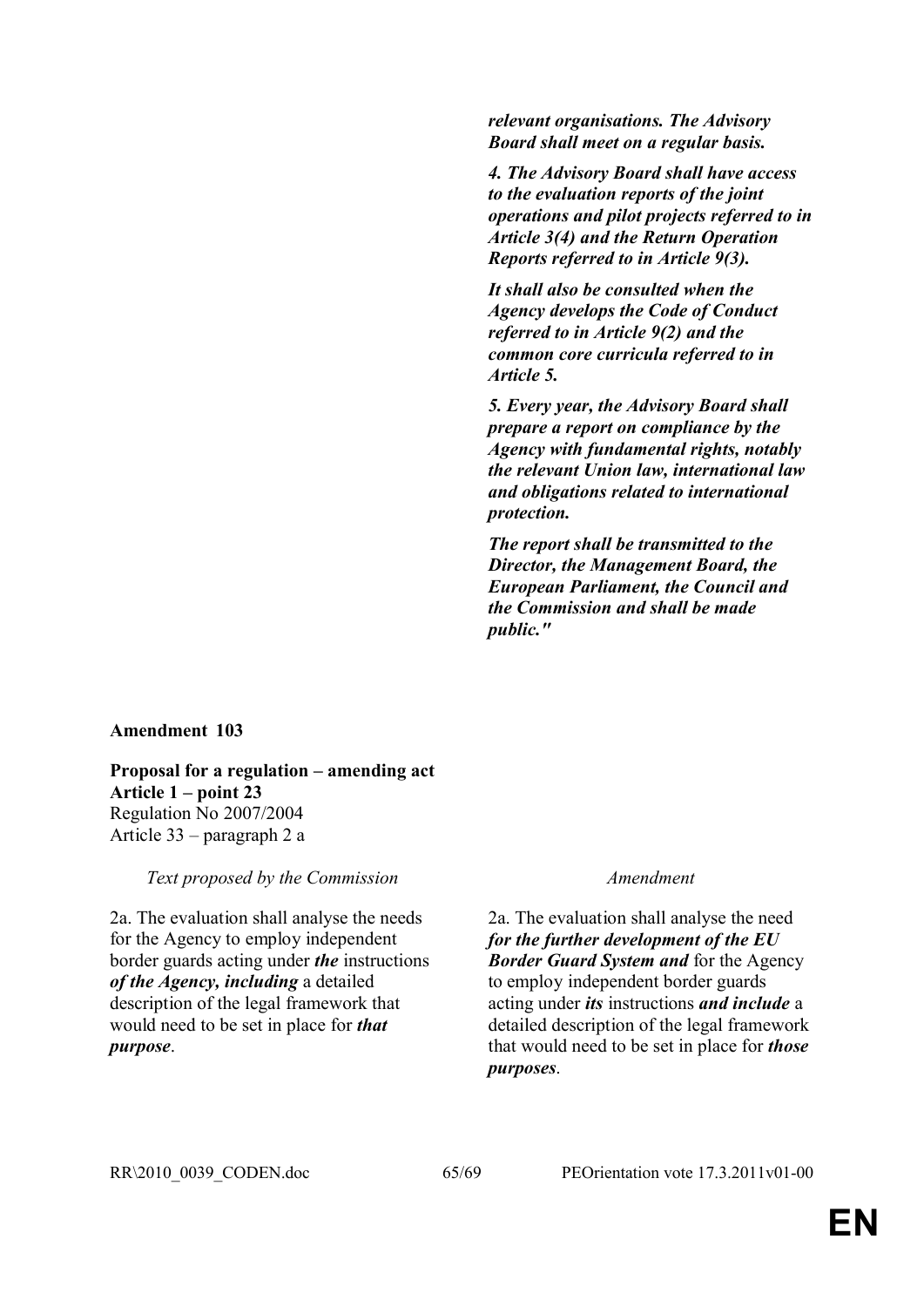## **EXPLANATORY STATEMENT**

One of the attributes of a common EU area of freedom, security and justice is that of the removal of internal borders, especially within the Schengen area. In turn, this has rendered the external borders of EU Member States a matter of common concern and has made the need for an integrated management of external borders ever more compelling.

With 42 672 km of external sea borders and 8 826 km of land borders, the Schengen freemovement area comprises 25 countries (including three non-EU states) enabling free internal travel for nearly half a billion people across the continent. The abolition of internal borders has facilitated freedom of movement for citizens in an unprecedented manner.

But this calls for a coordinated approach in securing external borders. And whereas external borders remain open and efficient for *bona fide* travellers and for people who need protection, they must be closed for cross-border crime and for other illicit activities.

An integrated management ensuring a uniform and high level of control and surveillance is therefore necessary. This calls for an adoption and implementation of common rules and also calls for increased cooperation between Member States in securing their external borders. More combined effort is needed and more pooling of resources.

Crucially, cooperation must be based on solidarity among Member States, especially with frontier Member States that, owing to their geographic or demographic situation, face severe migratory pressures at their borders. The deployment in October 2010 of the first Frontex Rapid Border Intervention Teams (RABITS), at the request of Greece in the light of its emergency situation at its border with Turkey, is a case in point.

It is in the light of this need for more coordination and solidarity that the Frontex agency plays an important role.

The Agency was set up in 2004 and became operational in 2005. Over the past five years, the Agency has faced a rapidly changing scenario in migratory flows at the Union's external borders. It has grown into a compliment of more than 200 staff and has been active in several land, air and sea joint operations. But its effectiveness has not reached expected levels.

We must learn from these first years of experience and give the Agency a renewed mandate with more resources and more tools to become more effective.

As requested by the Hague programme, the Commission presented a Communication on the evaluation and future development of the FRONTEX Agency adopted on 13 February 2008. The situation of the Frontex agency was addressed in European Parliament resolutions concerning immigration, the Pact on Immigration and Asylum and in the Stockholm Programme. The general message in each of these documents was that a number of aspects of the Agency needed to be improved.

A recurring problem was that Frontex was too dependent on Member States for the deployment of personnel and equipment in missions coordinated by the Agency. The

PEOrientation vote 17.3.2011v01-00 66/69 RR\2010\_0039\_CODEN.doc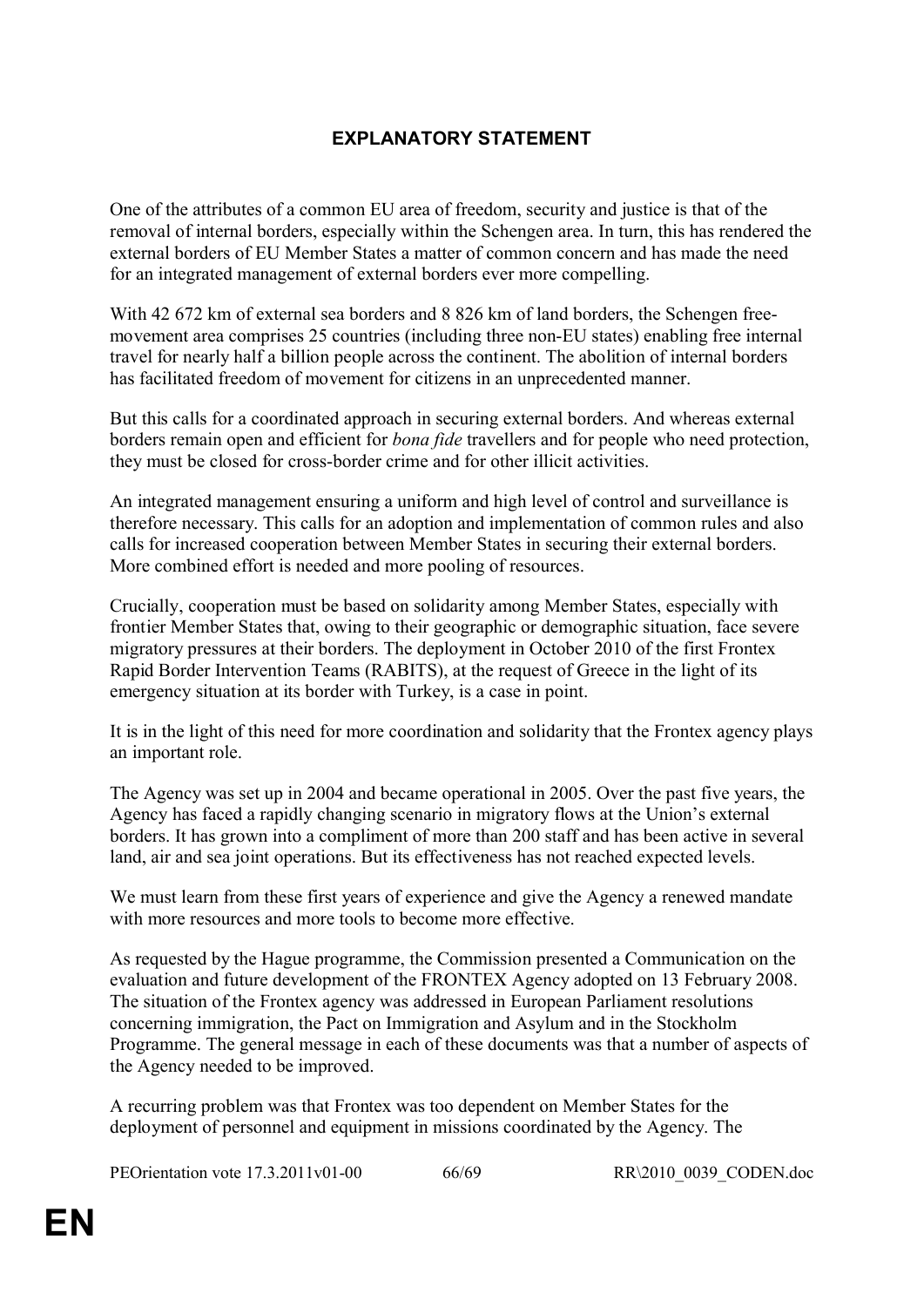participation of the Member States had been patchy and pledges for equipment have been low. These shortcomings have seriously hampered the efficiency of the Agency. Another problem was the lack of cooperation from third countries.

On its part, the European Parliament has consistently supported the Agency, notably through significant budget increases over the years to support Frontex operations. Parliament has also repeatedly called for improvements in the Agency's enabling legislation in order to address its shortcomings and improve its efficiency.

The proposal presented by the Commission is a step towards improving the agency in the light of the experience of its first years of operation. It provides amendments that are necessary to ensure a better defined mandate and an improved functioning of the Agency in the coming years.

The rapporteur welcomes the Commission proposals and hopes to improve them through a series of amendments that are contained in this report.

## **The future of the Frontex agency**

The rapporteur believes that we have to clearly determine what we want from Frontex and what shape we want it to take in the coming years. The Treaty of Lisbon, the Stockholm Programme and the proposed Single Market Act all confirm that Europe is aiming to achieve a single area of freedom, security and justice for the benefit of its citizens. In this regard we have to make sure that the mechanisms concerned with this area live up to these ambitions. Frontex is no exception and its enabling law must be changed to ensure that it is better equipped to play its role.

Frontex should therefore be the European external border agency that coordinates common EU action in relation to the external borders of EU Member States. In particular, Frontex should be ready to assist Member States in circumstances requiring increased technical and operational assistance at external borders, especially those Member States facing specific and disproportionate pressures. In so doing, the Agency should embody European solidarity whereby pooled resources from different Member States should be brought together to support Member States in difficulties or particular points at the Union's external border which are vulnerable or which require concerted action.

Frontex should work hand-in-hand with other European agencies, notably Europol and Eurojust in the fight against cross-border crime. And it should also work hand-in-hand with the European Asylum Support Office in order to ensure that third-country nationals who seek protection in the EU manage to access Europe's asylum system through proper, legitimate means.

Frontex also has to be available at all times when needed, including in situations of emergency. Europe can no longer look on powerless at emergency situations because it is unable to muster resources or pool assets. Frontex must therefore have the necessary means and equipment to deliver in a timely and efficient manner and that its legislation is up to date for it to deliver this purpose.

Your rapporteur believes that Frontex should therefore be able to bring together national

RR\2010\_0039\_CODEN.doc 67/69 PEOrientation vote 17.3.2011v01-00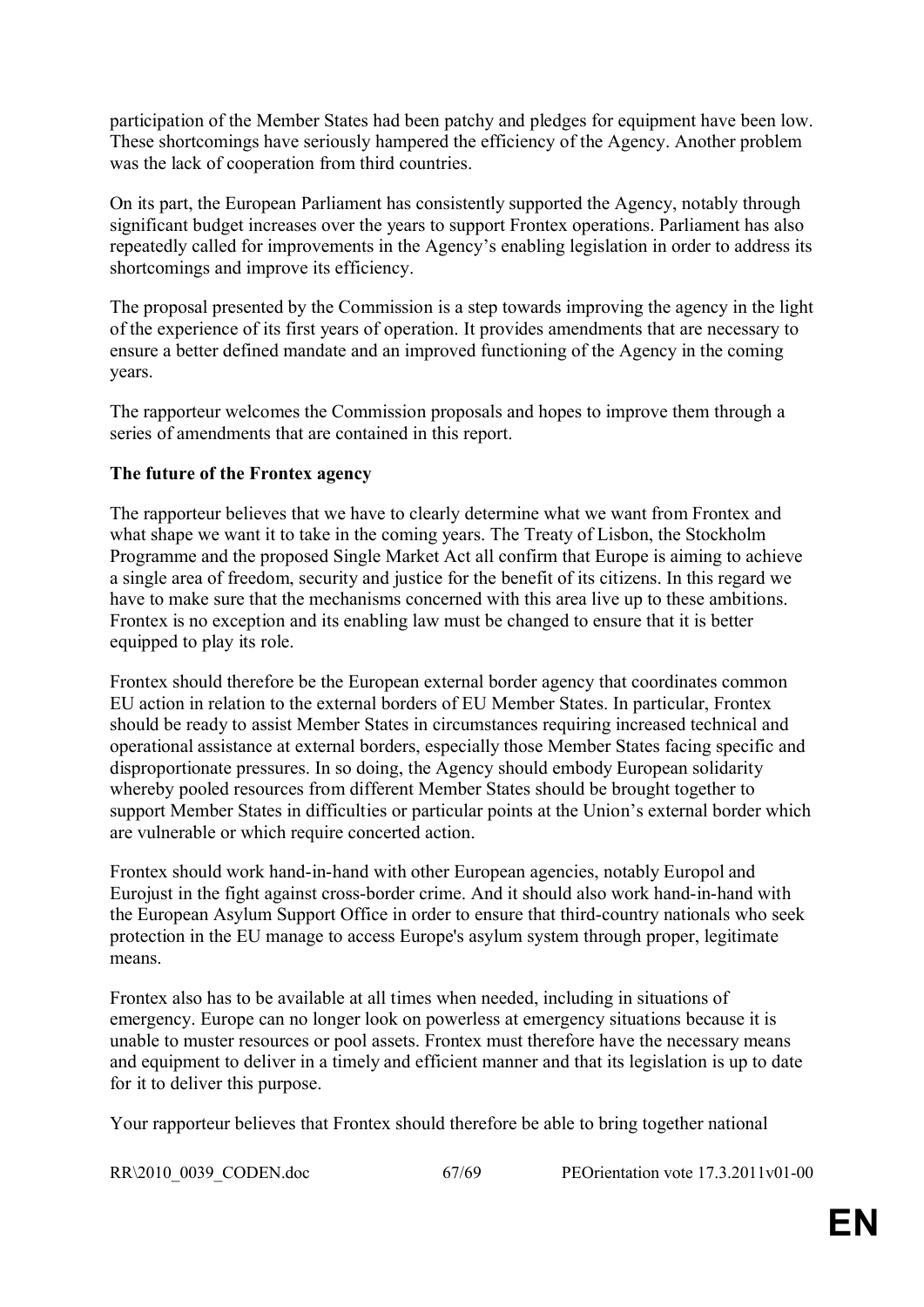border guards from different EU Member States in a pool of EU border guards or indeed, a EU Border Guard System. This pool should be drawn up for the purposes of joint operations, rapid border intervention missions and pilot projects involving the Agency and all Member States should be required to participate. The Agency must also support this pool through specialised training and other initiatives. The system could be an embryonic structure which could, in future, be developed into a fully-fledged EU Border Guard Agency.

## **Fundamental Rights**

Like all other EU agencies and bodies, Frontex has the duty to observe and uphold fundamental rights in all realms of its affairs. Your rapporteur welcomes the numerous elements in the Commission proposal which underline the importance of fundamental rights and which strengthen the ability and obligation of Frontex to ensure that respect for such rights is an integral part of border management.

## **Proposed Amendments**

In the light of the above, your rapporteur is proposing amendments to the Frontex regulation in order to achieve the following:

- 1. Strengthen the provisions on **fundamental human rights.**
- 2. Merge the articles providing for the setting up of Frontex Joint Support Teams and Rapid Border Intervention teams into one article providing for a **EU Border Guard System** which will consist of a pool of national border guards that can be tapped by the Agency for the purposes of its joint operations, rapid border intervention missions and pilot projects. This will streamline the provisions of the regulation, increase transparency, avoid duplication and confusion of roles and most importantly, give a clearer European identity to the Agency's missions.
- 3. Support the Commission's proposal to require Member State to participate in the EU Border Guard System through national border guards of their own, the compulsorysolidarity clause - and to equip the Agency with the means to purchase or lease its own equipment.
- 4. Mandate the Agency to pay special attention to **Member States which are facing specific and disproportionate burdens** on their national asylum systems.
- 5. **Tighten the timeframes** within which rapid border intervention missions should be deployed. All deadlines for action are reduced so that rapid border interventions can truly cater for emergency situations.
- 6. Introduce a role for Frontex in assisting with **voluntary returns** over and above the role of the agency for other returns.
- 7. Introduce a reference to **regional operational offices** based on the recent experience of the opening of the first regional operational office in Greece.